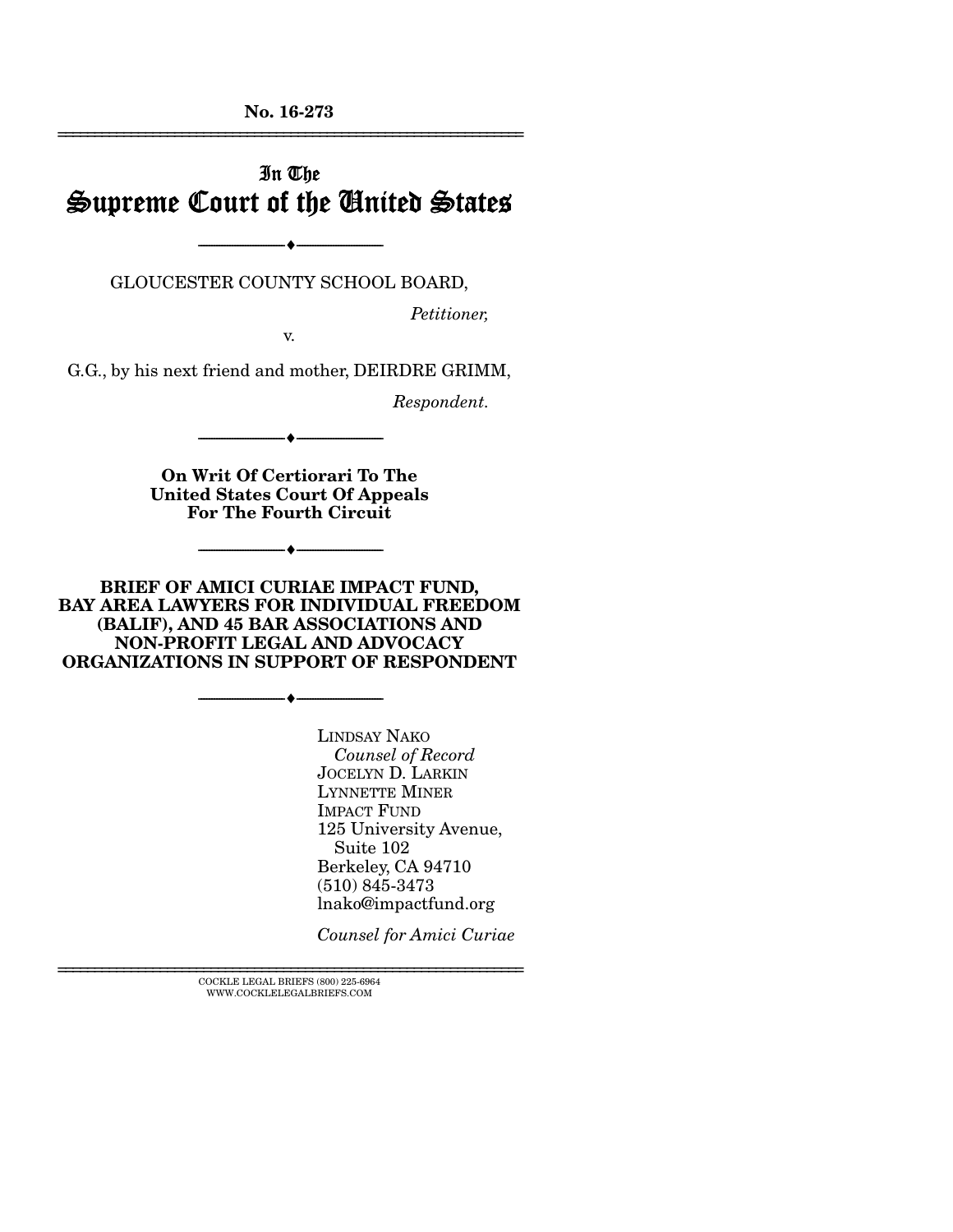## TABLE OF CONTENTS

| × |
|---|
|---|

|      |                                                                                                                                                                                           | $\mathbf{i}$   |
|------|-------------------------------------------------------------------------------------------------------------------------------------------------------------------------------------------|----------------|
|      |                                                                                                                                                                                           | iii            |
|      | INTEREST OF AMICI CURIAE                                                                                                                                                                  | 1              |
|      | SUMMARY OF ARGUMENT                                                                                                                                                                       | $\overline{2}$ |
|      |                                                                                                                                                                                           | 3              |
| Ι.   | This Court Has Repeatedly Ruled That<br>Decision-Making Based on Sex Stereotypes                                                                                                          | 3              |
| П.   | Following <i>Price Waterhouse</i> , Nearly All Cir-<br>cuit and District Courts to Consider the Is-<br>sue Have Held That Sex Stereotyping of<br>Transgender People Is a Form of Sex Dis- | 7              |
|      | Four Circuits Have Recognized That<br>A.<br>Sex Stereotyping of Transgender People<br>Is Unlawful Sex Discrimination                                                                      | 7              |
|      | District Courts and the Equal Employ-<br>В.<br>ment Opportunity Commission Have<br>Similarly Recognized That Sex Stereo-<br>typing of Transgender People Is Unlaw-                        | 15             |
| III. | Courts Also Recognize That Differential<br>Treatment of Transgender Individuals<br>Based on Gender Identity or Gender Tran-<br>sition Is a Form of Unlawful Sex Discrimi-                 | 20             |
|      |                                                                                                                                                                                           |                |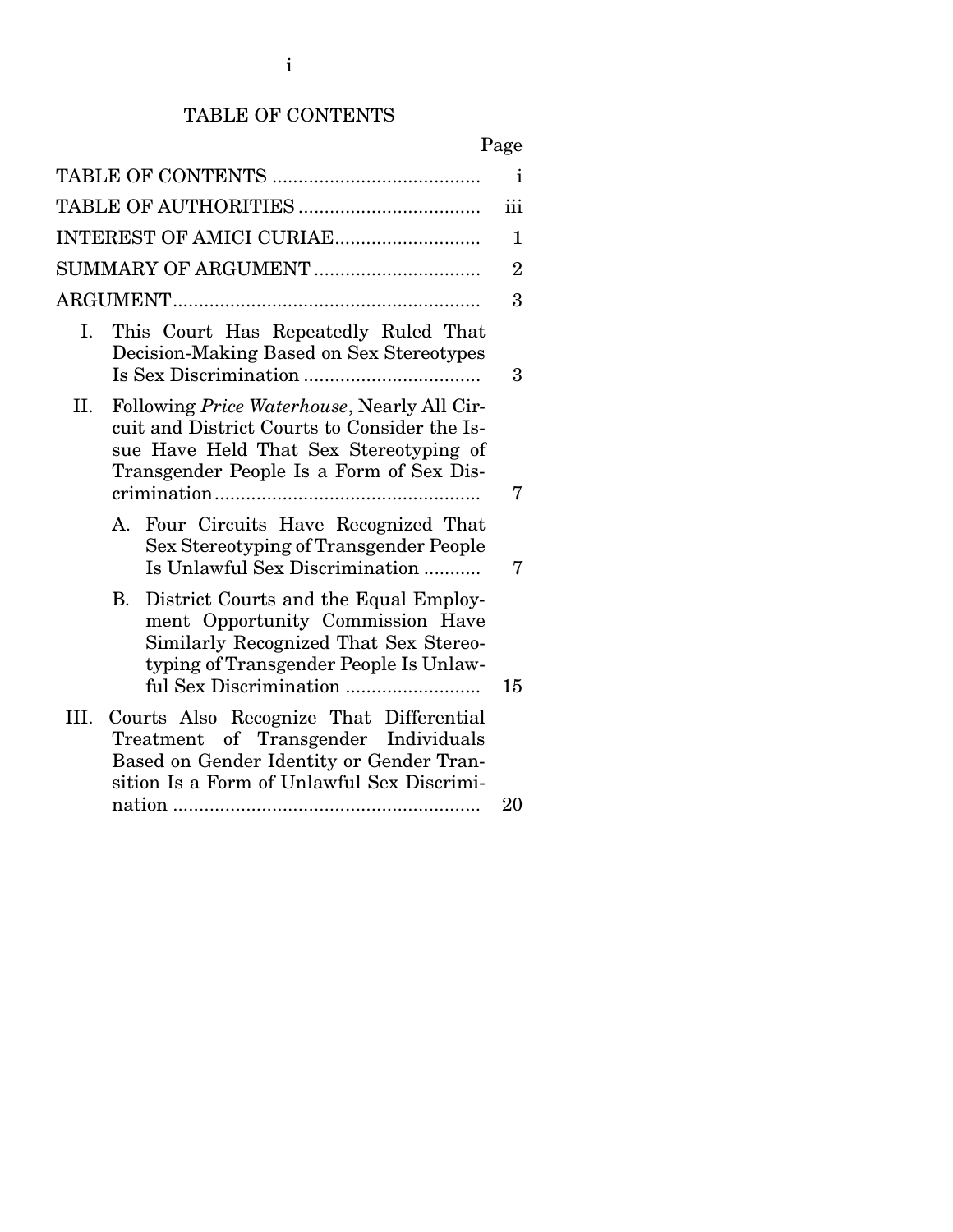ii

## TABLE OF CONTENTS – Continued

Page

| IV. The Gloucester County School Board's Pol- |    |
|-----------------------------------------------|----|
| icy Discriminates Against Transgender Stu-    |    |
| dents On the Basis of Their Failure to        |    |
| Conform to Sex Stereotypes, Their Gender      |    |
| Identity, and/or Their Gender Transition  23  |    |
|                                               | 25 |
|                                               |    |

## APPENDIX

List of Amici ......................................................... App. 1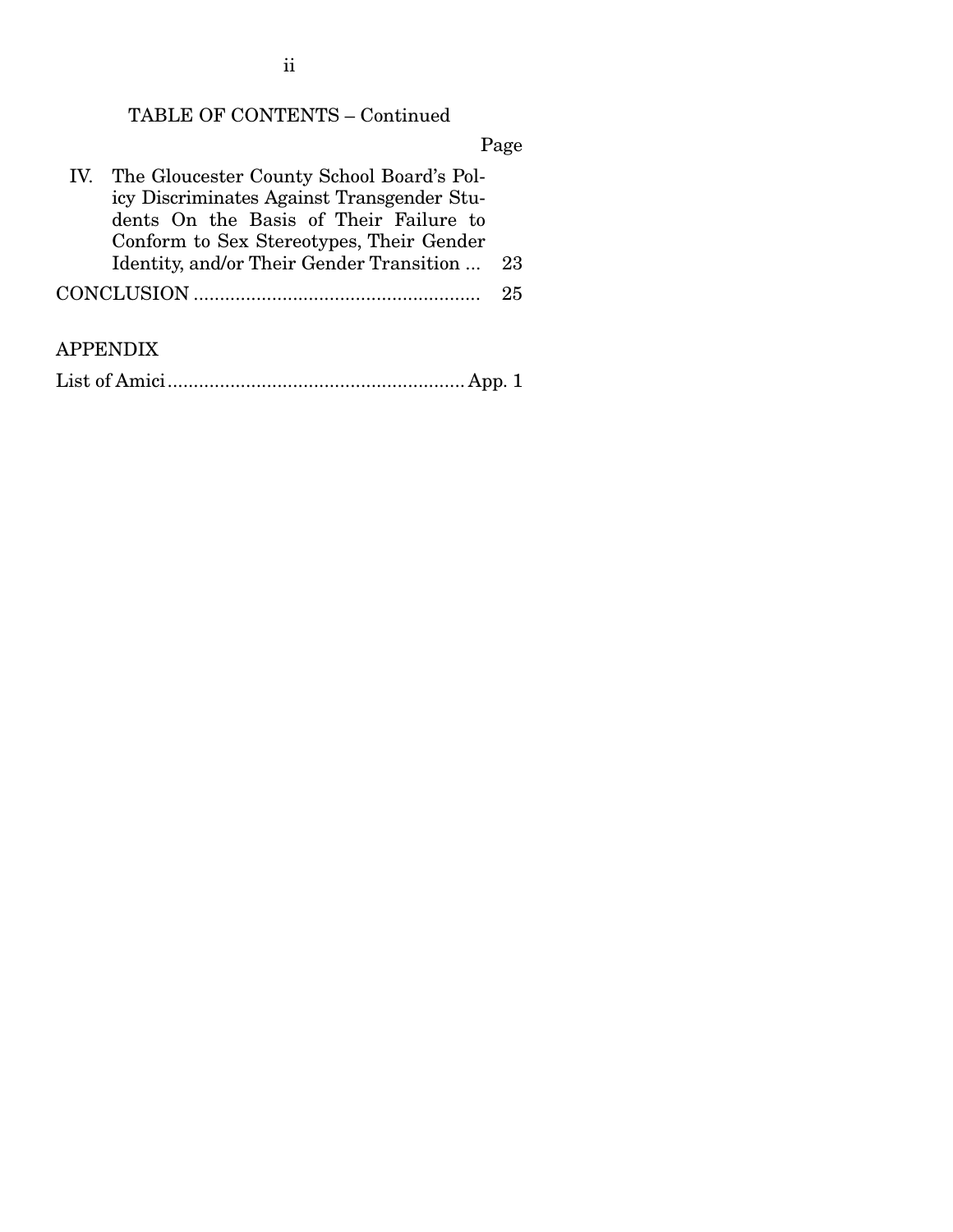## TABLE OF AUTHORITIES

Page

## CASES

| Back v. Hastings On Hudson Union Free Sch.<br>Dist., 365 F.3d 107 (2d Cir. 2004)14                                                                  |
|-----------------------------------------------------------------------------------------------------------------------------------------------------|
| Barnes v. City of Cincinnati, 401 F.3d 729 (6th                                                                                                     |
|                                                                                                                                                     |
| Bd. of Educ. of the Highland Local Sch. Dist. v.<br>U.S. Dep't of Educ., $\_\_$ F. Supp. 3d $\_\_$ , No.<br>2:16-CV-524, 2016 WL 5372349 (S.D. Ohio |
| Chadwick v. WellPoint, Inc., 561 F.3d 38 (1st Cir.                                                                                                  |
| Chavez v. Credit Nation Auto Sales, LLC, 641                                                                                                        |
| City of L.A., Dep't of Water & Power v. Manhart,                                                                                                    |
| Davis v. Monroe Cty. Bd. of Educ., 526 U.S. 629                                                                                                     |
| Dawson v. H&H Elec., Inc., No. 4:14CV00583<br>SWW, 2015 WL 5437101 (E.D. Ark. Sept. 15,                                                             |
| Dodds v. U.S. Dep't of Educ., __ F.3d __, No. 16-<br>4117, 2016 WL 7241402 (6th Cir. Dec. 15,                                                       |
| Etsitty v. Utah Transit Auth., 502 F.3d 1215                                                                                                        |

iii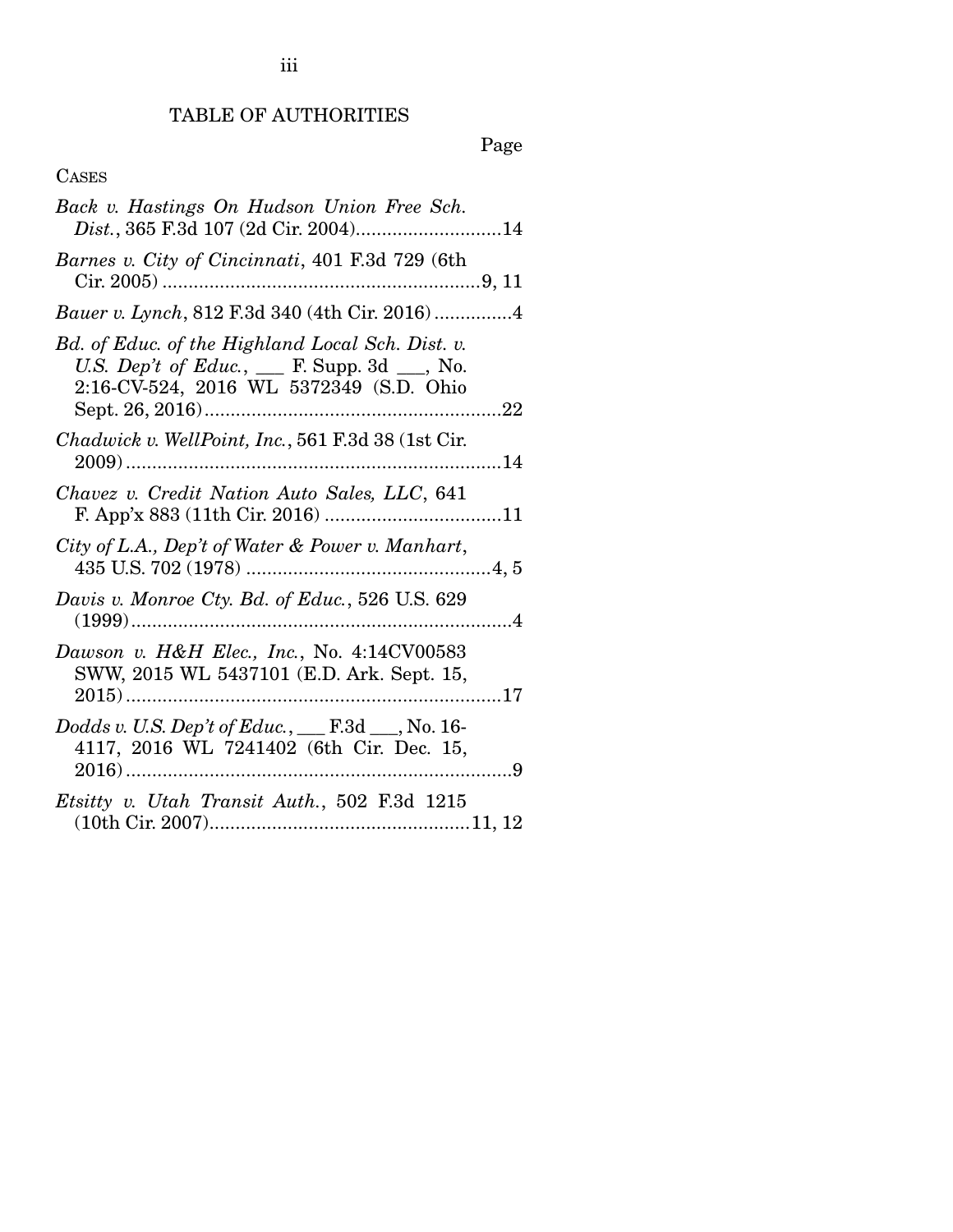## TABLE OF AUTHORITIES – Continued

| Page                                                                                                                                                                                                      |
|-----------------------------------------------------------------------------------------------------------------------------------------------------------------------------------------------------------|
| Fabian v. Hosp. of Cent. Conn., 172 F. Supp. 3d                                                                                                                                                           |
| Finkle v. Howard Cty., 12 F. Supp. 3d 780 (D. Md.                                                                                                                                                         |
| Franklin v. Gwinnett Cty. Pub. Sch., 503 U.S. 60                                                                                                                                                          |
| G.G. ex rel. Grimm v. Gloucester Cty. Sch. Bd.,<br>132 F. Supp. 3d 736 (E.D. Va. 2015)14                                                                                                                  |
| G.G. ex rel. Grimm v. Gloucester Cty. Sch. Bd.,<br>822 F.3d 709 (4th Cir. 2016), mandate recalled<br>and stay granted, 136 S. Ct. 2442 (2016), cert.<br>granted, 137 S. Ct. 369 (2016)  4, 14, 20, 24, 25 |
| Glenn v. Brumby, 663 F.3d 1312 (11th Cir. 2011)  passim                                                                                                                                                   |
| Holloway v. Arthur Andersen & Co., 566 F.2d 659                                                                                                                                                           |
| Hussain v. Fed. Express Corp., 657 F. App'x 591                                                                                                                                                           |
| J.E.B. v. Alabama ex rel. T.B., 511 U.S. 127 (1994)  6                                                                                                                                                    |
| Jennings v. Univ. of N.C., 482 F.3d 686 (4th Cir.                                                                                                                                                         |
| Lewis v. Heartland Inns of Am., L.L.C., 591 F.3d                                                                                                                                                          |
| Lopez v. River Oaks Imaging & Diagnostic Grp.,<br>Inc., 542 F. Supp. 2d 653 (S.D. Tex. 2008)17                                                                                                            |
| Lusardi v. McHugh, EEOC DOC 0120133395                                                                                                                                                                    |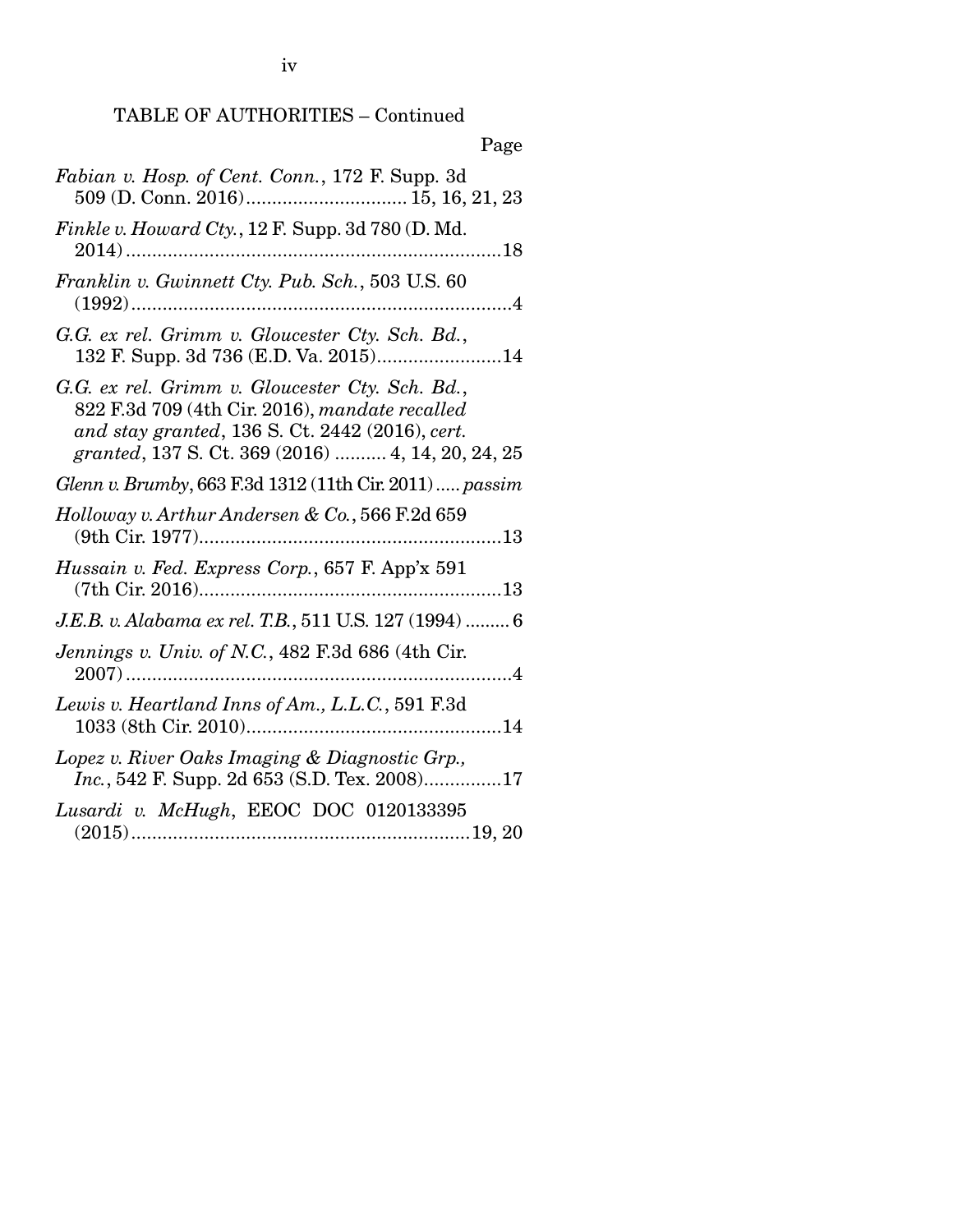## TABLE OF AUTHORITIES – Continued

| Page                                                                                         |
|----------------------------------------------------------------------------------------------|
| Macy v. Holder, EEOC DOC 0120120821                                                          |
| McDonnell-Douglas Corp. v. Green, 411 U.S. 792                                               |
| Mitchell v. Axcan Scandipharm, Inc., No. Civ.A.<br>05-243, 2006 WL 456173 (W.D. Pa. Feb. 17, |
| Nichols v. Azteca Rest. Enters., Inc., 256 F.3d 864                                          |
| Oncale v. Sundowner Offshore Servs., Inc., 523                                               |
| Price Waterhouse v. Hopkins, 490 U.S. 228                                                    |
| Roberts v. Clark Cty. Sch. Dist., No. 2:15-cv-<br>00388-JAD-PAL, 2016 WL 5843046 (D. Nev.    |
| Rosa v. Park W. Bank & Tr. Co., 214 F.3d 213 (1st                                            |
| Rumble v. Fairview Health Servs., No. 14-cv-<br>2037 (SRN/FLN), 2015 WL 1197415 (D. Minn.    |
| Schroer v. Billington, 525 F. Supp. 2d 58 (D.D.C.<br>. 17                                    |
| Schroer v. Billington, 577 F. Supp. 2d 293 (D.D.C.                                           |
| Schwenk v. Hartford, 204 F.3d 1187 (9th Cir.                                                 |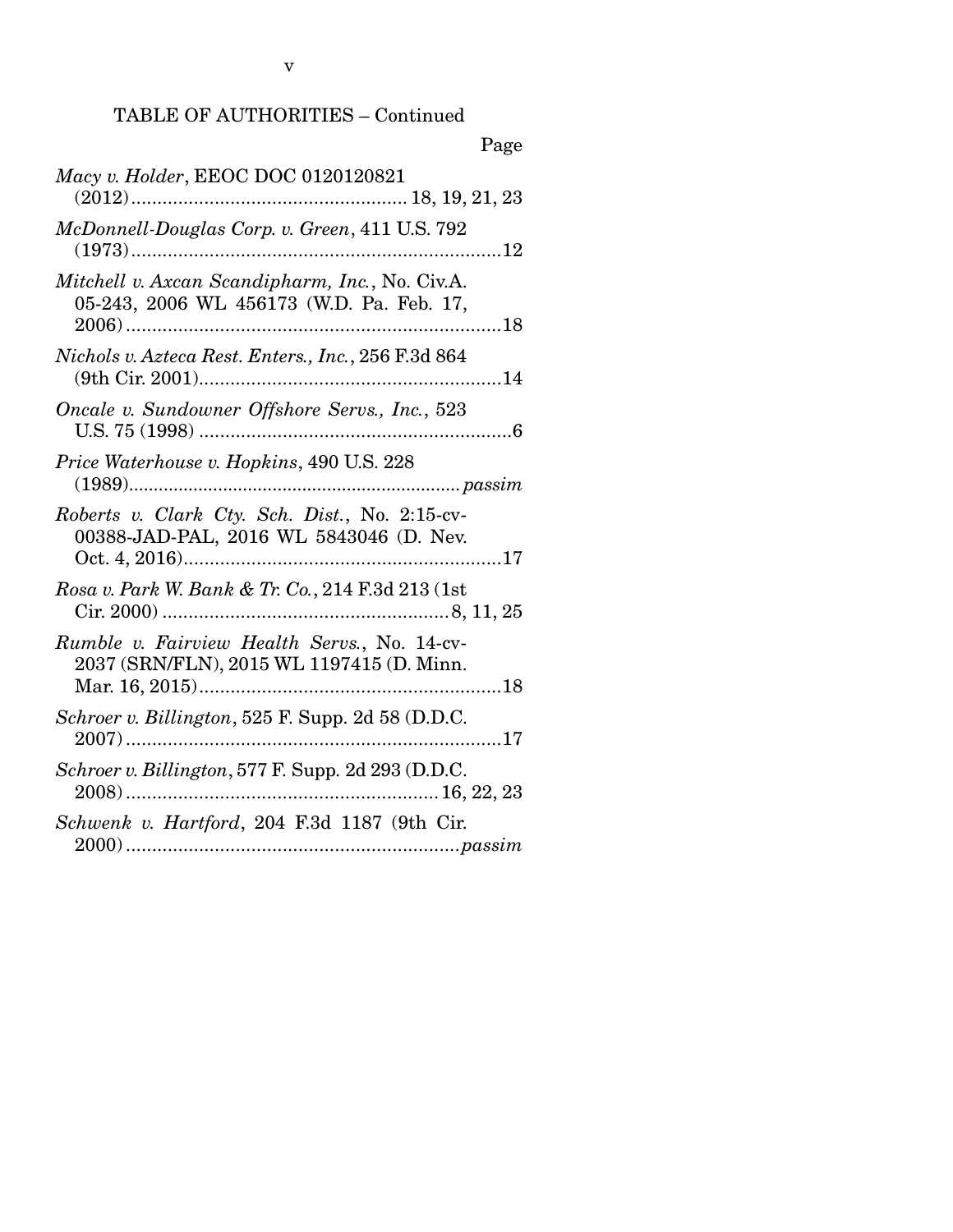# TABLE OF AUTHORITIES – Continued

| Page                                                |
|-----------------------------------------------------|
| Smith v. City of Salem, 378 F.3d 566 (6th Cir.      |
| Sommers v. Budget Mktg., Inc., 667 F.2d 748 (8th    |
| Sprogis v. United Air Lines, Inc., 444 F.2d 1194    |
| Ulane v. E. Airlines, Inc., 742 F.2d 1081 (7th Cir. |
| United States v. Virginia, 518 U.S. 515 (1996)6     |
| <b>CONSTITUTIONAL PROVISION</b>                     |
|                                                     |
| STATUTES, RULES AND REGULATIONS                     |
|                                                     |
|                                                     |
|                                                     |
|                                                     |
|                                                     |
| Title VII, Civil Rights Act of 1964, 52 U.S.C.      |
| Title IX of the Education Amendments of 1972,       |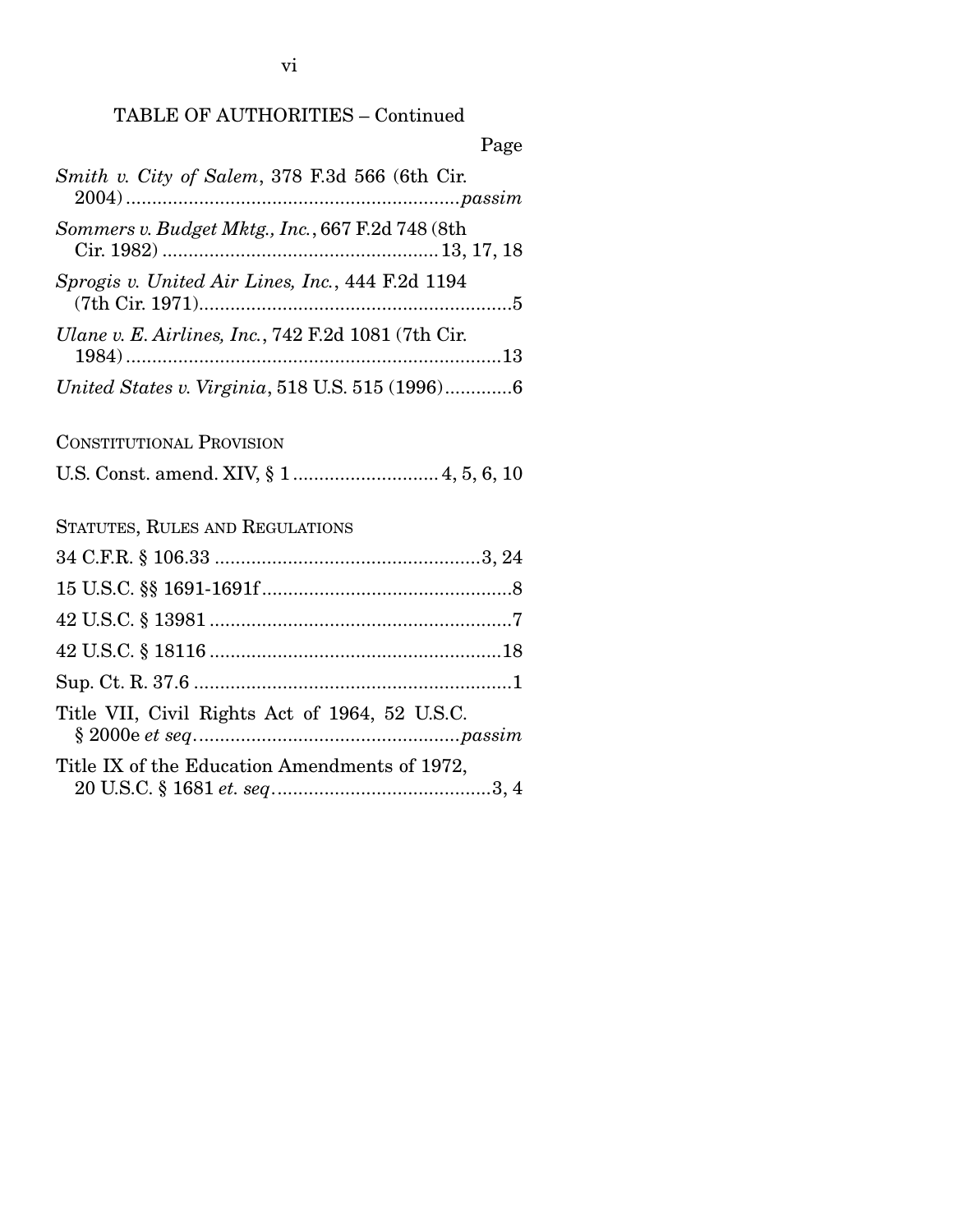vii

## TABLE OF AUTHORITIES – Continued

Page

OTHER AUTHORITIES

Aruna Saraswat et al., *Evidence Supporting the Biologic Nature of Gender Identity*, 21 Endocrine Practice 199 (2015) ........................................ 22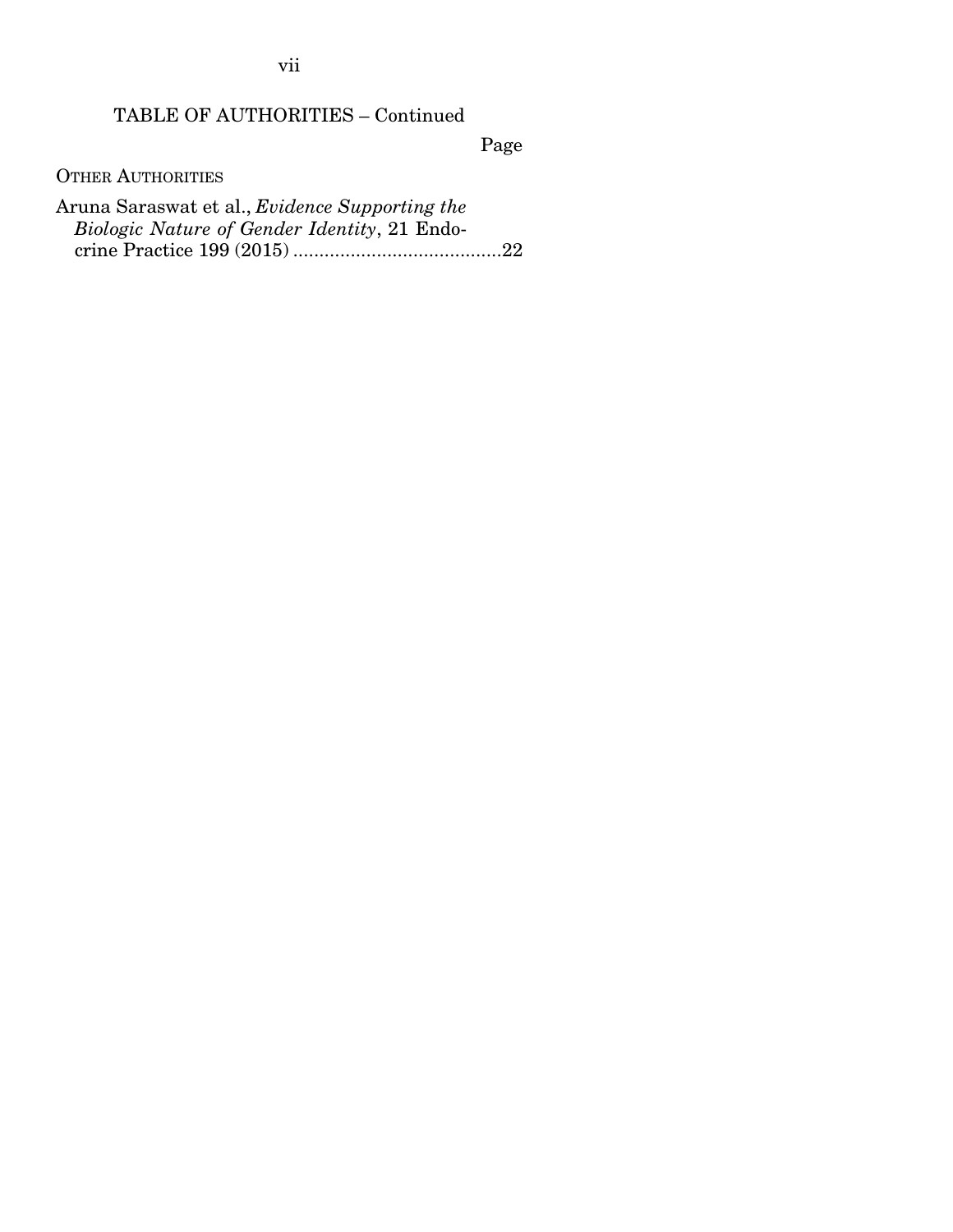### INTEREST OF AMICI CURIAE<sup>1</sup>

 This brief is submitted by the Impact Fund, Bay Area Lawyers for Individual Freedom, and forty-five bar associations and non-profit legal and advocacy organizations as Amici Curiae.

 The Impact Fund is a non-profit legal foundation that provides strategic leadership and support for impact litigation to achieve economic and social justice. The Impact Fund provides funding, offers innovative training and support, and serves as counsel for impact litigation across the country. The Impact Fund has served as counsel in a number of major civil rights cases, including cases challenging employment discrimination, lack of access for those with disabilities, and violations of fair housing laws. Through its work, the Impact Fund seeks to use and support impact litigation to achieve social justice for all communities.

 Bay Area Lawyers for Individual Freedom ("BA-LIF") is a bar association of about 500 lesbian, gay, bisexual, and transgender ("LGBT") members of the San Francisco Bay Area legal community. As the nation's oldest and one of the largest LGBT bar associations, BALIF promotes the professional interests of its members and the legal interests of the LGBT community at

<sup>1</sup> Pursuant to this Court's Rule 37.6, counsel for Amici Curiae certify that no counsel for a party authored this brief in whole or in part, and no counsel or party made a monetary contribution intended to fund the preparation or submission of this brief. No person other than Amici Curiae, their members, or their counsel made a monetary contribution to its preparation or submission. The parties have consented to the filing of this brief.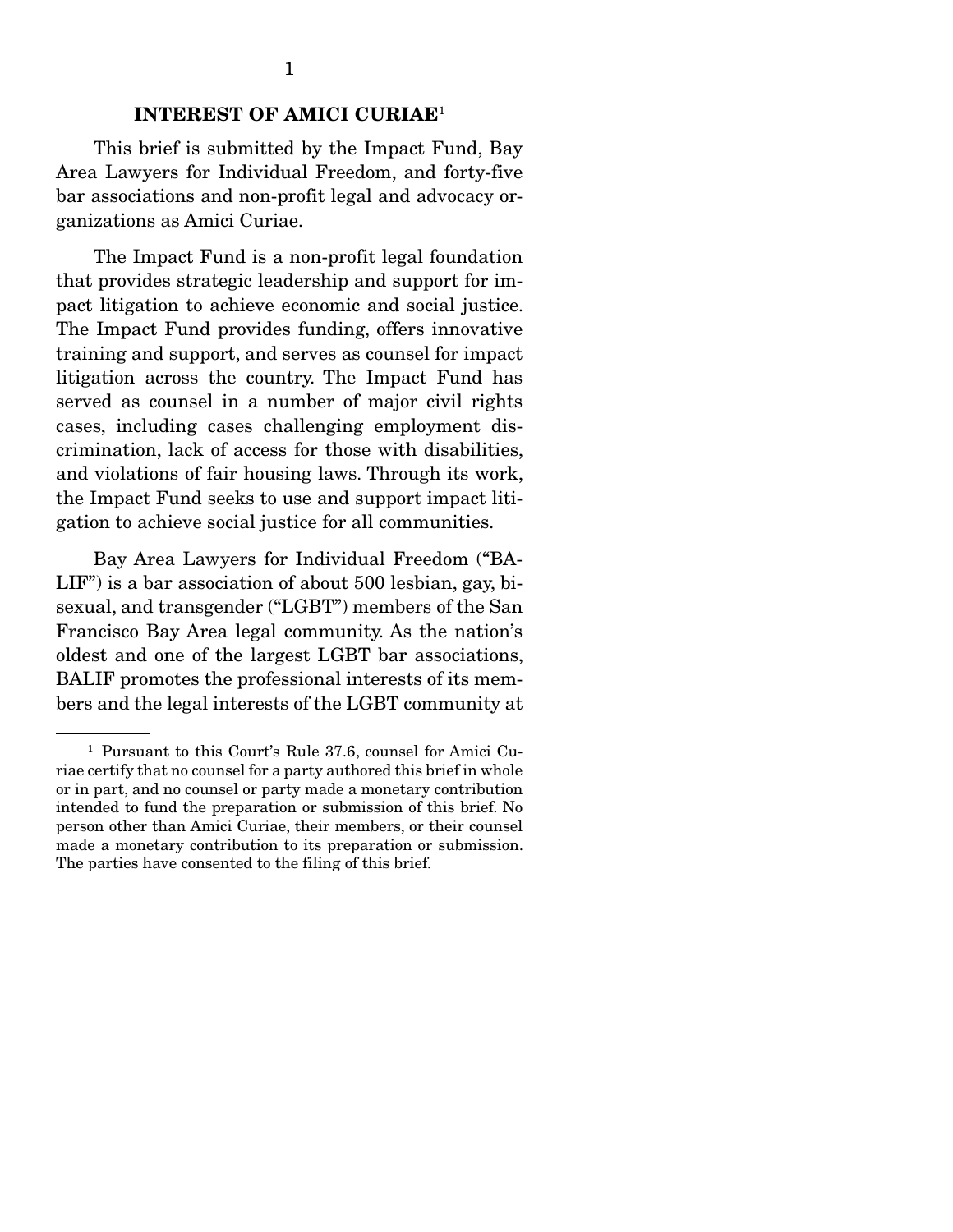large. To accomplish this mission, BALIF actively participates in public policy debates concerning the rights of LGBT people. For more than thirty years, BALIF has appeared as amicus curiae in cases where it believes it can provide valuable perspective and argument that will inform court decisions on matters of broad public importance.

 Additional Amici include a broad array of fortyfive organizations, including national, state, local, and minority bar associations and national and local nonprofit legal and advocacy organizations, listed in the Appendix. Each organization supporting this amicus brief is dedicated to ensuring that its constituents and all others in this country, including LGBT people, receive equal treatment under the law.

#### SUMMARY OF ARGUMENT

--------------------------------- ---------------------------------

 Amici write separately to highlight the law establishing the rights of transgender people to be free from sex discrimination under the plain language of federal civil rights laws, which is critical to the Court's understanding of this case. At least since this Court's decision in *Price Waterhouse v. Hopkins*, 490 U.S. 228 (1989), there has been a growing national consensus that discriminating against transgender people because of their (1) perceived failure to conform to gender stereotypes; (2) gender identity, a component of sex; and/or (3) gender transition is unlawful sex discrimination. Today, a wealth of authority provides that discrimination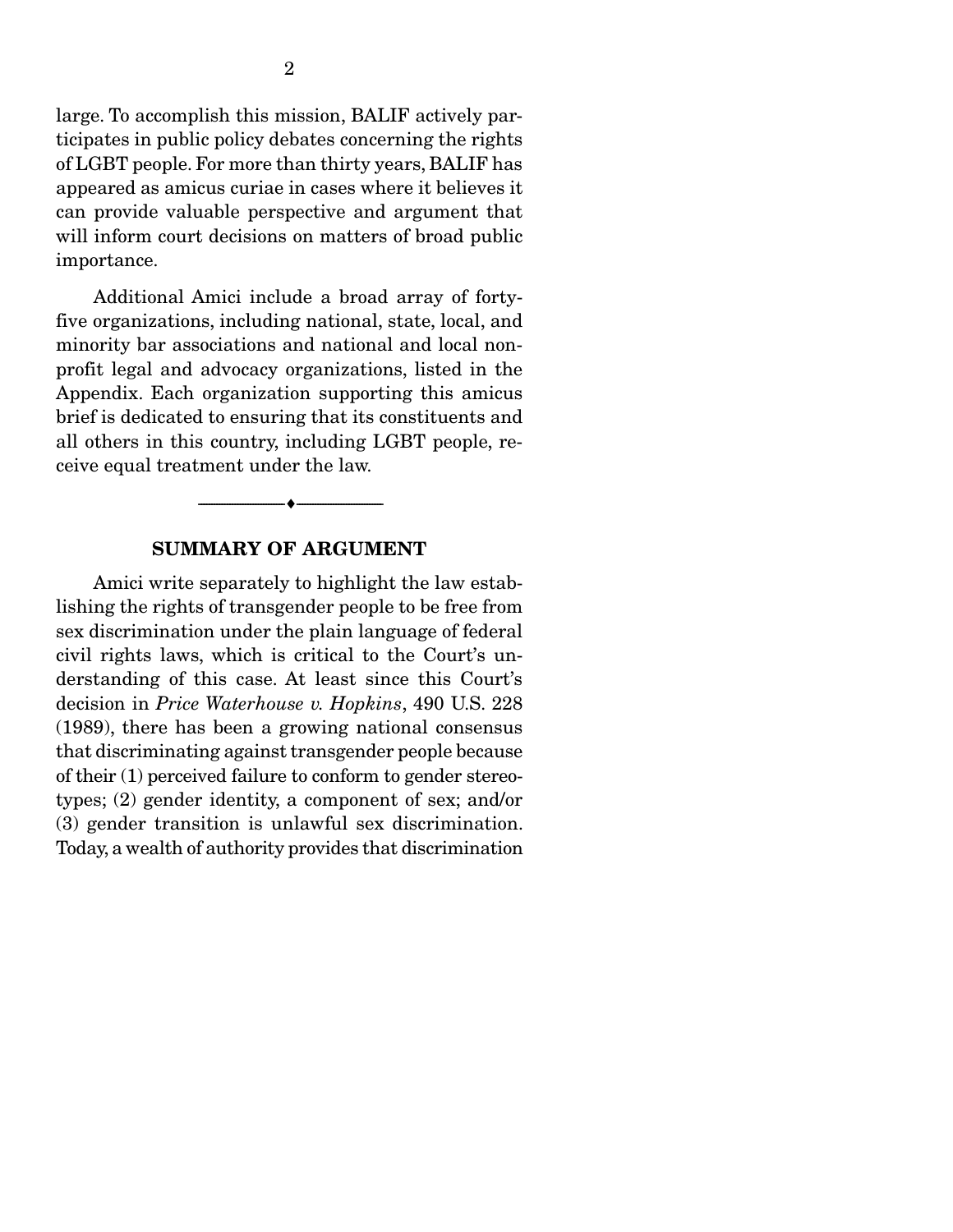against transgender individuals constitutes sex discrimination. It is now recognized with "near-total uniformity" that the approach of earlier, pre-*Price Waterhouse* decisions excluding transgender people from protection against sex discrimination "has been eviscerated." *Glenn v. Brumby*, 663 F.3d 1312, 1318 n.5 (11th Cir. 2011) (quoting *Smith v. City of Salem*, 378 F.3d 566, 573 (6th Cir. 2004)).

 A further key issue in this case – the interaction between the facilities language in Title IX, 20 U.S.C. §§ 1681, 1686, and 34 C.F.R. § 106.33 – already has been explained authoritatively by Respondent in an analysis with which Amici agree. Amici focus this brief on the general principle that federal prohibitions on sex discrimination incorporate discrimination against transgender individuals in a variety of contexts.

#### ARGUMENT

--------------------------------- ---------------------------------

### I. This Court Has Repeatedly Ruled That Decision-Making Based on Sex Stereotypes Is Sex Discrimination.

 In its Brief, Petitioner Gloucester County School Board ("the School Board") advocates for an interpretation of "sex" under Title IX that is determined by physiology, based on its depiction of the text and history of Title IX. Brief of Petitioner ("Pet'r's Br.") 25-43. Such an interpretation ignores the relevant statutory and constitutional law that indicates that the word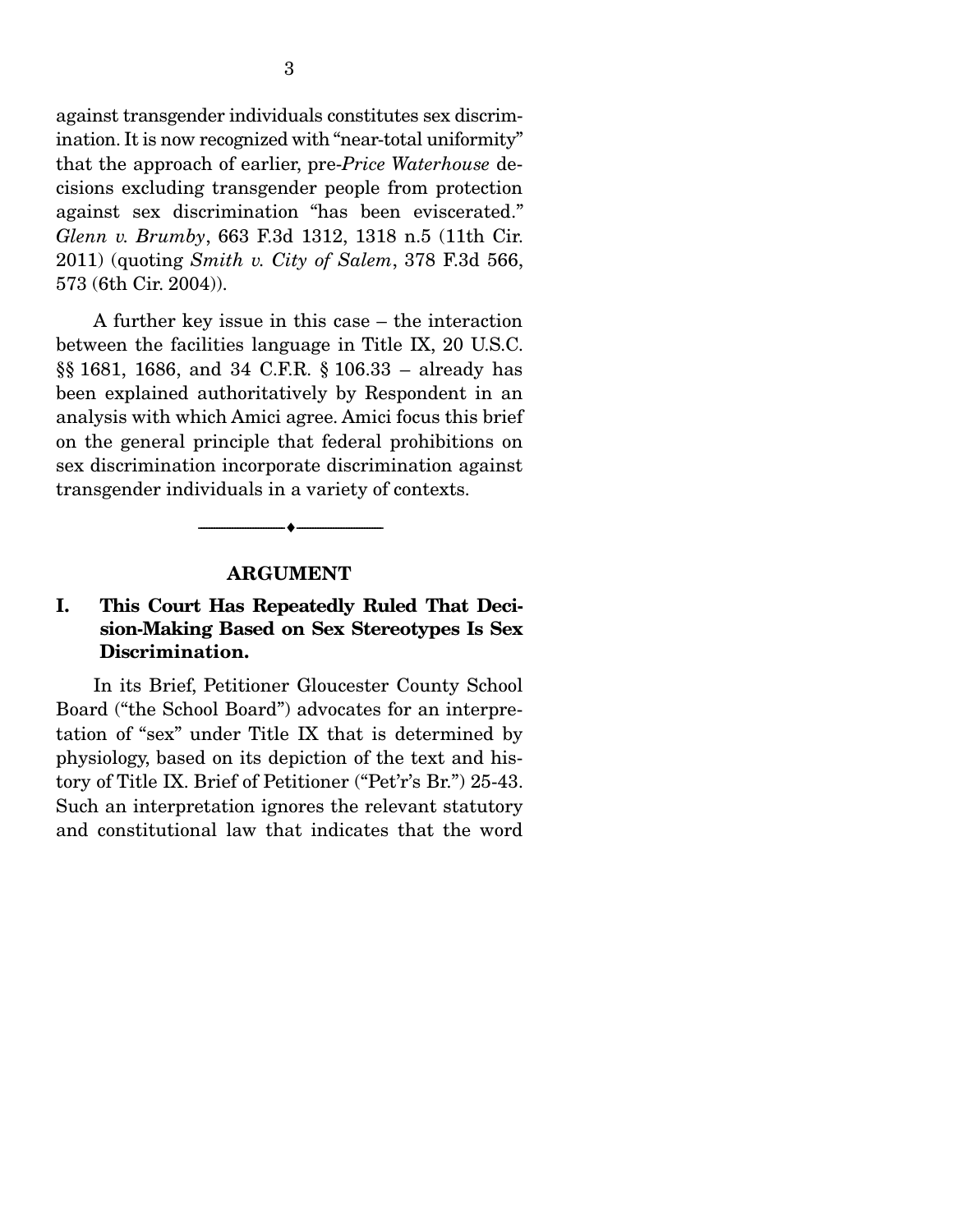"sex" as used in protective civil rights statutes, including Title IX, is not so limited.

 In the long, shared history of Title VII of the Civil Rights Act of 1964, Title IX of the Education Amendments of 1972, and the Equal Protection Clause of the Fourteenth Amendment,<sup>2</sup> the Supreme Court has repeatedly explored what it means to discriminate "because of sex" or "on the basis of sex." Nearly forty years ago, in the context of Title VII, this Court observed that it was "well recognized that employment decisions cannot be predicated on mere 'stereotyped' impressions about the characteristics of males or females." *City of L.A., Dep't of Water & Power v. Manhart*, 435 U.S. 702, 707 (1978).3

 A decade later, in the watershed case *Price Waterhouse v. Hopkins*, 490 U.S. 228 (1989), a plurality of this

3 The School Board quotes the Court's preceding statement that "[t]here are both real and fictional differences between men and women." Pet'r's Br. 35 (quoting *Manhart*, 435 U.S. at 707). However, as described above, the Court ultimately concluded that whatever these "real and fictional differences" may be, distinctions could not be made based on gender stereotypes. *Manhart*, 435 U.S. at 707.

<sup>2</sup> *See, e.g.*, *G.G. ex rel. Grimm v. Gloucester Cty. Sch. Bd.*, 822 F.3d 709, 718 (4th Cir. 2016) ("We look to case law interpreting Title VII of the Civil Rights Act of 1964 for guidance in evaluating a claim brought under Title IX." (citing *Jennings v. Univ. of N.C.*, 482 F.3d 686, 695 (4th Cir. 2007)), *mandate recalled and stay granted*, 136 S. Ct. 2442 (2016), *cert. granted*, 137 S. Ct. 369 (2016); *Bauer v. Lynch*, 812 F.3d 340, 350 (4th Cir. 2016) (recognizing that same principles inform analysis of both Title VII and Equal Protection Clause claims); *Jennings*, 482 F.3d at 695 (citing *Davis v. Monroe Cty. Bd. of Educ.*, 526 U.S. 629, 651 (1999); *Franklin v. Gwinnett Cty. Pub. Sch.*, 503 U.S. 60, 75 (1992)).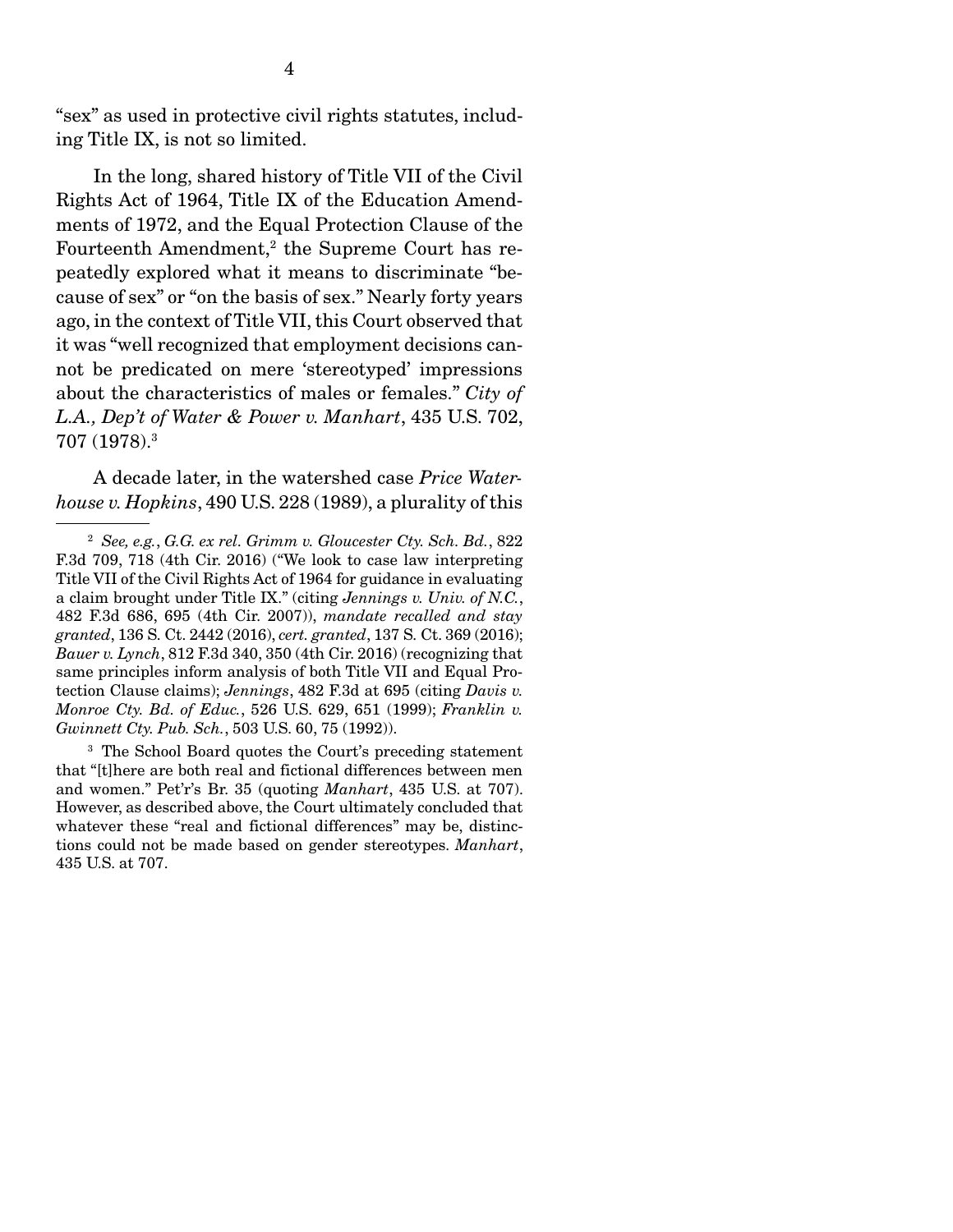Court declared that Title VII's prohibition on differential treatment of employees "because of . . . sex" meant "gender must be irrelevant to employment decisions," id. at 240 (plurality opinion). The Court observed:

[W]e are beyond the day when an employer could evaluate employees by assuming or insisting that they matched the stereotype associated with their group, for " '[i]n forbidding employers to discriminate against individuals because of their sex, Congress intended to strike at the entire spectrum of disparate treatment of men and women resulting from sex stereotypes."

*Id.* at 251 (second alteration in original) (quoting *Manhart*, 435 U.S. at 707 n.13 (quoting *Sprogis v. United Air Lines, Inc.*, 444 F.2d 1194, 1198 (7th Cir. 1971))). The plurality concluded that when Price Waterhouse denied Ann Hopkins a promotion in part because she did not appear sufficiently feminine, it acted "because of " sex. *See id.* at 241, 250-51; *see also id.* at 258-61 (White, J., concurring) (writing separately on employer's burden of proof ); *id.* at 261-62 (O'Connor, J., concurring) (describing Price Waterhouse as "knowingly giving substantial weight to an impermissible criterion").

 The Supreme Court has invoked sex stereotyping at least twice more as actionable sex discrimination under Title VII and the Equal Protection Clause. First, in striking down Virginia Military Institute's menonly admissions policy as violating the Constitution's guarantee of equal protection, the Court noted that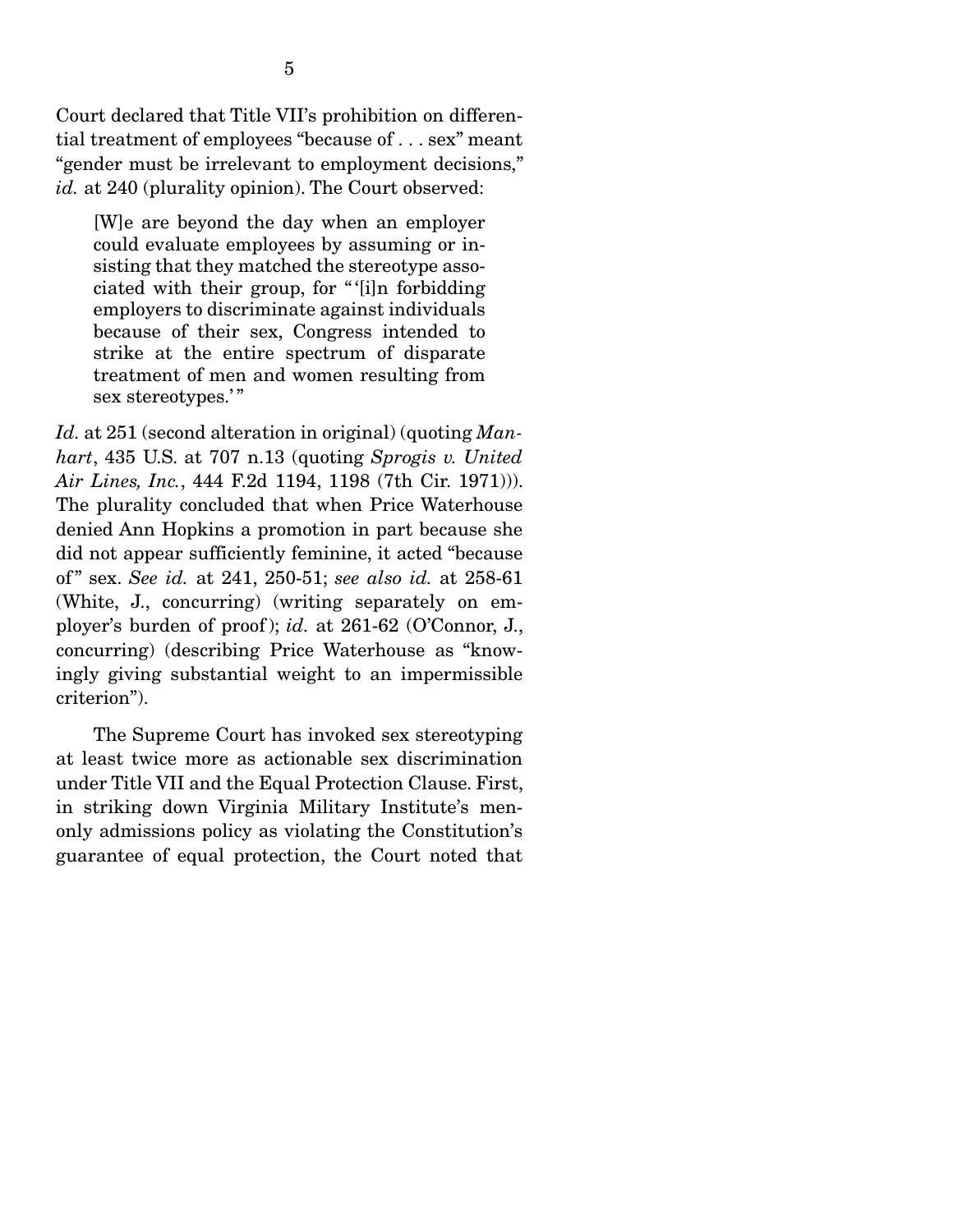"generalizations about 'the way women are,' estimates of what is appropriate for *most women*," did not justify excluding women "outside the average description." *United States v. Virginia*, 518 U.S. 515, 550 (1996).

 Then, in *Oncale v. Sundowner Offshore Services, Inc.*, 523 U.S. 75 (1998), the Court held that same-sex sexual harassment is actionable sex discrimination under Title VII, *id.* at 82. In doing so, the Court recognized, "[S]tatutory prohibitions often go beyond the principal evil to cover reasonably comparable evils, and it is ultimately the provisions of our laws rather than the principal concerns of our legislators by which we are governed." *Id.* at 79; *see also J.E.B. v. Alabama ex rel. T.B.*, 511 U.S. 127, 139 n.11 (1994) ("We have made abundantly clear in past cases that gender classifications that rest on impermissible stereotypes violate the Equal Protection Clause, even when some statistical support can be conjured up for the generalization.").

 As set forth below, since *Price Waterhouse*, these principles have led Circuit and district courts to conclude that discrimination against transgender people based on a perceived failure to conform to genderbased stereotypes is unlawful sex discrimination.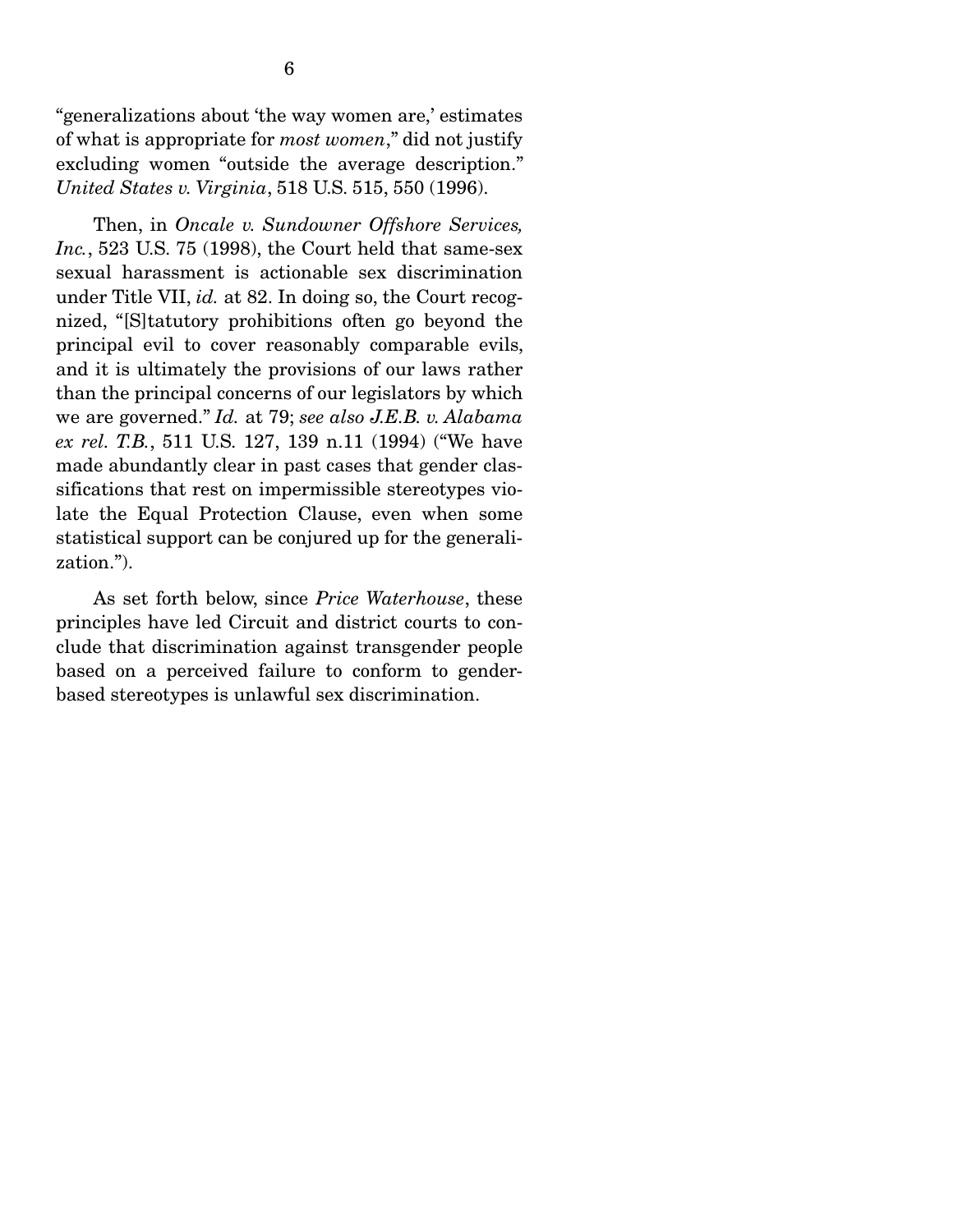II. Following *Price Waterhouse*, Nearly All Circuit and District Courts to Consider the Issue Have Held That Sex Stereotyping of Transgender People Is a Form of Sex Discrimination.

### A. Four Circuits Have Recognized That Sex Stereotyping of Transgender People Is Unlawful Sex Discrimination.

*Price Waterhouse* made clear that individuals who fail to conform to sex stereotypes are protected by laws prohibiting sex discrimination. The First, Sixth, Ninth, and Eleventh Circuits have relied on the *Price Waterhouse* plurality opinion and subsequent cases to conclude that transgender individuals can establish sex discrimination claims when they are targeted for their perceived failure to conform to sex stereotypes.

 In *Schwenk v. Hartford*, 204 F.3d 1187 (9th Cir. 2000), the Ninth Circuit applied *Price Waterhouse* and concluded that sex stereotyping of transgender people is prohibited sex discrimination. Plaintiff Schwenk, a transgender woman incarcerated in a state prison for men, sued a prison guard and prison officials under the Gender Motivated Violence Act, 42 U.S.C. § 13981, for attempted rape by the named guard, 204 F.3d at 1192- 93. The panel concluded that the prison guard's crime was committed "because of gender," looking to Title VII case law, including "the logic and language of *Price Waterhouse*."4 *Id.* at 1201, 1202. It explained:

<sup>4</sup> "Congress intended proof of gender motivation under the [Gender Motivated Violence Act] to proceed in the same way that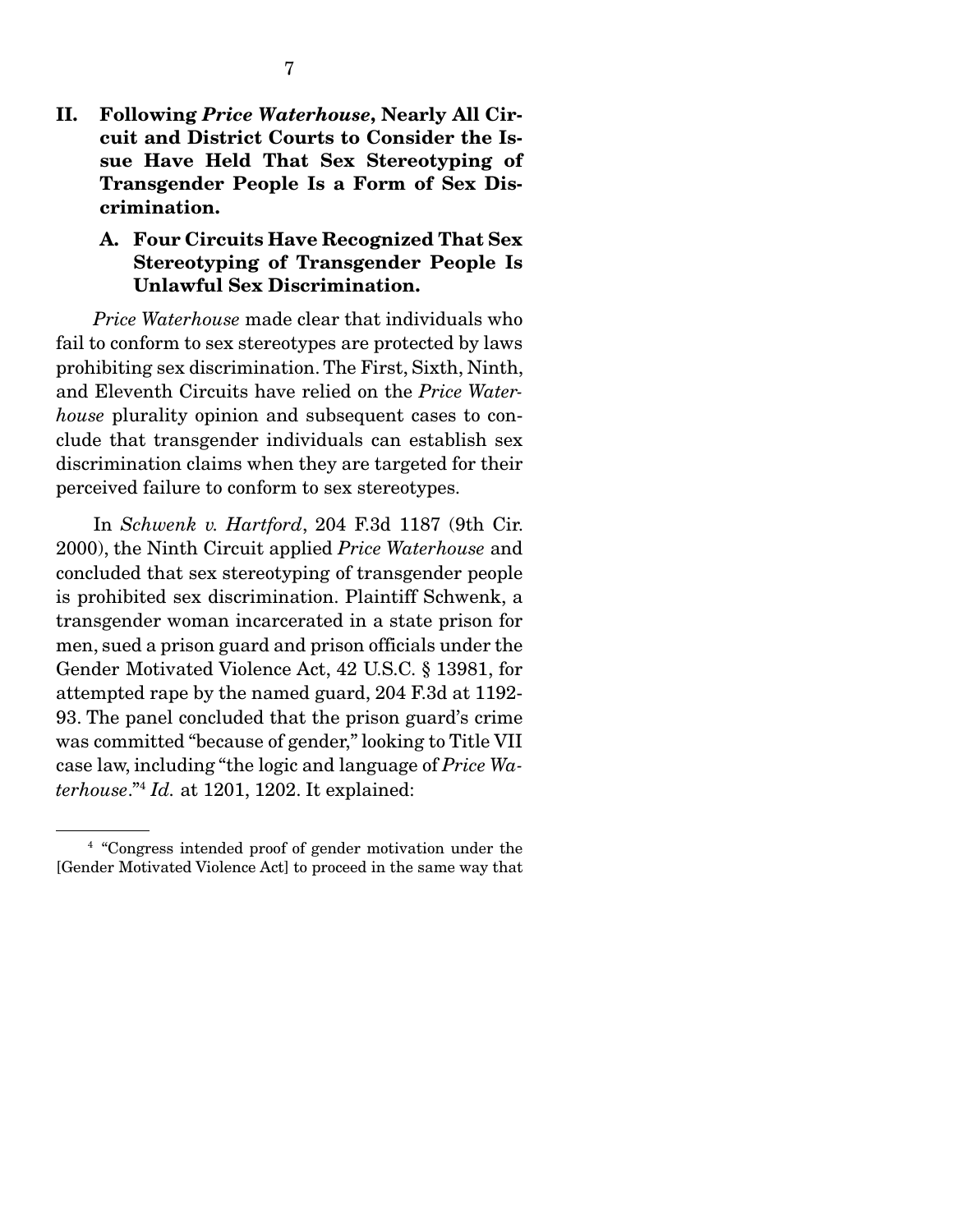What matters, for purposes of this part of the *Price Waterhouse* analysis, is that in the mind of the perpetrator the discrimination is related to the sex of the victim: here, for example, the perpetrator's actions stem from the fact that he believed that the victim was a man who "failed to act like" one. . . . Discrimination because one fails to act in the way expected of a man or woman is forbidden . . . .

#### *Id.* at 1202.

 Later that year, the question came before the First Circuit in *Rosa v. Park W. Bank & Trust Co.*, 214 F.3d 213 (1st Cir. 2000), a lawsuit claiming discriminatory lending because the defendant bank had refused to provide a loan application to a customer, Lucas Rosa, who the loan officer believed was not dressed in accordance with his gender, *id.* at 214. The district court granted the defendant bank's motion to dismiss, holding "the [Equal Credit Opportunity Act, 15 U.S.C. §§ 1691-1691f,] does not prohibit discrimination based on the manner in which someone dresses," 214 F.3d at 214. The First Circuit reversed and remanded, holding that the plaintiff may be able to assert a valid claim for sex discrimination arising from the fact that the loan officer turned the plaintiff away "because she thought that Rosa's attire did not accord with his male gender." *Id.* at 215; *see id.* at 216.

proof of discrimination on the basis of sex or race is shown under Title VII." *Schwenk*, 204 F.3d at 1200-01.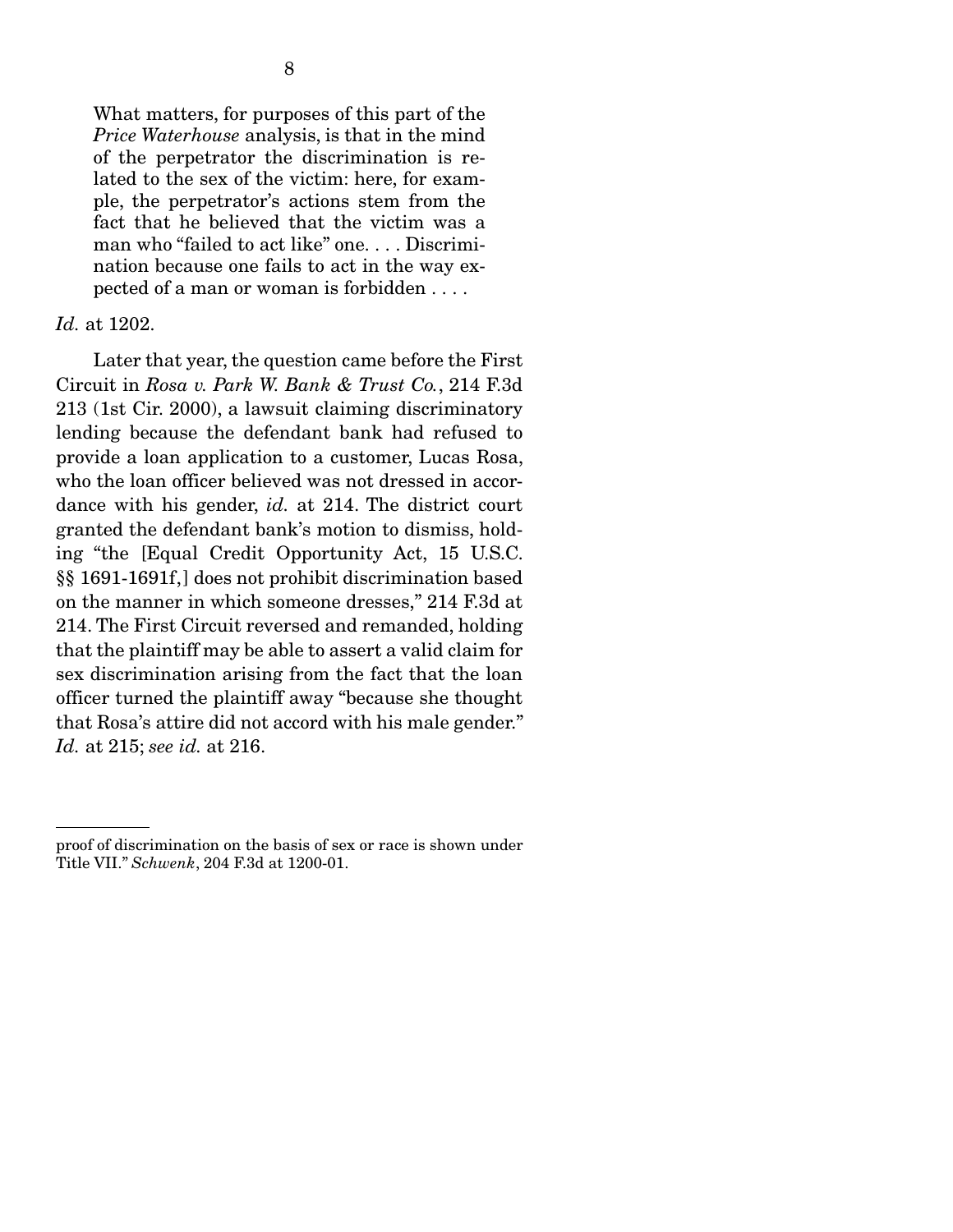The Sixth Circuit shortly followed suit in *Smith v. City of Salem*, 378 F.3d 566 (6th Cir. 2004). Jimmie Smith, a transgender employee of the city fire department was suspended after beginning to transition to a more feminine appearance and disclosing a diagnosis of gender identity disorder (now known as gender dysphoria) and plans for treatment. *Id*. at 568. The panel reversed the district court's order dismissing the plaintiff 's claims and remanded, holding that a transgender employee can state a sex discrimination claim under Title VII based on a failure to conform to sex stereotypes. *Id.* at 572.

 A year later, the Sixth Circuit confirmed its position in *Barnes v. City of Cincinnati*, 401 F.3d 729 (6th Cir. 2005), when it affirmed a jury verdict in favor of Philecia Barnes, a transgender police officer alleging demotion based on a failure to conform to male stereotypes, *id.* at 733. Relying on its previous holding in *Smith*, the court concluded that the plaintiff stated a claim for sex discrimination under Title VII based on her "failure to conform to sex stereotypes." *Id.* at 737 ("By alleging that [Smith's] failure to conform to sex stereotypes concerning how a man should look and behave was the driving force behind defendant's actions, Smith stated a claim for relief pursuant to Title VII's prohibition of sex discrimination." (citing *Smith*, 378 F.3d at 573, 575)); *see also Dodds v. U.S. Dep't of Educ.*, F.3d , No. 16-4117, 2016 WL 7241402, at \*2 (6th Cir. Dec. 15, 2016) ("Sex stereotyping based on a person's gender non-conforming behavior is impermissible discrimination." (quoting *Smith*, 378 F.3d at 575)).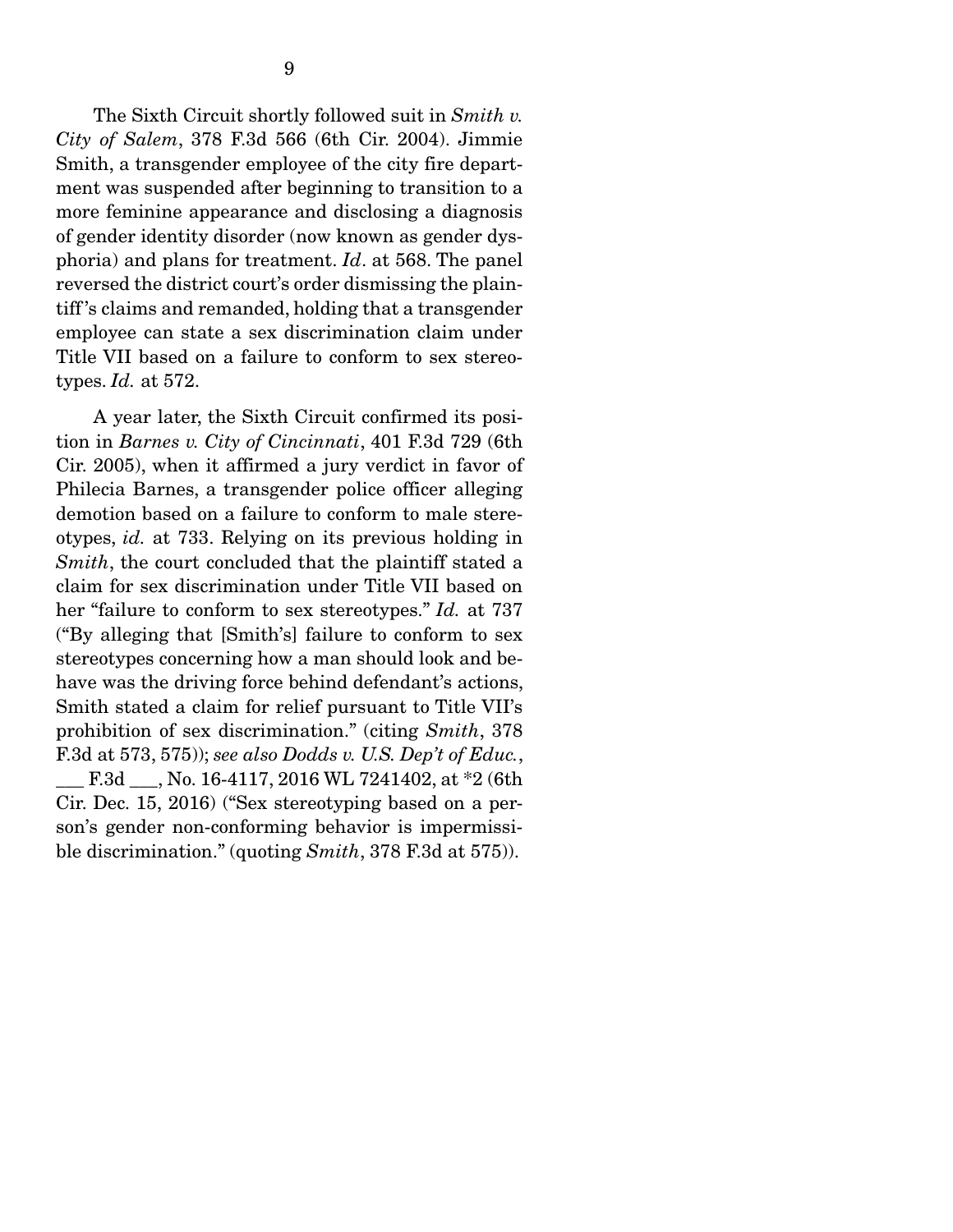The Eleventh Circuit joined the growing national consensus with its 2011 decision in *Glenn v. Brumby*, 663 F.3d 1312 (11th Cir. 2011), an equal protection case. Vandiver Elizabeth Glenn, a transgender employee of the Georgia General Assembly's Office of Legislative Counsel, brought a claim alleging sex discrimination under the Equal Protection Clause after she was terminated because of her gender transition. *Id.* at 1313-14. While employed, Ms. Glenn informed her supervisor that she would be proceeding with a gender transition, changing her legal name, and coming to work as a woman. *Id.* at 1314. She was subsequently terminated because her employer felt her "intended gender transition was inappropriate, that it would be disruptive, that some people would view it as a moral issue, and that it would make Glenn's coworkers uncomfortable." *Id.*

 In affirming the grant of summary judgment in favor of Ms. Glenn, the Eleventh Circuit observed, "A person is defined as transgender precisely because of the perception that his or her behavior transgresses gender stereotypes." *Id.* at 1316. The court interpreted *Price Waterhouse* to hold that "Title VII barred not just discrimination because of biological sex, but also gender stereotyping – failing to act and appear according to expectations defined by gender." *Id.* (citing *Price Waterhouse*, 490 U.S. at 250-51 (plurality opinion); *id.* at 258-61 (White, J., concurring); *id.* at 272-73 (O'Connor, J., concurring)). Relying on the long line of Circuit and district court cases preceding it, the court held, "[D]iscrimination against a transgender individual because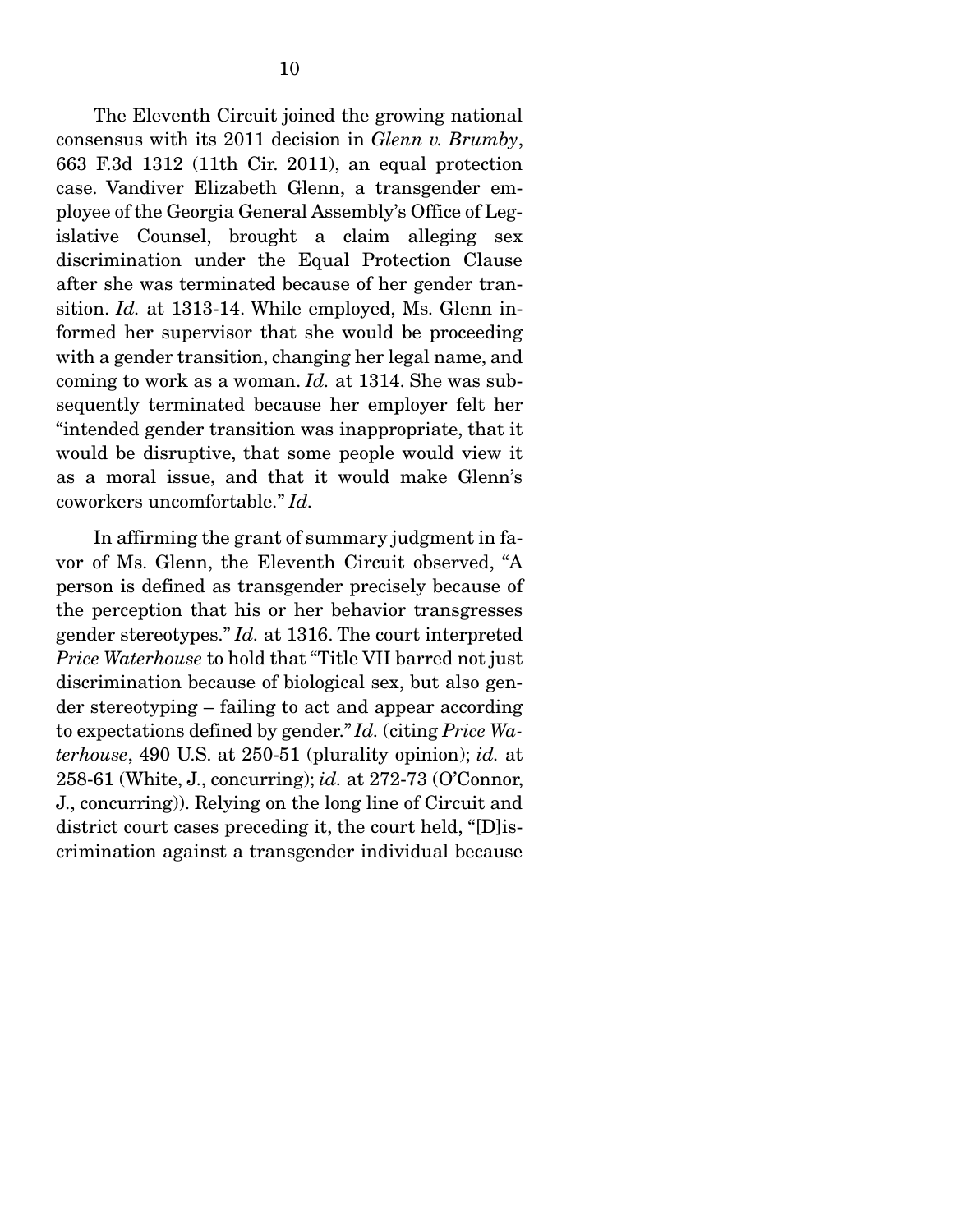of her gender-nonconformity is sex discrimination, whether it's described as being on the basis of sex or gender. Indeed, several circuits have so held." *Id.* at 1317 (citing and discussing *Schwenk*, 204 F.3d at 1198- 1203; *Rosa*, 214 F.3d at 215-16; *Smith*, 378 F.3d at 569, 572; *Barnes*, 401 F.3d 729). The court went on to hold, "All persons, whether transgender or not, are protected from discrimination on the basis of gender stereotype. . . . An individual cannot be punished because of his or her perceived gender non-conformity." *Id.* at 1318-19; *see also Chavez v. Credit Nation Auto Sales, LLC*, 641 F. App'x 883, 883 (11th Cir. 2016) (per curiam) ("Sex discrimination includes discrimination against a transgender person for gender nonconformity." (citing *Glenn*, 663 F.3d at 1316-17)).

 Only one Circuit has reached a contrary result after *Price Waterhouse*, and while its ultimate reasoning is flawed, it was nevertheless correct in its language that transgender individuals are protected against sex stereotyping under Title VII. In *Etsitty v. Utah Transit Authority*, 502 F.3d 1215 (10th Cir. 2007), Krystal Etsitty, a transgender employee of the Utah Transit Authority, filed a claim of sex discrimination after she was terminated for using female public restrooms maintained by the Utah Transit Authority, *id.* at 1219- 20. The panel "assume[d], without deciding," that a transgender employee could bring a claim of discrimination "because of sex" under Title VII based on his or her failure to conform to sex stereotypes, and that she had therefore satisfied her prima facie burden under the burden-shifting framework established in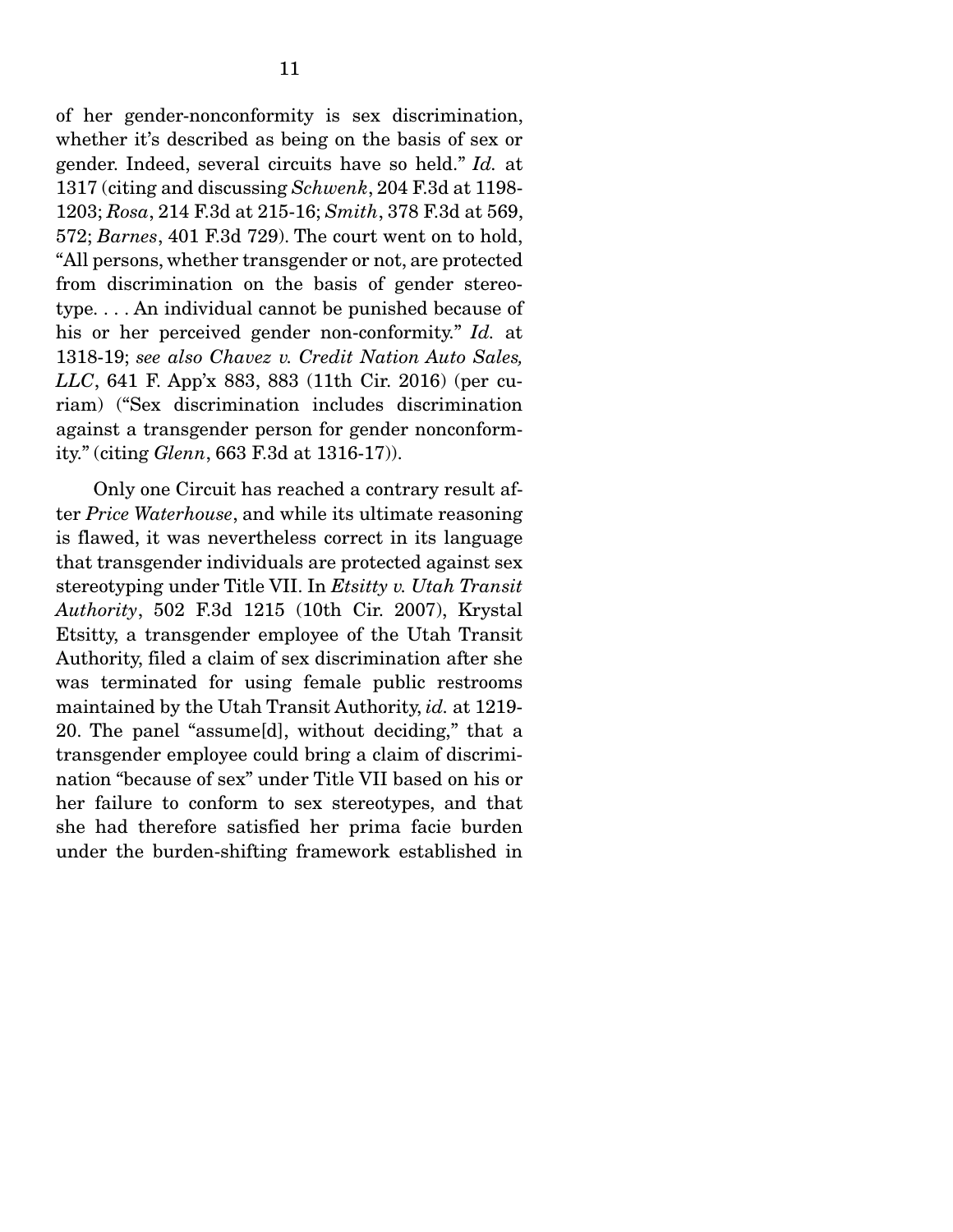*McDonnell-Douglas Corp. v. Green*, 411 U.S. 792, 802- 05 (1973). *Etsitty*, 502 F.3d at 1224. The panel went on to affirm the district court's grant of summary judgment to the employer, however, because it concluded that Ms. Etsitty had not raised a genuine issue of material fact as to whether the Utah Transit Authority's asserted legitimate, nondiscriminatory reason for her termination (fear of liability) was pretext. *Id.* at 1227.

 On whether the defendant articulated a legitimate, nondiscriminatory reason, the panel concluded:

Because an employer's requirement that employees use restrooms matching their biological sex does not expose biological males to disadvantageous terms and does not discriminate against employees who fail to conform to gender stereotypes, UTA's proffered concern over restroom usage is not discriminatory on the basis of sex.

*Id.* at 1225. In reaching this conclusion, the Tenth Circuit relied upon a narrow interpretation of "sex," which has been rejected by its sister circuits. Specifically, the panel assumed that "sex" does not "encompass[ ] anything more than male and female," which the court viewed in terms of "biological male" and "biological female." *Id.* at 1222 & n.2. No other federal appeals court has adopted this position after *Price Waterhouse*.

 Before this Court decided *Price Waterhouse* in 1989, three Circuit courts – the Seventh, Eighth, and Ninth Circuits – held that Title VII does not prohibit sex discrimination against transgender employees.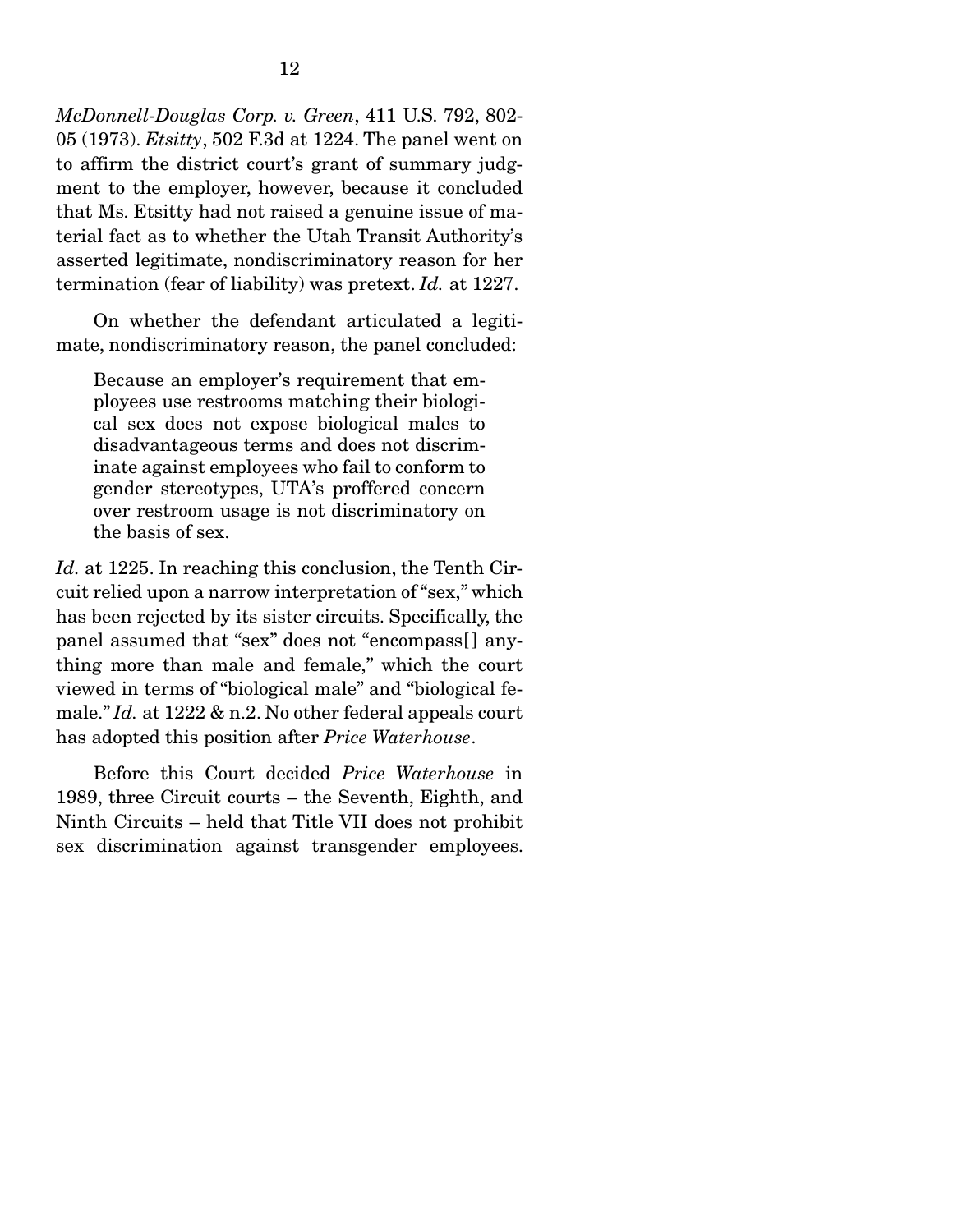*Ulane v. E. Airlines, Inc.*, 742 F.2d 1081, 1084-87 (7th Cir. 1984); *Sommers v. Budget Mktg., Inc.*, 667 F.2d 748, 750 (8th Cir. 1982) (per curiam); *Holloway v. Arthur Andersen & Co.*, 566 F.2d 659, 664 (9th Cir. 1977). But *Price Waterhouse* changed the landscape. As the Eleventh Circuit made clear in *Glenn*:

[S]ince the decision in *Price Waterhouse*, federal courts have recognized with near-total uniformity that "the approach in *Holloway*, *Sommers*, and *Ulane . . .* has been eviscerated" by *Price Waterhouse*'s holding that "Title VII's reference to 'sex' encompasses both the biological differences between men and women, and gender discrimination, that is, discrimination based on a failure to conform to stereotypical gender norms."

*Glenn*, 663 F.3d at 1318 n.5 (quoting *Smith*, 378 F.3d at 573).

 The Ninth Circuit has explicitly recognized that *Holloway* was overruled by *Price Waterhouse. Schwenk*, 204 F.3d at 1201 ("The initial judicial approach taken in cases such as *Holloway* has been overruled by the logic and language of *Price Waterhouse*."). Neither the Seventh nor Eighth Circuit have had the opportunity to explicitly revisit the application of Title VII to transgender employees, but both Circuits have recognized the change in law after *Price Waterhouse*. *See, e.g.*, *Hussain v. Fed. Express Corp.*, 657 F. App'x 591, 594 (7th Cir. 2016) ("Title VII forbids an employer to base a hiring decision on a candidate's ability to fit a stereotype of her national origin, or her inability to fit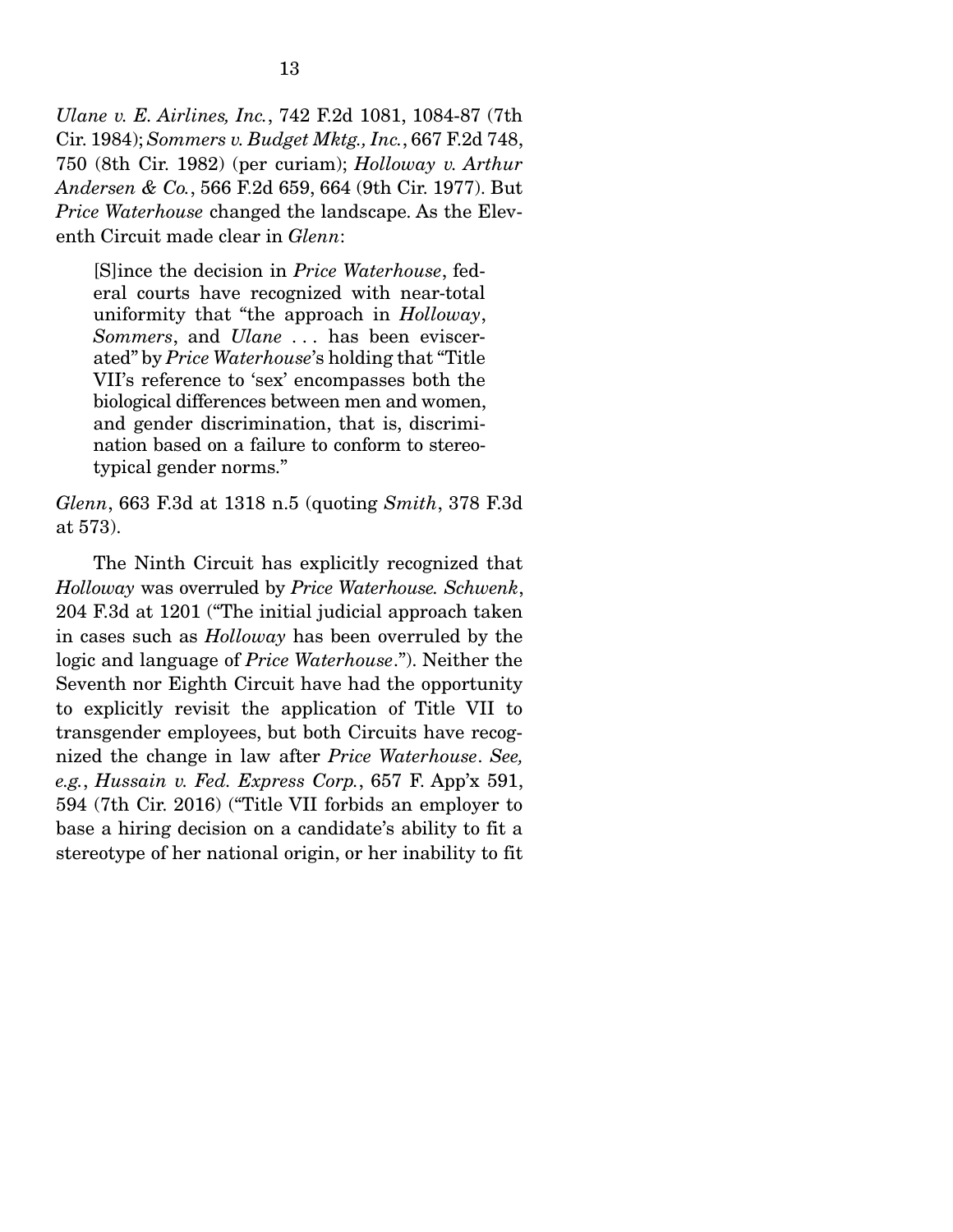a stereotype of a different national group or gender." (citing *Price Waterhouse*, 490 U.S. at 251)); *Lewis v. Heartland Inns of Am., L.L.C.*, 591 F.3d 1033, 1038-39 (8th Cir. 2010) ("Other circuits have upheld Title VII claims based on sex stereotyping subsequent to *Price Waterhouse*." (citing *Chadwick v. WellPoint, Inc.*, 561 F.3d 38 (1st Cir. 2009); *Back v. Hastings On Hudson Union Free Sch. Dist.*, 365 F.3d 107 (2d Cir. 2004); *Smith*, 378 F.3d 566; *Nichols v. Azteca Rest. Enters., Inc.*, 256 F.3d 864 (9th Cir. 2001))).

 Thus, the overwhelming tide of Circuit court jurisprudence supports the conclusion that discrimination against transgender employees and students violates federal law, and all the Circuit cases following *Price Waterhouse* at least recognize that penalizing transgender people for failing to conform to sex stereotypes is actionable sex discrimination.5

<sup>&</sup>lt;sup>5</sup> Notably, not only did the Fourth Circuit ruling below join this consensus, but the dissent and district court (whose judgment was reversed) also relayed tacit agreement. Neither had a quarrel with the principle that sex discrimination under Title IX includes "gender identity" discrimination generally, disagreeing only in the facilities context. *See G.G.*, 822 F.3d at 737-38 (Niemeyer, J., concurring in part and dissenting in part); *G.G. ex rel. Grimm v. Gloucester Cty. Sch. Bd.*, 132 F. Supp. 3d 736, 744-46 (E.D. Va. 2015).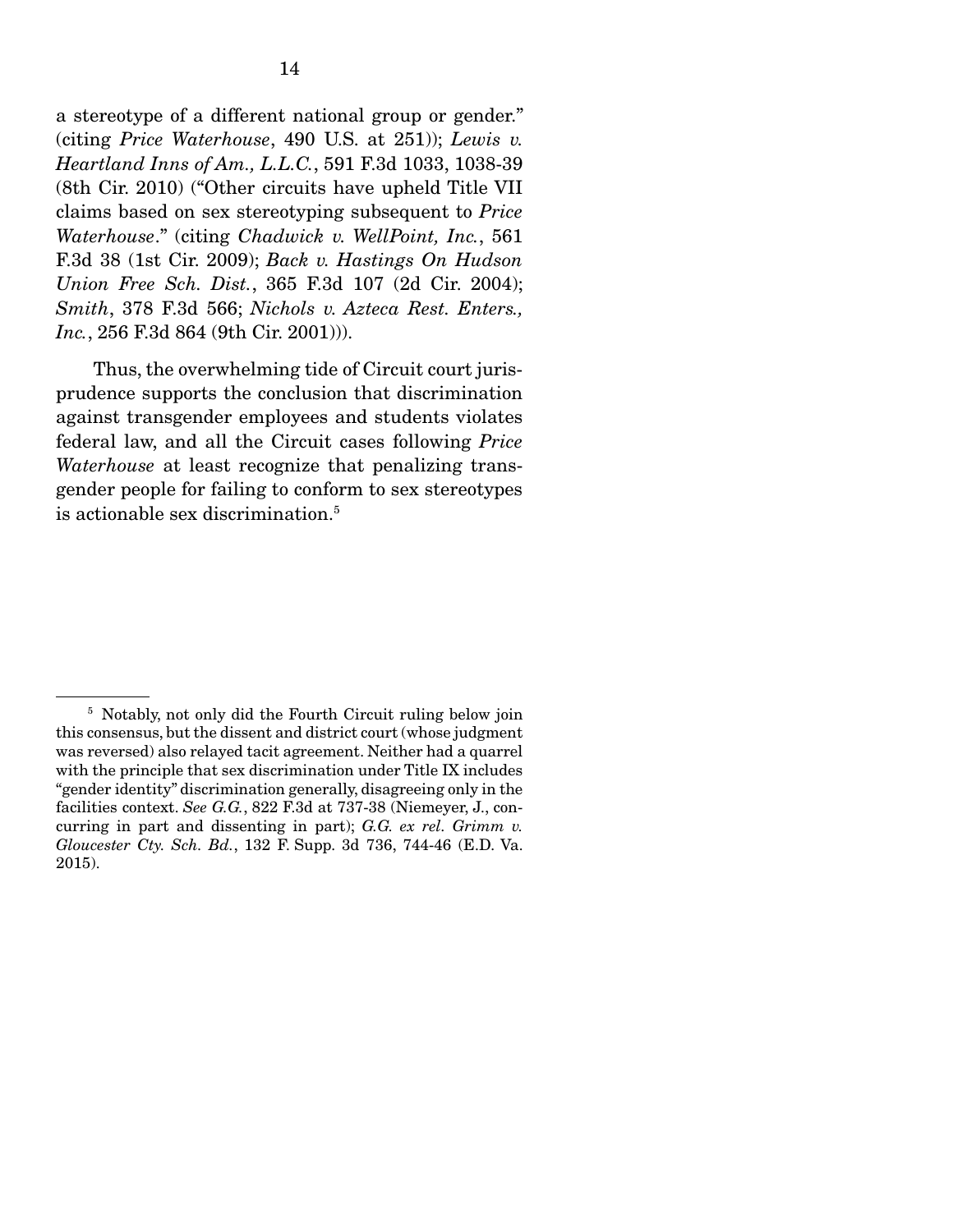In addition to the Circuit courts above, the overwhelming majority of courts at the district level to have considered the issue – including those rendering decisions in the absence of clear circuit precedent – confirm that sex stereotyping of transgender people is a form of sex discrimination. The District of Connecticut recently confirmed that sex stereotyping of transgender plaintiffs is a viable means of demonstrating sex discrimination under Title VII. *Fabian v. Hosp. of Cent. Conn.*, 172 F. Supp. 3d 509, 512, 523 (D. Conn. 2016). Dr. Deborah Fabian was on the verge of being hired as an on-call orthopedic surgeon at the Hospital of Central Connecticut, but the hospital declined to hire her after she disclosed her identity as a transgender woman and her intent to begin work as a woman. *Id.* at 512. In denying the hospital's motion for summary judgment, the court held:

*Price Waterhouse* shows that gender-stereotyping discrimination *is* sex discrimination *per se*. That is, the plurality and concurrences do not create a fundamentally new cause of action, but rather rely on an understanding of the scope of Title VII's prohibition against discrimination "because of sex" that reaches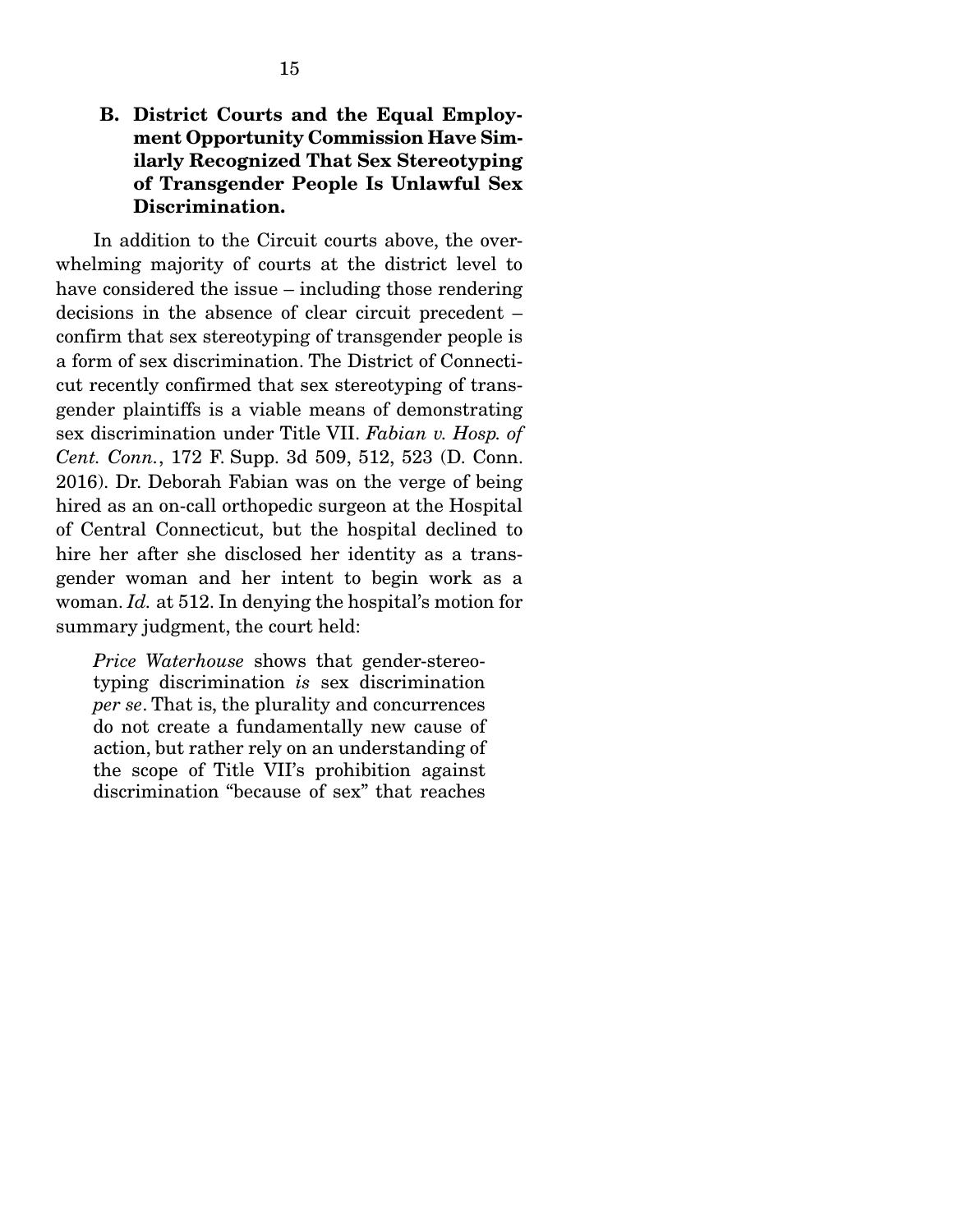discrimination based on stereotypical ideas about sex.

#### *Id.* at 522.

 The District Court for the District of Columbia has held that a transgender plaintiff may successfully establish unlawful sex discrimination under Title VII based on both a sex stereotyping theory and a *per se*, "literal" sex discrimination theory, discussed below. *Schroer v. Billington*, 577 F. Supp. 2d 293, 300 (D.D.C. 2008); *see infra* Section III. Diane Schroer, a transgender job applicant who was offered a job at the Library of Congress when she presented as male, had the offer revoked after notifying the Library she intended to start work as a woman. 577 F. Supp. 2d at 295-99. Following a bench trial, the court concluded that Ms. Schroer had successfully proven that she was discriminated based on a sex stereotyping theory:

Ultimately, I do not think that it matters for purposes of Title VII liability whether the Library withdrew its offer of employment because it perceived Schroer to be an insufficiently masculine man, an insufficiently feminine woman, or an inherently gendernonconforming transsexual. One or more of [the decision-maker's] comments could be parsed in each of these three ways. . . . I would therefore conclude that Schroer is entitled to judgment based on a *Price Waterhouse*-type claim for sex stereotyping  $[$  . . . .

*Id.* at 305.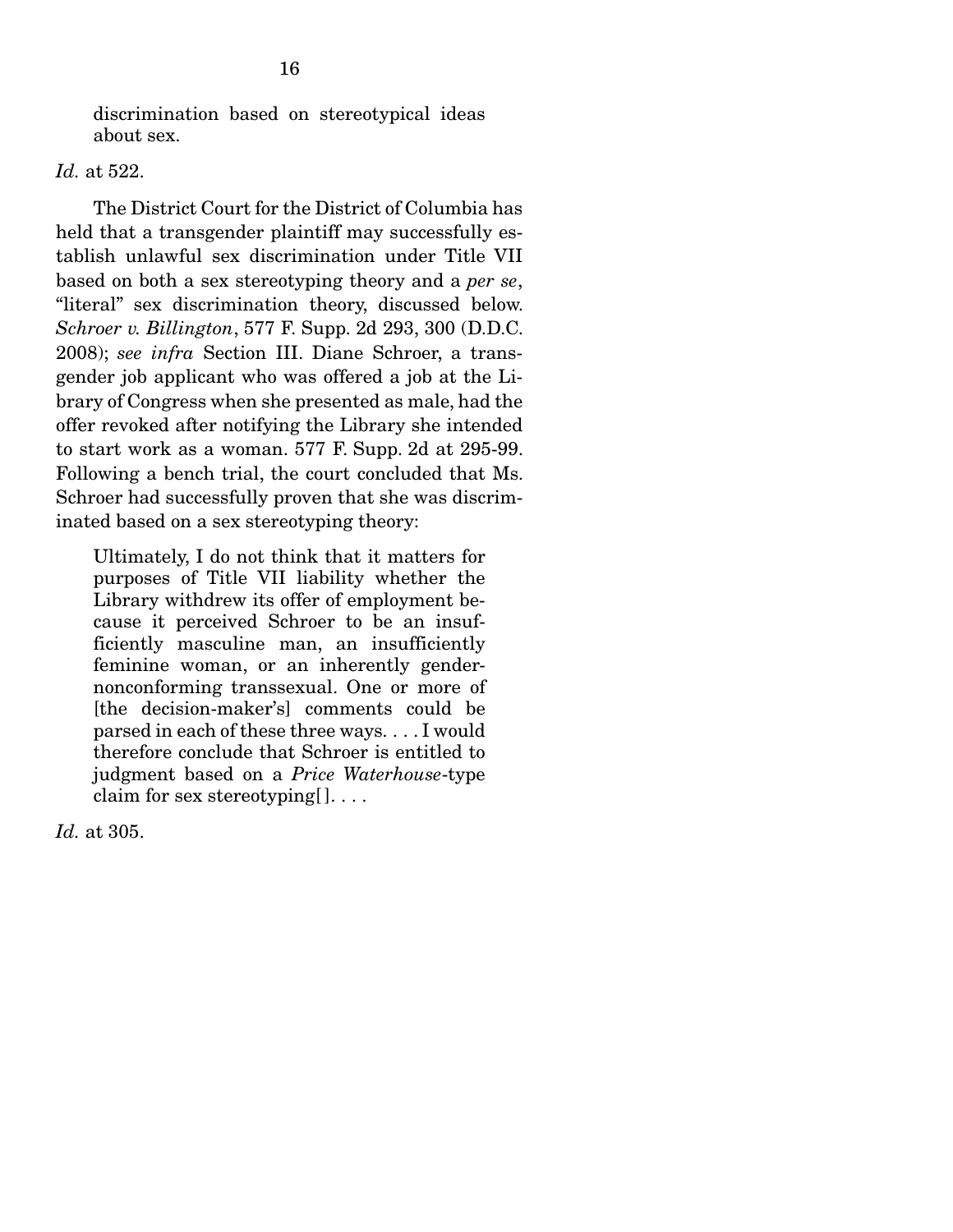The Southern District of Texas also affirmed the viability of the sex stereotyping theory for transgender plaintiffs alleging claims of sex discrimination. *Lopez v. River Oaks Imaging & Diagnostic Grp., Inc.*, 542 F. Supp. 2d 653, 660 (S.D. Tex. 2008). Plaintiff Izza Lopez, a transgender woman, completed the job application process for an administrative position at a private medical clinic and was offered the position, but had the job offer revoked after a background check showed that she was designated as male. *Id.* at 655-56. The court held, "Title VII is violated when an employer discriminates against any employee, transsexual or not, because he or she has failed to act or appear sufficiently masculine or feminine enough for an employer." *Id.* at 660 (quoting *Schroer v. Billington*, 525 F. Supp. 2d 58, 63 (D.D.C. 2007)).

 Many other district courts have reached the same conclusion on civil rights protections for transgender individuals. *See, e.g.*, *Roberts v. Clark Cty. Sch. Dist.*, No. 2:15-cv-00388-JAD-PAL, 2016 WL 5843046, at \*1 (D. Nev. Oct. 4, 2016) (concluding that school district's prohibition of transgender employee from using either the men's or women's restrooms "was based on precisely the sort of stereotyping that the Ninth Circuit has found Title VII to prohibit"); *Dawson v. H&H Elec., Inc.*, No. 4:14CV00583 SWW, 2015 WL 5437101, at \*2- 3 (E.D. Ark. Sept. 15, 2015) (departing from the Eighth Circuit's position in *Sommers* and noting that it is "well settled" that Title VII "prohibits an employer from taking adverse action because an employee's behavior or appearance fails to conform to gender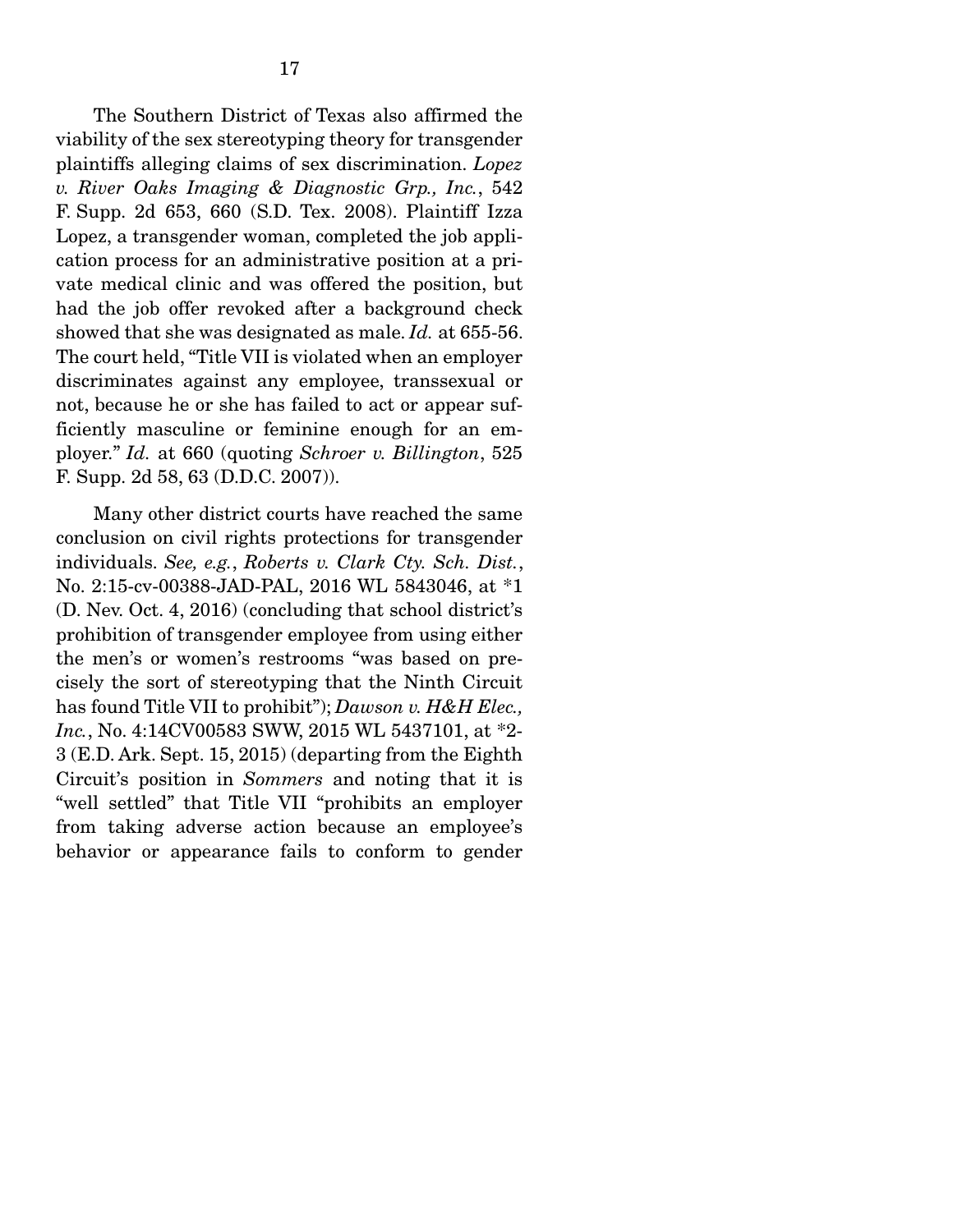stereotypes"); *Rumble v. Fairview Health Servs.*, No. 14-cv-2037 (SRN/FLN), 2015 WL 1197415, at \*2, 9-18 (D. Minn. Mar. 16, 2015) (also departing from the Eighth Circuit's position in *Sommers*, recognizing that "discrimination based on an individual's transgender status constitutes discrimination based on gender stereotyping," and concluding that the plaintiff alleged a plausible claim under Section 1557 of the Affordable Care Act, 42 U.SC. § 18116, of sex discrimination in the provision of medical care due to transgender status); *Finkle v. Howard Cty.*, 12 F. Supp. 3d 780, 788 (D. Md. 2014) (rejecting pre-*Price Waterhouse* case law and concluding "on the basis of the Supreme Court's holding in *Price Waterhouse*, and after careful consideration of its sister courts' reasoned opinions, . . . that Plaintiff 's claim that she was discriminated against 'because of her obvious transgendered status' is a cognizable claim of sex discrimination under Title VII"); *Mitchell v. Axcan Scandipharm, Inc.*, No. Civ.A. 05-243, 2006 WL 456173, at \*2 (W.D. Pa. Feb. 17, 2006) (finding transgender plaintiff properly alleged sex discrimination claims under Title VII and Pennsylvania law based on "facts showing that his failure to conform to sex stereotypes of how a man should look and behave was the catalyst behind defendant's actions").

 Statutory interpretations by the Equal Employment Opportunity Commission ("EEOC") further complement the significant body of case law recognizing that discrimination against a transgender person based on a failure to conform to sex stereotypes is sex discrimination. In *Macy v. Holder*, EEOC DOC 0120120821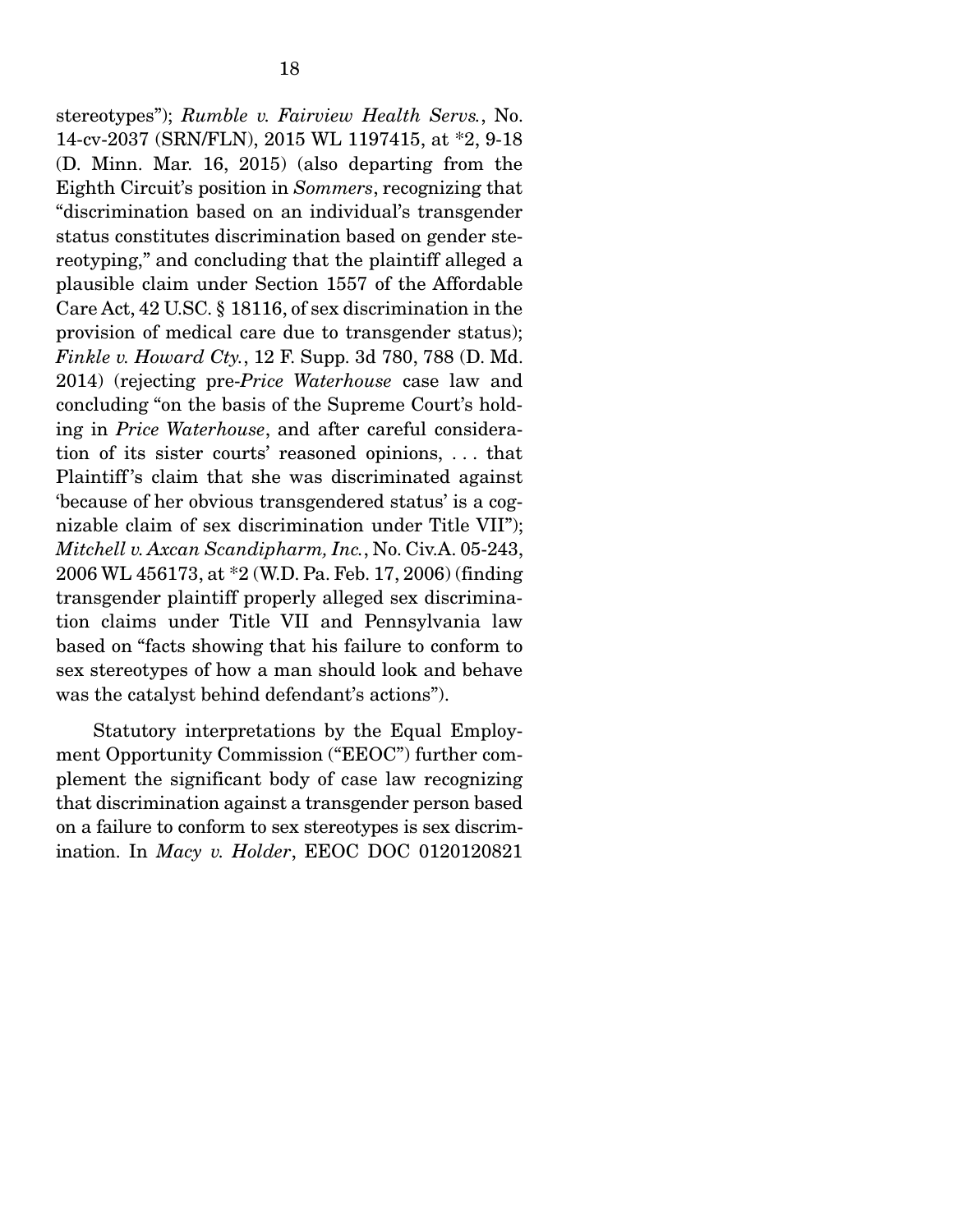(2012), the EEOC reviewed the appeal of Mia Macy, a transgender woman who sought a position with the Bureau of Alcohol, Tobacco, Firearms, and Explosives, *id.* at \*1. Ms. Macy discussed the position with the Bureau's local director while presenting as a man. *Id.* After the director confirmed that she had been accepted to fill the open position, pending a background check, Ms. Macy informed the third-party contractor that was handling the hiring that she was transitioning from male to female and would be changing her name. *Id.* Within days, she received an email stating that the position had been eliminated, although she later learned someone else had been hired for the position. *Id.* at \*1- 2. Relying on *Price Waterhouse* and the Circuit court opinions discussed above, the EEOC found in Ms. Macy's favor. *Id.* at \*11. It concluded that "gender discrimination occurs any time an employer treats an employee differently for failing to conform to any gender-based expectations or norms." *Id.* at \*6.

 The EEOC reached the same conclusion in a case involving a transgender federal employee's access to restrooms consistent with her gender identity. Complainant Tamara Lusardi, a transgender woman and civilian employee of the Army, alleged she was discriminated against based on sex when the Army restricted her access to the women's multi-user restroom and referred to her by her former male name and by male pronouns. *Lusardi v. McHugh*, EEOC DOC 0120133395, at \*1-3 (2015). In response to the employer's explanation that "co-workers would feel uncomfortable" with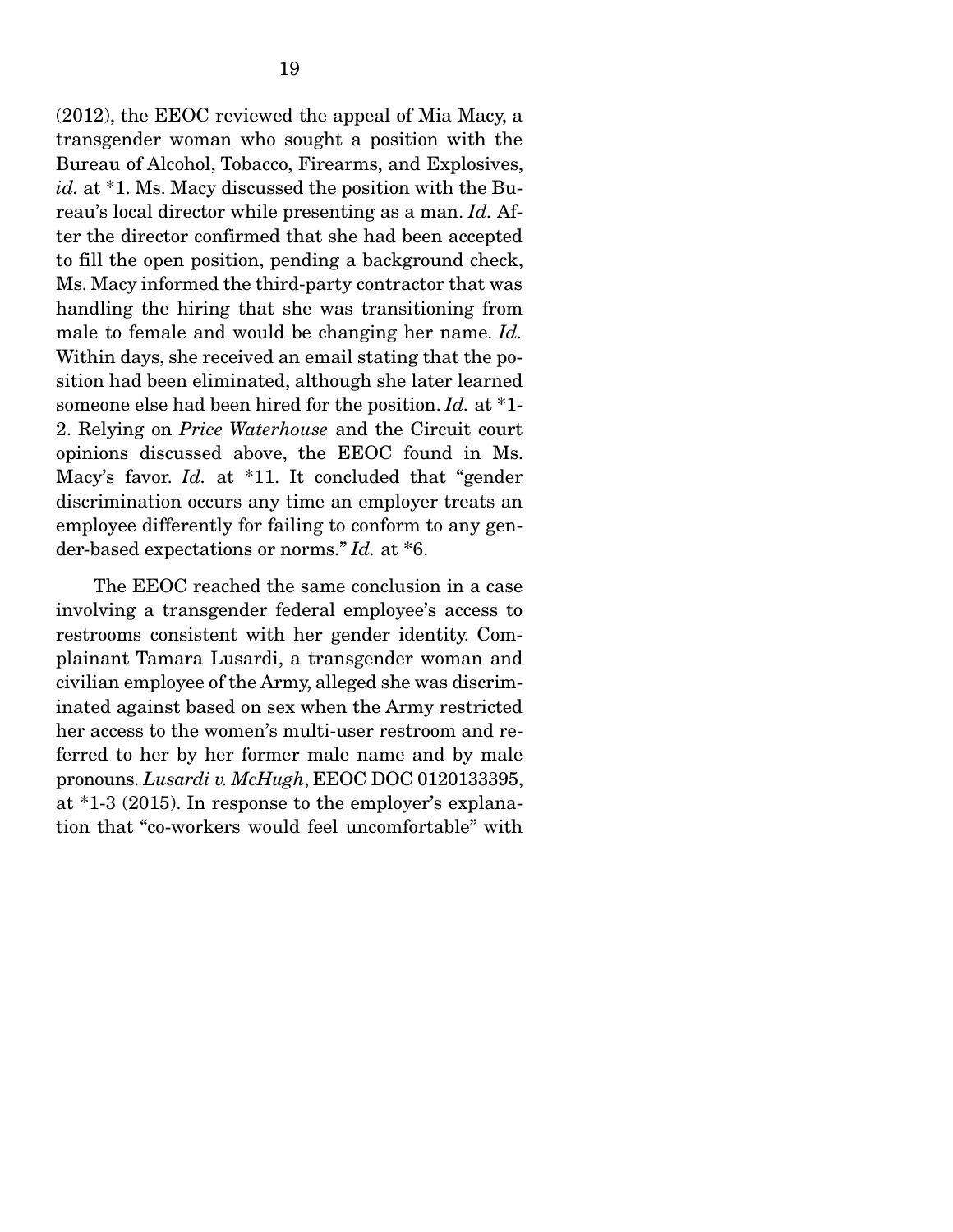Ms. Lusardi using the common women's restroom, the EEOC stated:

[S]upervisory or co-worker confusion or anxiety cannot justify discriminatory terms and conditions of employment. Title VII prohibits discrimination based on sex whether motivated by hostility, by a desire to protect people of a certain gender, by gender stereotypes, or by the desire to accommodate other people's prejudices or discomfort.

Id. at \*9. Similarly, here, the "hostility to G.G." by a few members of the public and unfounded concerns such as "non-transgender boys . . . com[ing] to school wearing dresses in order to gain access to the girls' restrooms," *G.G. ex rel. Grimm v. Gloucester Cty. Sch. Bd.*, 822 F.3d 709, 716 (4th Cir. 2016), *mandate recalled and stay granted*, 136 S. Ct. 2442 (2016), *cert. granted*, 137 S. Ct. 369 (2016), do not justify discriminating against transgender individuals, leaving them vulnerable to actual and imminent harm, and limiting their access to public spaces. Federal law does not permit the Gloucester County School Board to discriminate in order "to accommodate other people's prejudices or discomfort." *Lusardi*, EEOC DOC 0120133395, at \*9.

### III. Courts Also Recognize That Differential Treatment of Transgender Individuals Based on Gender Identity or Gender Transition Is a Form of Unlawful Sex Discrimination.

 Sex stereotyping is just one form of sex discrimination. Courts and the EEOC have determined that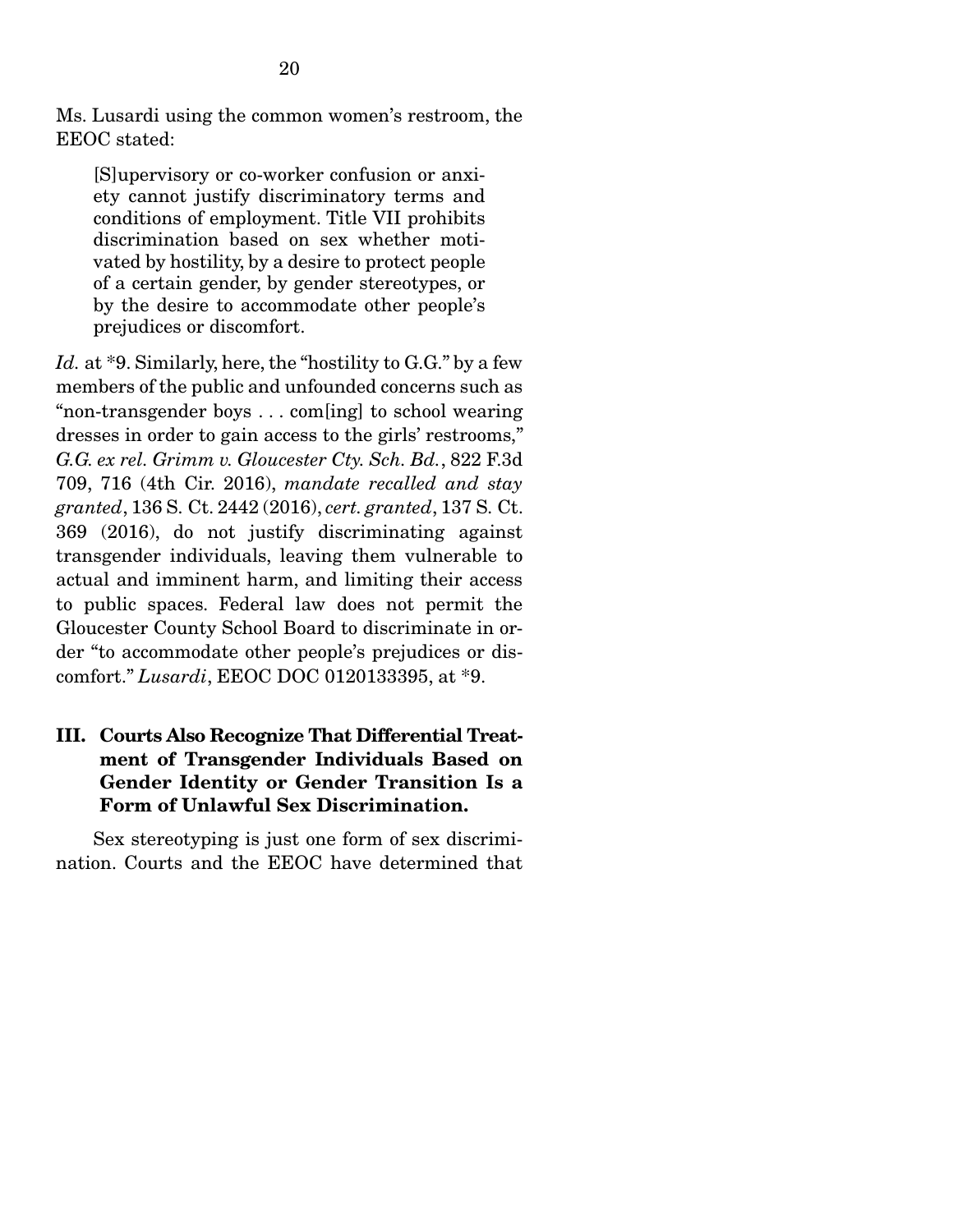discrimination based on a person's gender identity and/or gender transition, even in the absence of evidence of sex stereotyping, is unlawful sex discrimination. *See, e.g.*, *Fabian*, 172 F. Supp. 3d at 527 ("Similarly, discrimination on the basis of gender stereotypes, or on the basis of being transgender, . . . is literally discrimination 'because of sex.' "); *Macy*, EEOC DOC 0120120821, at \*10 (noting that sex stereotyping "is simply one means of proving sex discrimination" and acknowledging there are "different ways of describing sex discrimination" against a transgender person).

 Because gender identity is a component of sex, discrimination against a transgender person – who is defined as such precisely because his or her gender identity does not match the sex given to the person at birth – constitutes sex discrimination. In *Schwenk*, the Ninth Circuit recognized that "sex" includes an individual's "sexual identity" or, as more commonly known, "gender . . . identity." *Schwenk*, 204 F.3d at 1201-02 (recognizing that conduct motivated by an individual's "gender or sexual identity" is because of "gender," which is "interchangeable" with "sex"). The Ninth Circuit rejected the view adopted by earlier, pre-*Price Waterhouse* cases that had excluded "gender" from the meaning of "sex" in Title VII and instead concluded that "under *Price Waterhouse*, 'sex' under Title VII encompasses both sex – that is, the biological differences between men and women – *and* gender." *Id.* at 1202. *Schwenk* was correct to do so. After all, if one's dress, hairstyle, and make-up usage constitute aspects of sex – as *Price Waterhouse* confirms that they do – then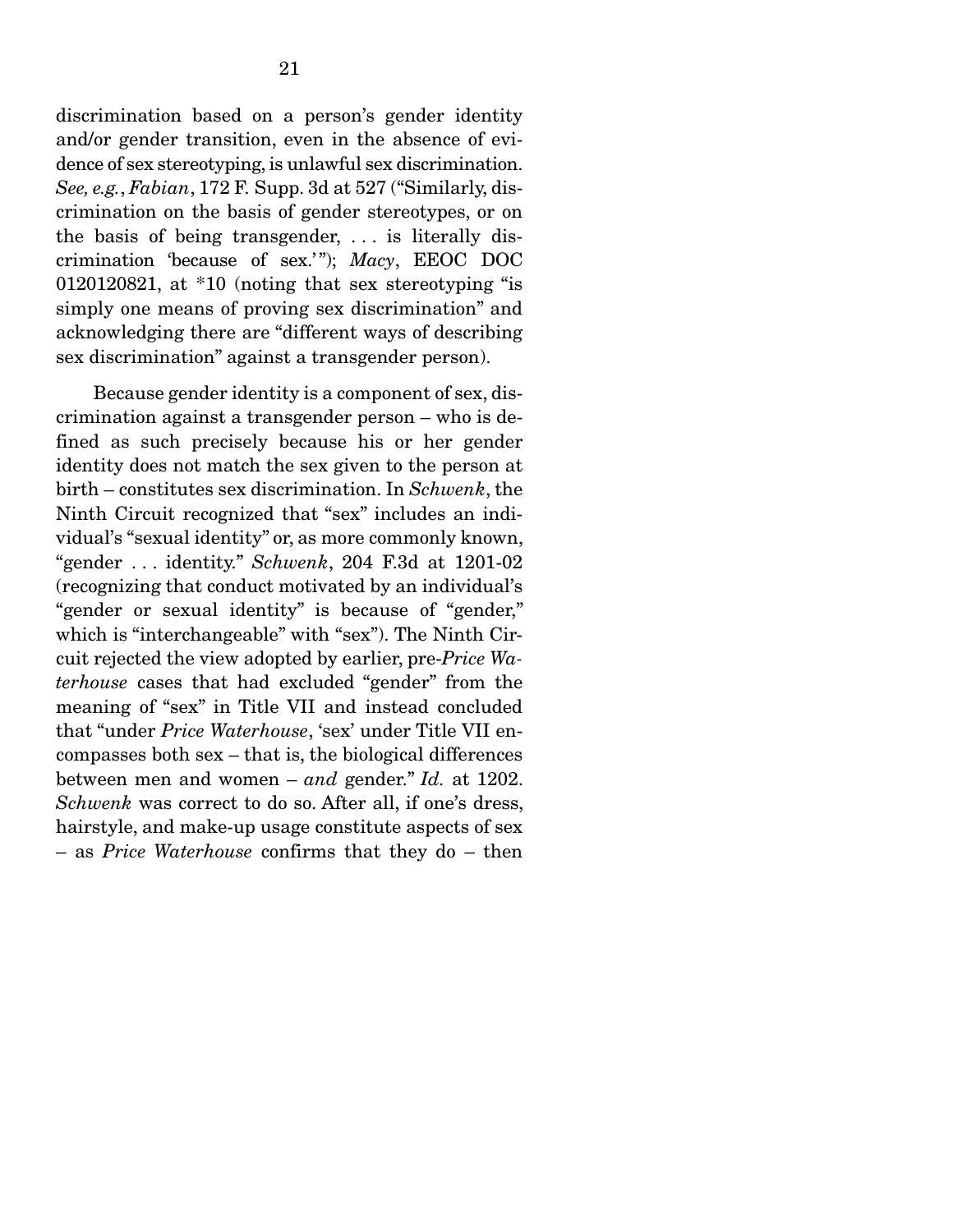they also constitute aspects of gender identity, which gives rise to those outward expressions of sex. *Cf. Smith*, 378 F.3d at 575; *Schroer*, 577 F. Supp. 2d at 306.

 Title VII's protections do not rise or fall depending upon whether particular sex-related characteristics are "biological . . . or socially-constructed." *Schwenk*, 204 F.3d at 1201. Both are protected. Scientific evidence shows that gender identity itself has biological roots. *See, e.g.*, Aruna Saraswat et al., *Evidence Supporting the Biologic Nature of Gender Identity*, 21 Endocrine Practice 199, 199-202 (2015) (comprehensively reviewing scientific literature regarding biological origins of gender identity, including studies of neuroanatomy and genetic factors). It is thus a mistake to make broad assumptions about what precisely constitutes "biological gender." In any event, case law already shows that gender identity is a component of "sex," no matter what its origins.

 Discrimination based on gender transition is also necessarily based on sex. *Schroer*, 577 F. Supp. 2d at 308 ("[T]he Library's refusal to hire Schroer after being advised that she planned to change her anatomical sex by undergoing sex reassignment surgery was *literally* discrimination 'because of . . . sex.' "). Courts have found a change in religion to provide an apt analogy. Firing an employee because she converts from Christianity to Judaism "would be a clear case of discrimination 'because of religion.' " *Id.* at 306; *see Bd. of Educ. of the Highland Local Sch. Dist. v. U.S. Dep't of Educ.*, \_\_\_ F. Supp. 3d \_\_\_, No. 2:16-CV-524, 2016 WL 5372349, at \*12 n.8 (S.D. Ohio Sept. 26, 2016) (quoting *Schroer*, 577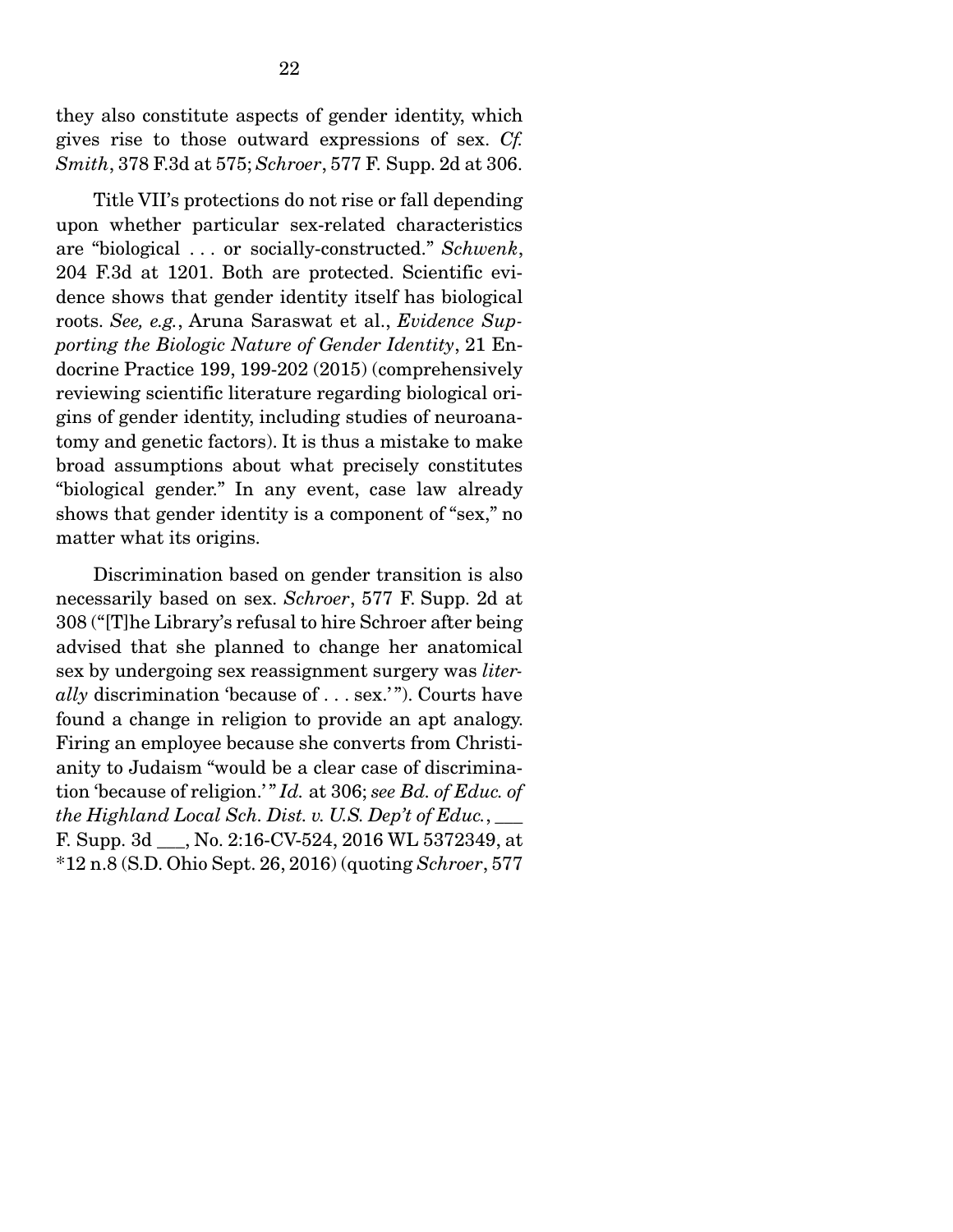F. Supp. 2d at 306); *Fabian*, 172 F. Supp. 3d at 527 (quoting *Schroer*, 577 F. Supp. 2d at 306). Even if the employer "harbors no bias toward either Christian or Jews but only 'converts[,]' . . . [n]o court would take seriously the notion that 'converts' are not covered by [Title VII]." *Schroer*, 577 F. Supp. 2d at 306; *accord Macy*, EEOC DOC 0120120821, at \*11 (quoting *Schroer*, 577 F. Supp. 2d at 306). Similarly, a school can treat girls and boys equally as a general matter but nonetheless unlawfully discriminate against those who undergo a change in gender.

### IV. The Gloucester County School Board's Policy Discriminates Against Transgender Students On the Basis of Their Failure to Conform to Sex Stereotypes, Their Gender Identity, and/or Their Gender Transition.

 By requiring G.G. and other transgender students to use restrooms according to their "biological genders" – *i.e.*, the sex listed on their birth certificates – rather than facilities consistent with their gender identity, the Gloucester County School Board's policy singles out and punishes transgender students because of their perceived failure to conform to sex stereotypes, their gender identity, and/or their gender transition. The policy codifies sex stereotyping by punishing those who are perceived as diverging from stereotypical gender norms – *i.e.*, those whose gender identity and corresponding behavior are inconsistent with the sex listed on their birth certificates. The policy further targets transgender students based on their gender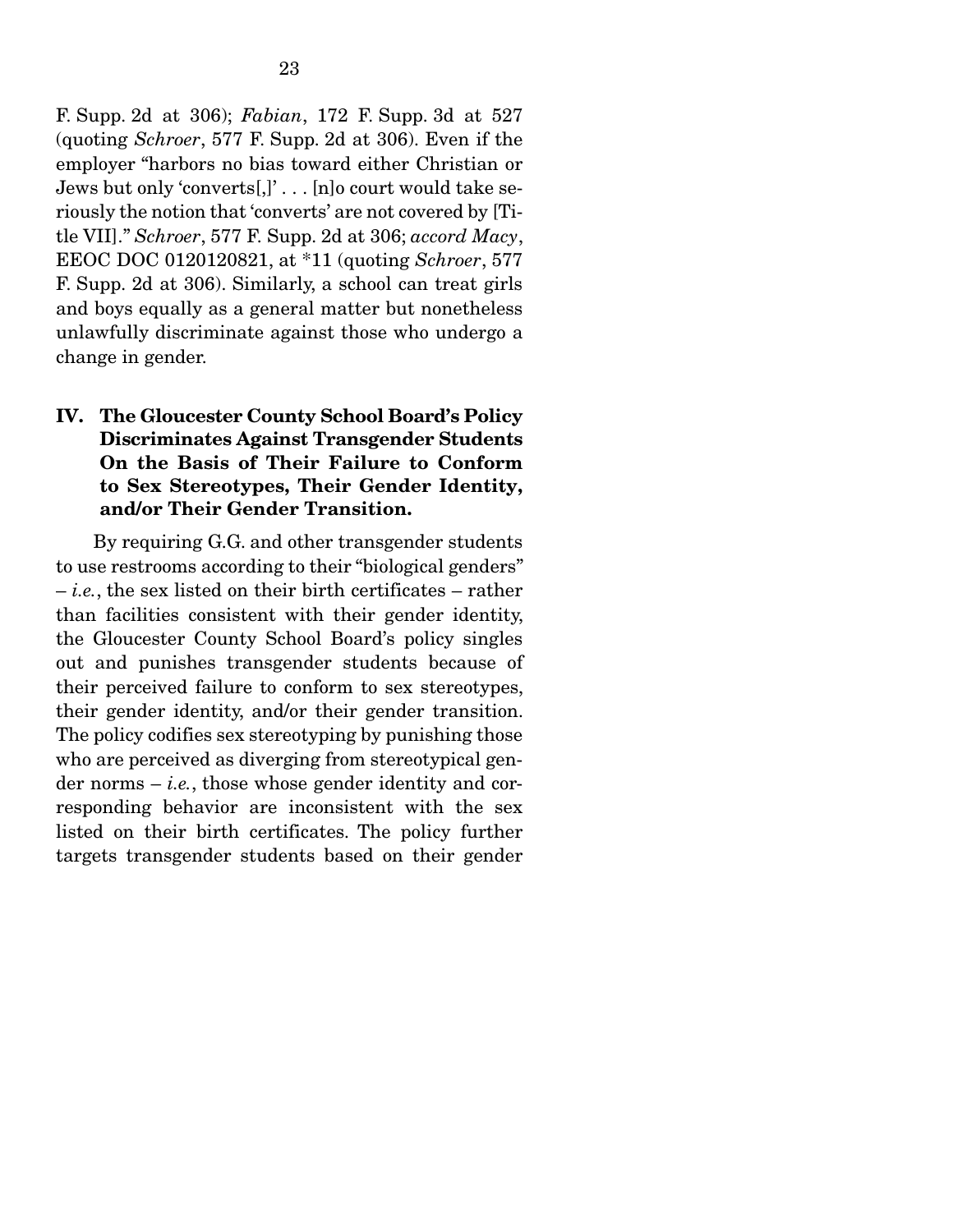identity and gender transition by prohibiting them from using restrooms consistent with their gender identity. In G.G.'s case, he may only use the girls' restroom (which is inconsistent with his gender identity and his psychologist's recommendation that he live as a boy in all aspects of his life) or a single-stall unisex restroom (which singles him out as a transgender student). *G.G.*, 822 F.3d at 716-17. Meanwhile, nontransgender students are permitted the comfort and security of using the restroom consistent with their gender identity because their gender identity is consistent with the sex listed on their birth certificates.

 The Fourth Circuit properly concluded that G.G. stated a claim for sex discrimination under Title IX, reversed the dismissal of his Title IX claim, and vacated the denial of a preliminary injunction. *Id.* at 714- 15. While the majority did not directly address the Gloucester County School Board's policy as unlawful sex discrimination, Senior Judge Davis wrote in his concurrence that the Fourth Circuit "would be on sound ground in granting the requested preliminary injunction on the undisputed facts in the record" because of the bounty of circuit authority on this issue:

In light of the weight of circuit authority concluding that discrimination against transgender individuals constitutes discrimination "on the basis of sex" in the context of analogous statutes and our holding here that the Department's interpretation of 34 C.F.R. § 106.33 is to be given controlling weight, G.G.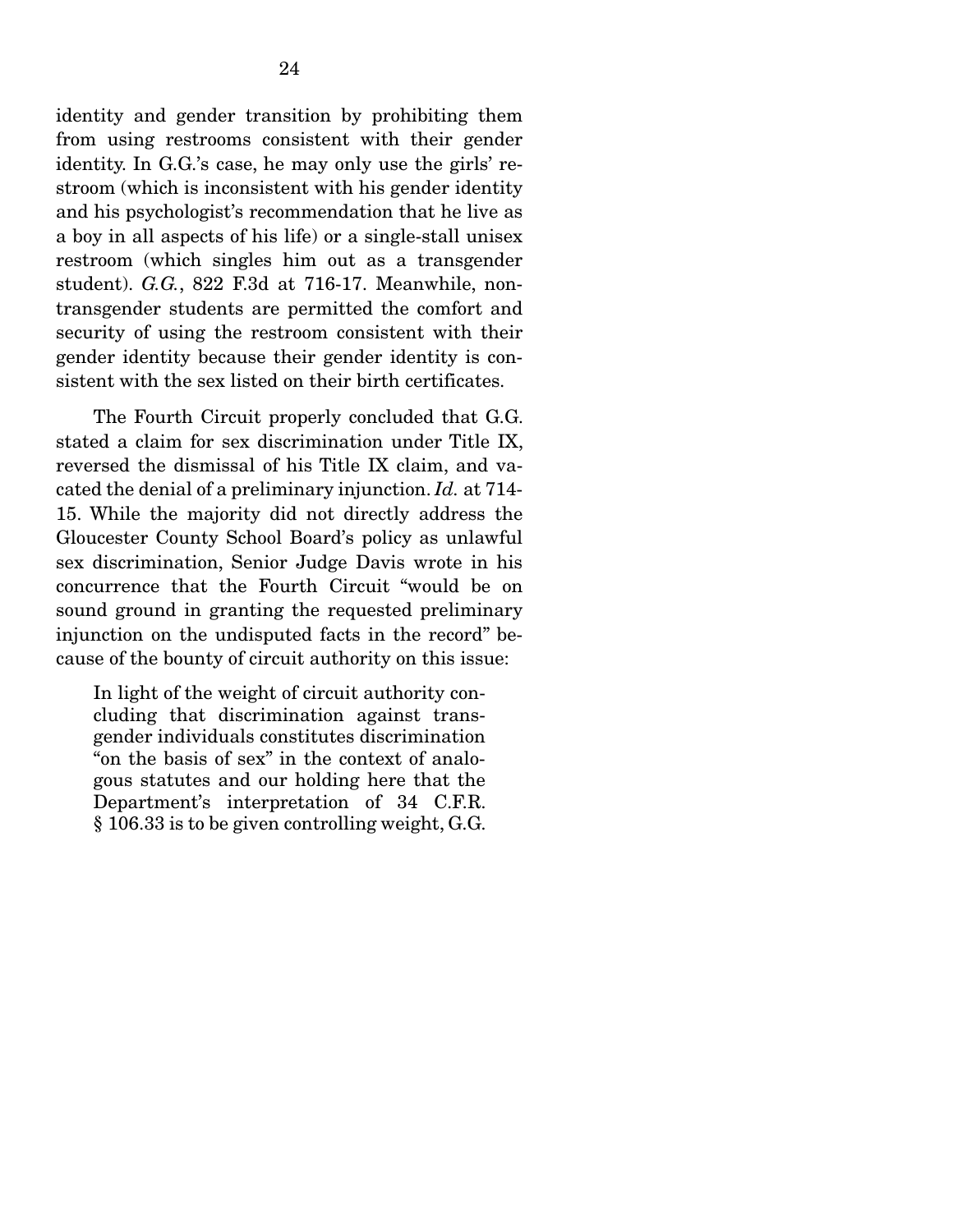has surely demonstrated a likelihood of success on the merits of his Title IX claim.

*Id.* at 727 (Davis, J., concurring) (citing *Price Waterhouse*, 490 U.S. at 250-51; *Glenn*, 663 F.3d at 1316-19; *Smith*, 378 F.3d at 573-75; *Rosa*, 214 F.3d at 215-16; *Schwenk*, 204 F.3d at 1201-02).

 The Fourth Circuit panel reached the appropriate outcome in light of the broad judicial consensus that policies and practices targeting transgender people because of their perceived failure to conform to gender stereotypes, gender identity, and/or gender transition are unlawful sex discrimination.

#### **CONCLUSION**

--------------------------------- ---------------------------------

 For the reasons above, Amici urge this Court to affirm the Fourth Circuit's order reversing in part and vacating in part the district court's judgment, and remanding to the district court.

Respectfully submitted,

LINDSAY NAKO  *Counsel of Record*  JOCELYN D. LARKIN LYNNETTE MINER IMPACT FUND 125 University Avenue, Suite 102 Berkeley, CA 94710 (510) 845-3473 lnako@impactfund.org

March 2, 2017 *Counsel for Amici Curiae*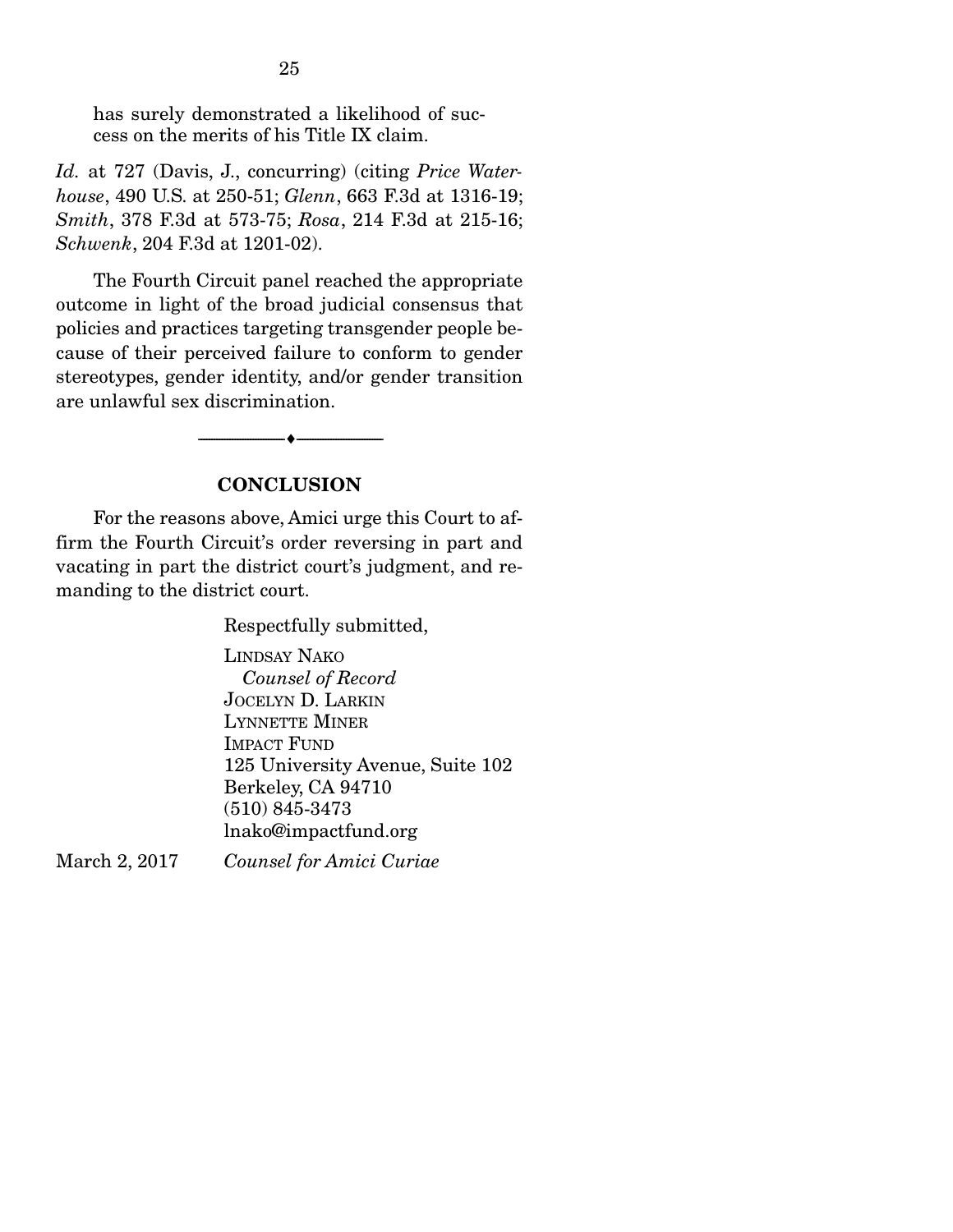#### App. 1

#### LIST OF AMICI

 Advocates for Children of New York, Inc. (AFC) is a legal services organization that has worked with low-income families for over forty years to secure quality and equal public education services for children in New York City. AFC provides a range of direct services, including through free individual education advocacy on cases and an education helpline. AFC also works on institutional reform of educational policies and practices through advocacy and litigation.

 The Alameda Contra Costa Trial Lawyers Association (ACCTLA) was established in 1970 in San Leandro, California, to serve the trial lawyers in Alameda and Contra Costa counties through education, networking, business development, and liaisons with the local judges and courts as well as other bar associations. To bridge the gap between past and future, AC-CTLA's Board of Governors includes 25 practicing trial attorneys and all of its past presidents. ACCTLA has always advocated for its members at the local, state, and national levels, and our members have successfully advocated for changes in the courts. ACCTLA believes in equal access and justice for all.

 The AIDS Legal Referral Panel (ALRP) provides legal services to people living with HIV/AIDS in the San Francisco Bay Area. ALRP is committed to ensuring justice for our clients in facing discrimination. Since roughly 80% of ALRP's clients are LGBT, discrimination against LGBT people directly impacts our clients.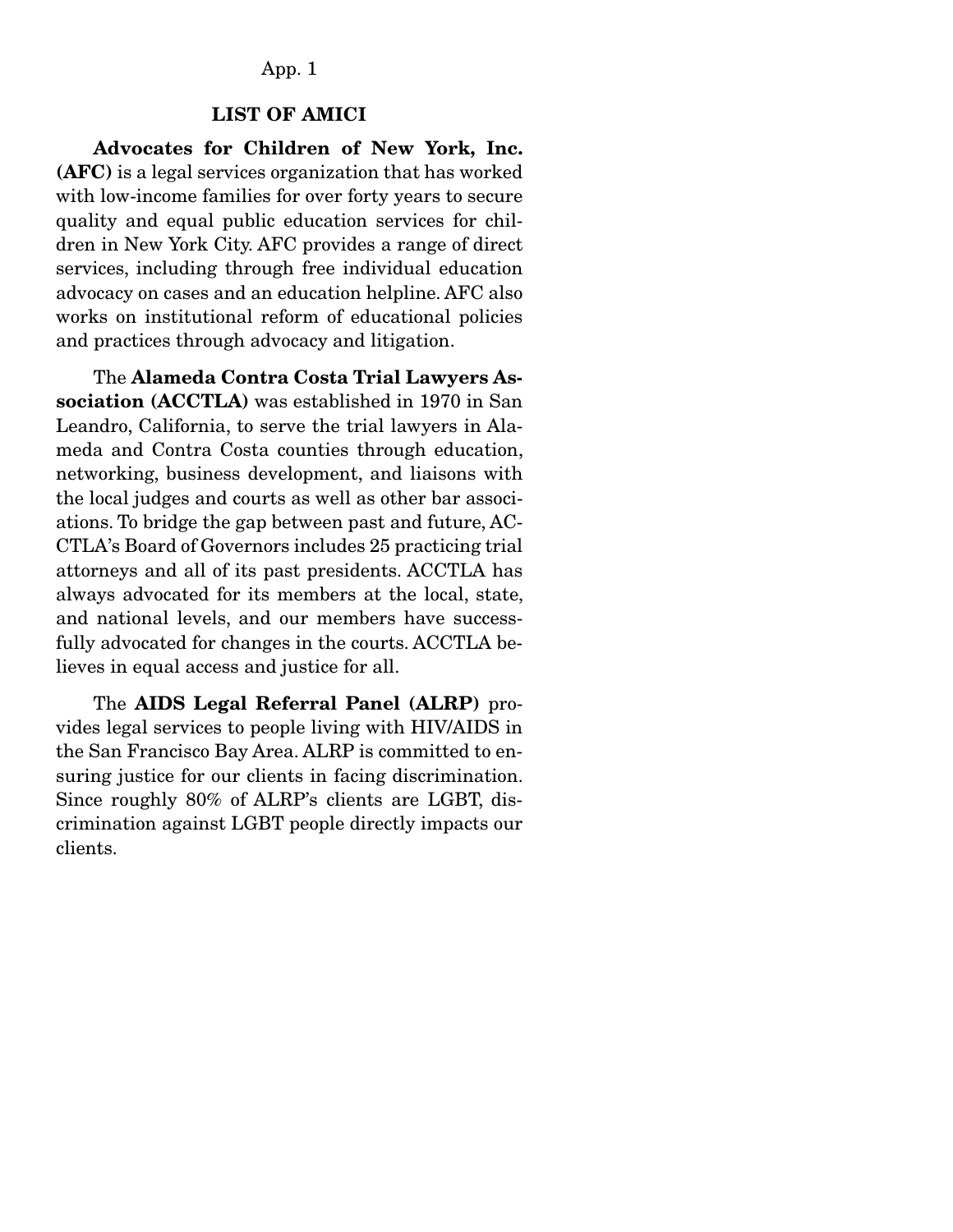Asian Americans Advancing Justice | Los Angeles (Advancing Justice-LA) is the nation's largest legal and civil rights organization for Asian Americans, Native Hawaiians, and Pacific Islanders. As part of its mission to advance civil rights, Advancing Justice-LA is committed to challenging discrimination in all its pernicious forms, and has championed equal rights for the lesbian, gay, bisexual, and transgender community.

 The Asian American Bar Association of the Greater Bay Area (AABA) is one of the largest Asian American bar associations in the nation and one of the largest minority bar associations in the State of California. From its inception in 1976, AABA and its attorneys have been actively involved in civil rights issues and community service. AABA members filed an amicus brief in the *Regents of the University of California v. Bakke* affirmative action case, filed a successful petition overturning the conviction of Fred Korematsu in the landmark *Korematsu v. United States* case, worked on the successful campaign to release Chol Soo Lee from prison, and were involved in efforts to release Wen Ho Lee and to unseal documents in his case. AABA is committed to fighting for the rights of minorities, including for the transgender, gay, lesbian, and bisexual community.

 The Bar Association of San Francisco (BASF) is a nonprofit voluntary membership organization of attorneys, law students, and legal professionals in the San Francisco Bay Area. Founded in 1872, BASF enjoys the support of more than 7,300 individuals, law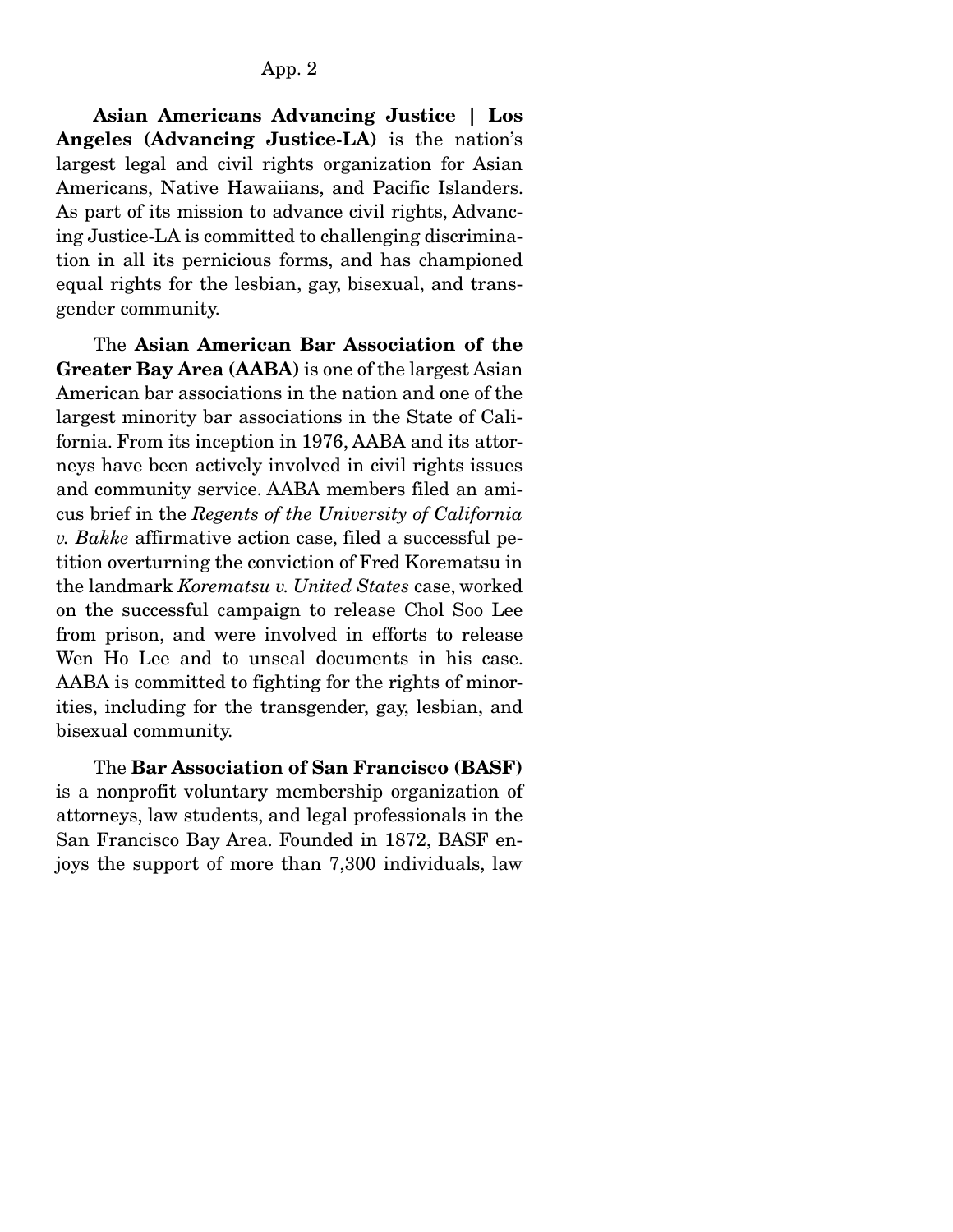firms, corporate legal departments, and law schools. Through its board of directors, its committees, and its volunteer legal services programs and other community efforts, BASF has worked actively to promote and achieve equal justice for all and oppose discrimination in all its forms, including, but not limited to, discrimination based on race, sex, disability, and sexual orientation. BASF provides a collective voice for public advocacy, advances professional growth and education, and attempts to elevate the standards of integrity, honor, and respect in the practice of law.

 Since 1974, Bet Tzedek (Hebrew for "House of Justice") has advocated for low-income and vulnerable individuals throughout Southern California. Consistent with this mandate, Bet Tzedek provides free legal assistance to all eligible low-income residents, regardless of their racial, religious, or ethnic background. Bet Tzedek attorneys, advocates, and support staff, along with our vast network of volunteer and pro bono attorneys, are dedicated to using law and public policy to protect and promote equality and justice for all individuals. Among other things, Bet Tzedek seeks to support the health and wellbeing of low-income transgender and gender nonconforming individuals in Los Angeles through a transgender medical-legal partnership focused on alleviating individuals' healthharming legal needs and addressing systemic inequalities. Bet Tzedek strongly opposes laws and policies that legitimize discrimination against transgender persons.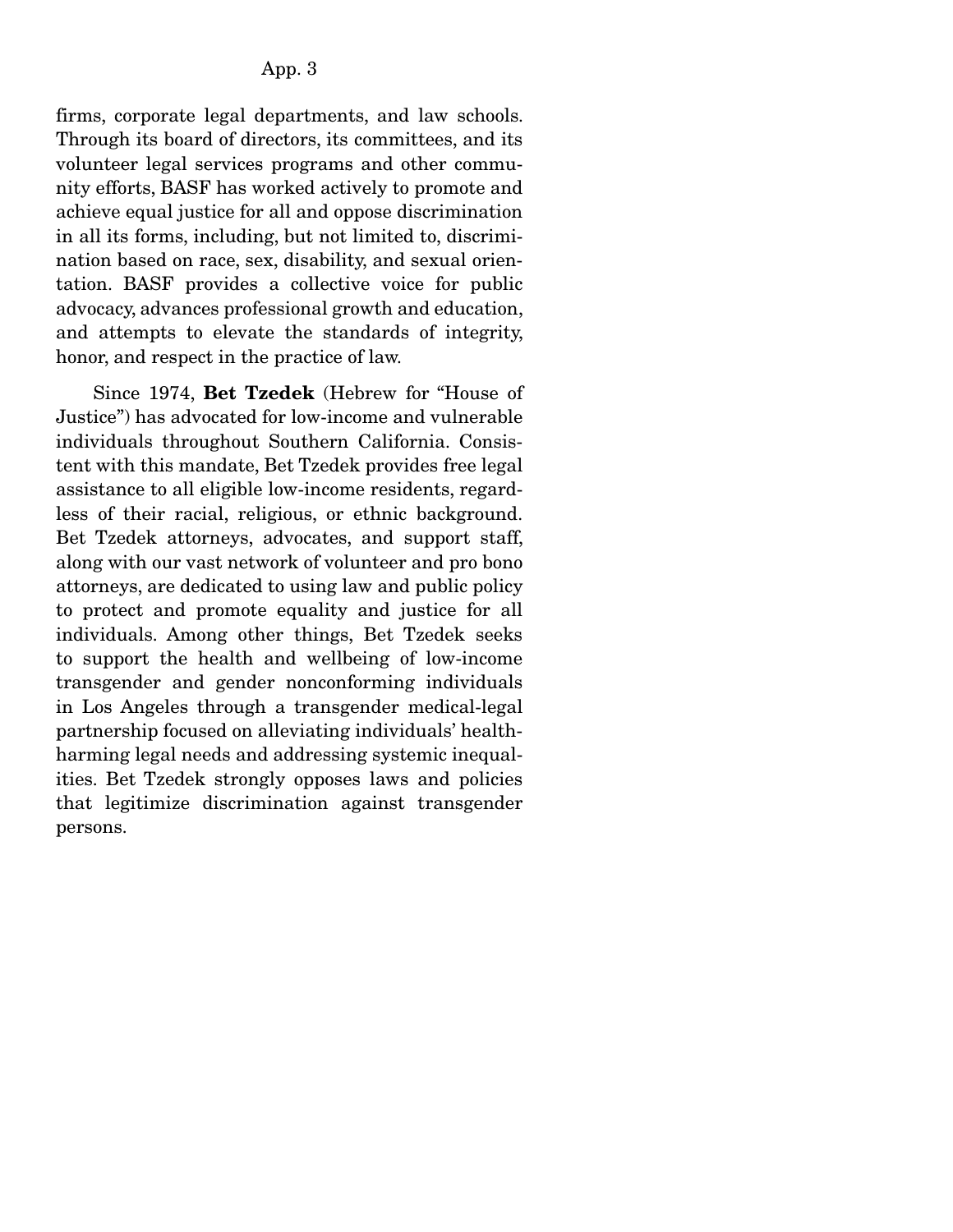BiLaw is a group of professors and practitioners of law who specialize in gender and sexuality, including the discrimination faced by and the rights afforded to bisexuals, many of whom identify as bisexual. BiLaw has an interest in ensuring that all people living in the United States and subject to state law, including LGBT people and in this instance, especially transgender and gender non-conforming people, are treated fairly and equally, without prejudice based on their sex and gender identity. In its work supporting legal rights and representation of bisexuals, BiLaw's work supports a significant portion of the transgender community. Indeed, more transgender individuals – 25% – identify as bisexual than as lesbian, gay, or heterosexual.

 The California Employment Lawyers Association (CELA) is an organization of over 1,200 attorneys who represent primarily plaintiffs in civil rights and other civil cases arising in the workplace. CELA helps its members protect and expand the legal rights of working women and men through litigation, education, and advocacy.

 California Rural Legal Assistance, Inc. is a nonprofit legal aid organization dedicated to helping California's rural low-income individuals and their families, including vulnerable transgender youth and employees.

Centro Legal de la Raza (Centro Legal) was founded in 1969 to provide culturally and linguistically appropriate legal aid services to low-income, predominantly Spanish-speaking residents of the San Francisco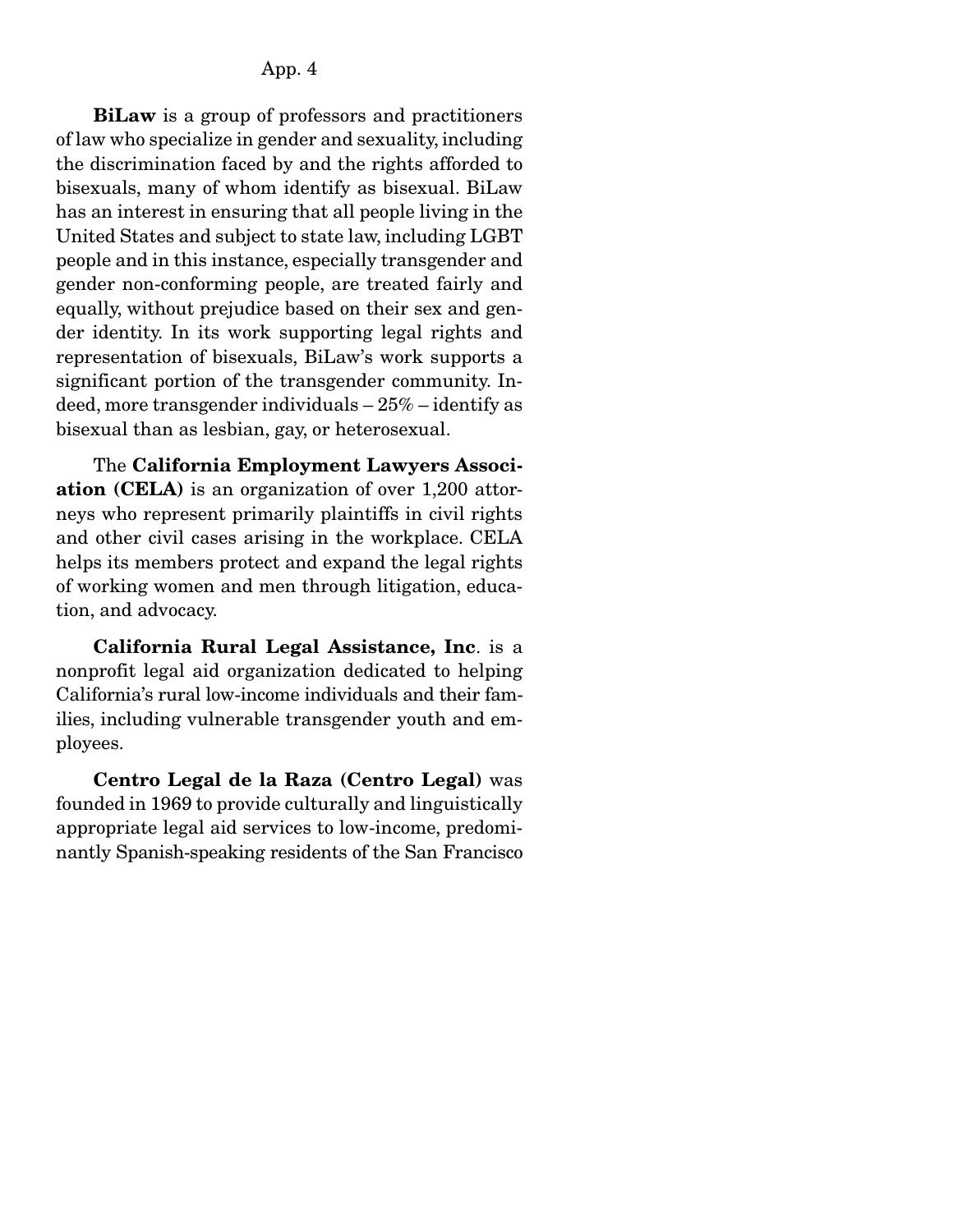Bay Area. Centro Legal assists several thousand clients annually with support ranging from advice and referrals to full representation in court, in the areas of immigration, housing law, employment law, family law, and consumer protection. Centro Legal's Youth Law Academy also provides educational and career assistance to low-income Bay Area students. In addition, Centro Legal advocates for policies and practices on a state and national level to support our client and student communities. In providing such services, Centro Legal regularly represents members of the LGBT community, including clients seeking asylum or facing workplace or housing discrimination as a result of their gender identity or sexual orientation. Centro Legal therefore has a significant interest in protecting the Equal Protection and Due Process rights of the LGBT community.

 The Civil Rights Education and Enforcement Center (CREEC) is a national nonprofit membership organization whose mission is to ensure that everyone can fully and independently participate in our nation's civic life without discrimination based on race, gender, disability, religion, national origin, sexual orientation, or gender identity. Based in Colorado and California, CREEC promotes its mission through education, advocacy, and litigation nationwide on a broad array of civil rights issues. As part of this mission, CREEC works to ensure that trans\* individuals have equal rights in society, including education, public accommodations, and housing.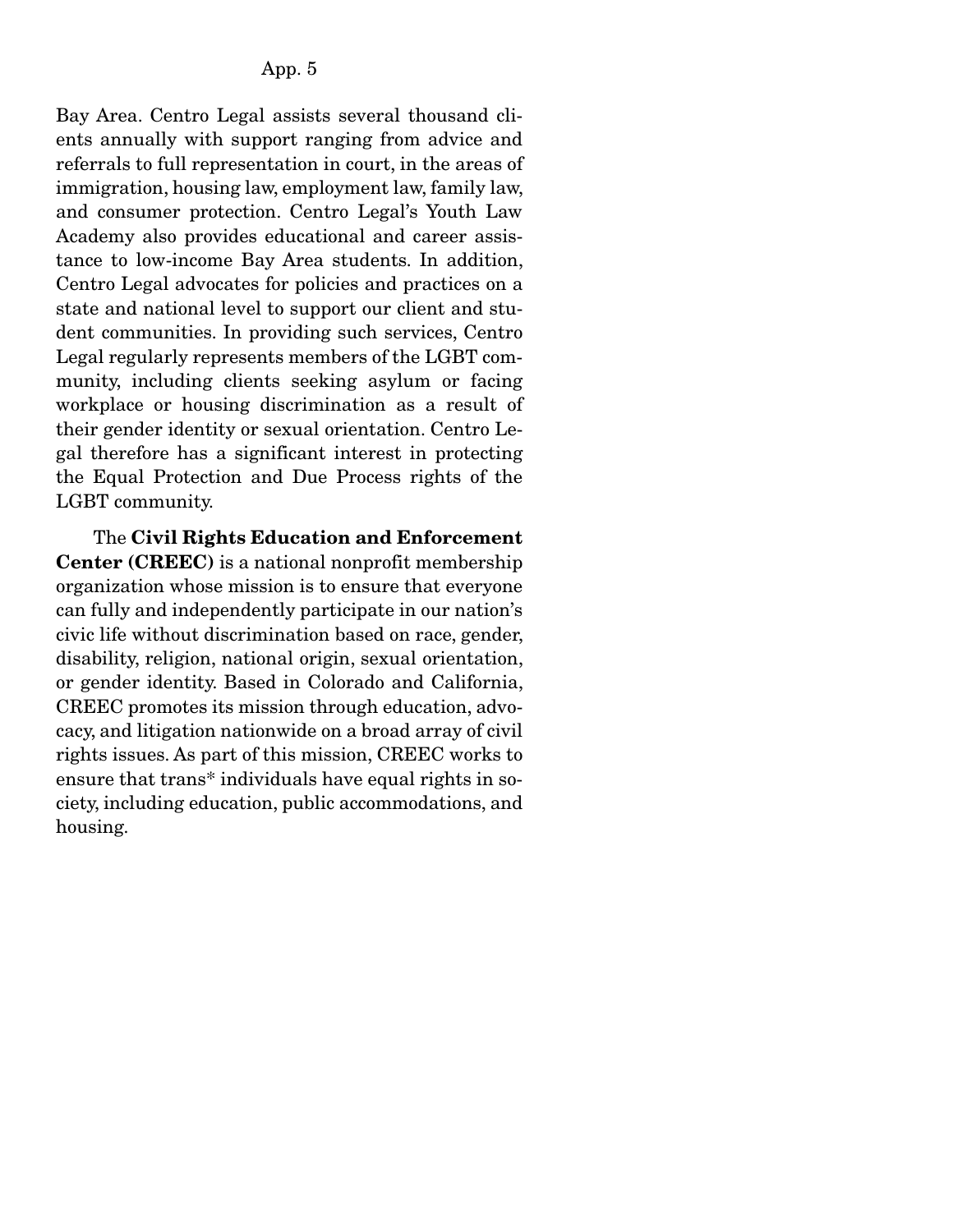The Dallas LGBT Bar Association consists of approximately 55 lawyers, law students, paralegals, and related professional allies who share an interest in the laws that affect and protect the LGBTQ community. The Dallas LGBT Bar Association issues an electronic newsletter several times a month to nearly 200 subscribers on current topics of interest to the LGBTQ community and legal communities, and has over 1,300 Facebook followers. The Dallas LGBT Bar Association holds monthly luncheon meetings for its members where speakers provide continuing legal education on a broad range of topics affecting lawyers who represent LGBTQ clients. The Dallas LGBT Bar Association also holds networking events, has given scholarships to deserving law students, profiles its members on its website, and educates and promotes legal issues affecting the LGBTQ community.

 Founded in 1978, the East Bay La Raza Lawyers Association (EBLRLA) is the county bar association of Latina/o lawyers in Alameda and Contra Costa counties in California. Affiliated with La Raza Lawyers of California, the EBLRLA is dedicated to expanding legal access to the Latina/o community, provides annual scholarships to Latina/o law students, supports Latina/o attorneys with a local professional network, and advocates for increased Latina/o representation in the judiciary. EBLRLA often participates in public policy debates regarding issues affecting the Latina/o community, including LGBT rights. The association appears as amicus curiae in cases where it believes it can provide valuable perspective to the court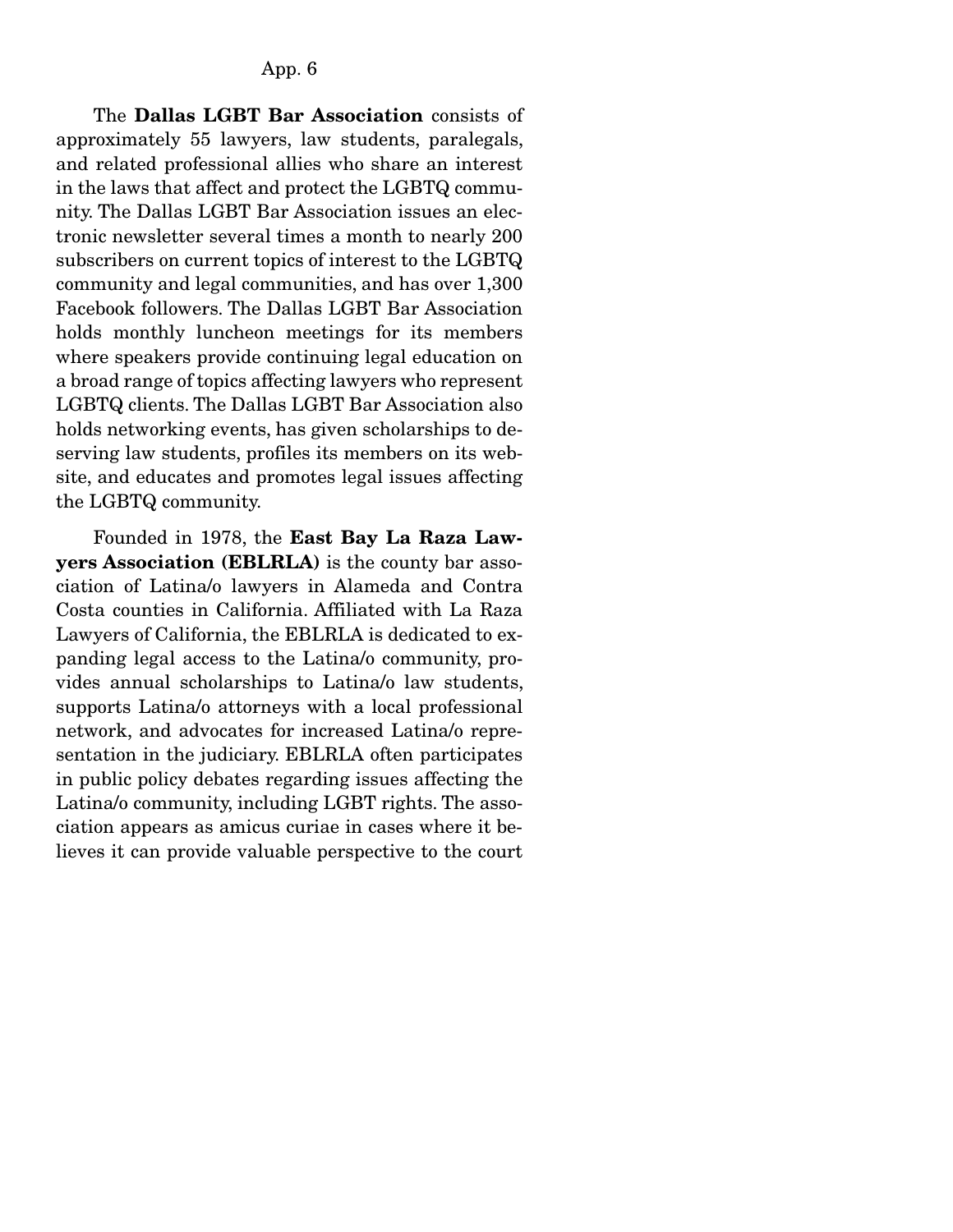and help inform court decisions on matters of public importance.

Equality California is the nation's largest statewide lesbian, gay, bisexual and transgender civil rights organization focused on creating a fair and just society. Equality California has hundreds of thousands of members and works to achieve and maintain full and lasting equality, acceptance, and social justice for all people in the diverse LGBT communities inside and outside of California. Equality California frequently participates in litigation in support of the rights of LGBT persons.

Equality Federation is the movement builder and strategic partner to state-based organizations advocating for lesbian, gay, bisexual, transgender, and queer (LGBTQ) people.

Equality Florida Institute (EQFLI) is the largest civil rights organization dedicated to securing full equality for Florida's lesbian, gay, bisexual, transgender, and queer community. Through grassroots organizing and public education, EQFLI is working to end LGBTQ discrimination, accelerate acceptance of all Floridians, make schools safe for LGBTQ students, and move equality forward by uprooting the hatred that fuels violence and bigotry in the Sunshine state.

Equality NC is North Carolina's largest nonprofit organization advocating for the rights of lesbian, gay, bisexual, transgender and queer individuals, with over 170,000 constituents and supporters. Originally founded in 1979 as the North Carolina Human Rights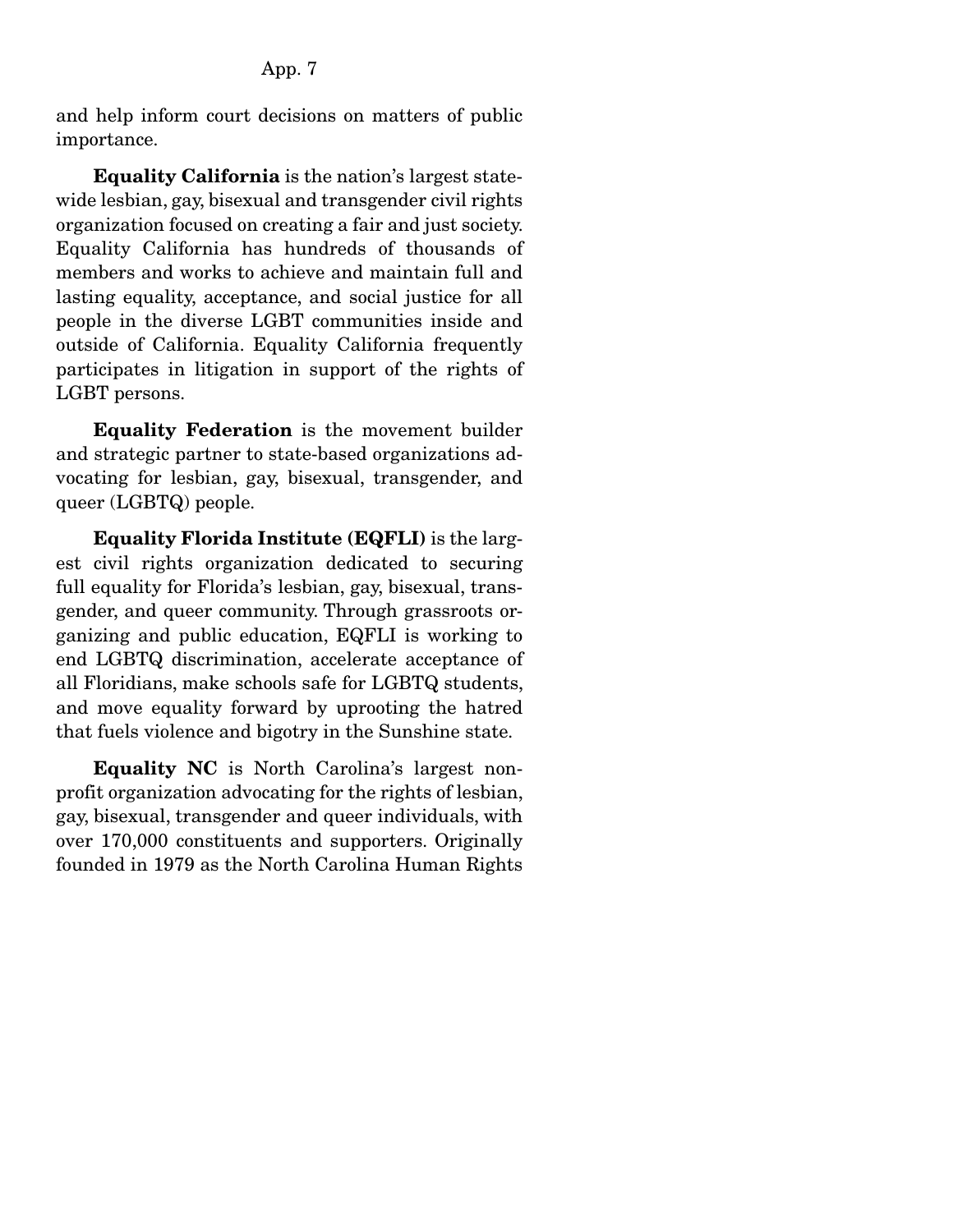Fund, Equality NC is dedicated to securing equal rights and justice for lesbian, gay, bisexual, transgender and queer North Carolinians. Equality NC conducts comprehensive campaigns to build public support for equal rights, advocates with policy-making bodies for the enactment of anti-discrimination protections for LGBTQ people, and provides educational programming on LGBTQ issues.

 Equality New Mexico (EQNM) is New Mexico's LGBTQ civil rights and advocacy organization. For more than 20 years, EQNM has worked to increase access, equity, and wellness for LGBTQ New Mexicans. As one of the state's leading bullying prevention and education organizations, EQNM advances policies and practices in New Mexico's public schools to better support LGBTQ students, especially those who identify as transgender.

 Equality Ohio is a non-profit organization whose mission is to achieve fair treatment and equal opportunity for all Ohioans, regardless of their sexual orientation or gender identity or expression. Equality Ohio was founded in 2005 by a group of dedicated LGBT activists and allies from all corners of Ohio after voters passed a constitutional amendment prohibiting same sex marriage and civil unions. Today, Equality Ohio's work is broad and focuses on multiple aspects of LGBTQ equality in Ohio.

Equality Utah in Utah's largest LGBTQ civil rights organization. Founded in 2001 as Unity Utah, our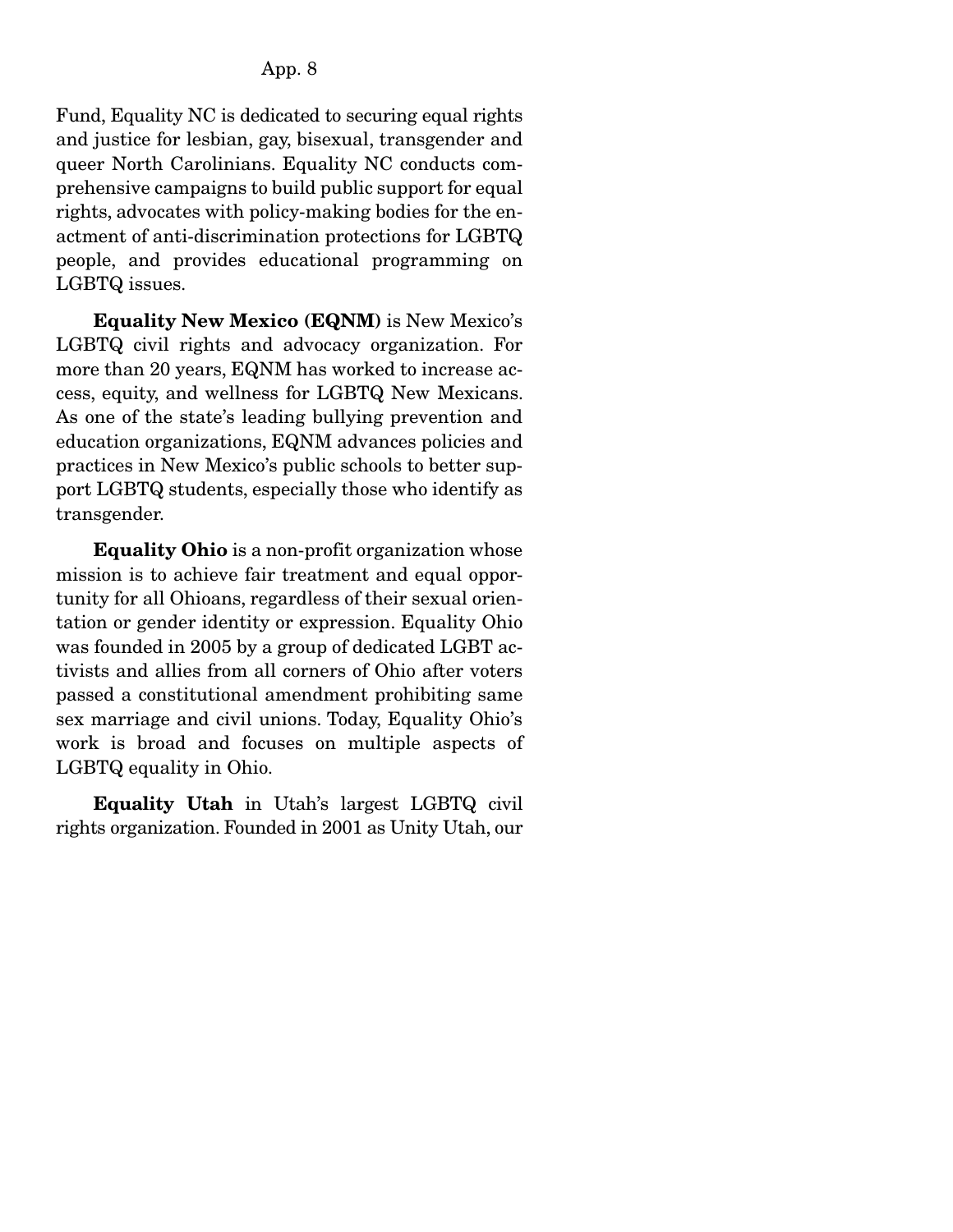mission is to secure equal rights and protections for lesbian, gay, bisexual and transgender Utahns and their families. Equality Utah continues to advocate for policies that provide legal parity for LGBTQ Utahns in all areas governed by civil law, with a vision of a fair and just Utah.

Garden State Equality is New Jersey's statewide advocacy and education organization for the lesbian, gay, bisexual, and transgender community. Garden State Equality has led efforts to ensure nondiscrimination for transgender and gender nonconforming people, to pass the most comprehensive anti-bullying law in the country, to end sexual orientation and gender identity/expression change efforts (sometimes called conversion therapy), and to bring marriage equality to the Garden State. Garden State Equality has a particular focus on transgender youth and has worked with schools throughout the State of New Jersey to design and implement transgender policies and to educate, train and provide guidance to school administrators regarding transgender issues.

The Hawai`i LGBT Legal Association (HLLA) is a voluntary professional organization of lesbian, gay, bisexual, transgender, intersex and queer ("LGBT") judges, lawyers, legal workers, legislative advocates, law students and allies supportive of HLLA's purposes. HLLA's mission is to establish and maintain a group to support, assist and encourage LGBT legal professionals and to provide support and resources to the people of Hawai`i on LGBT issues. HLLA's specific purposes include, among others: to educate the public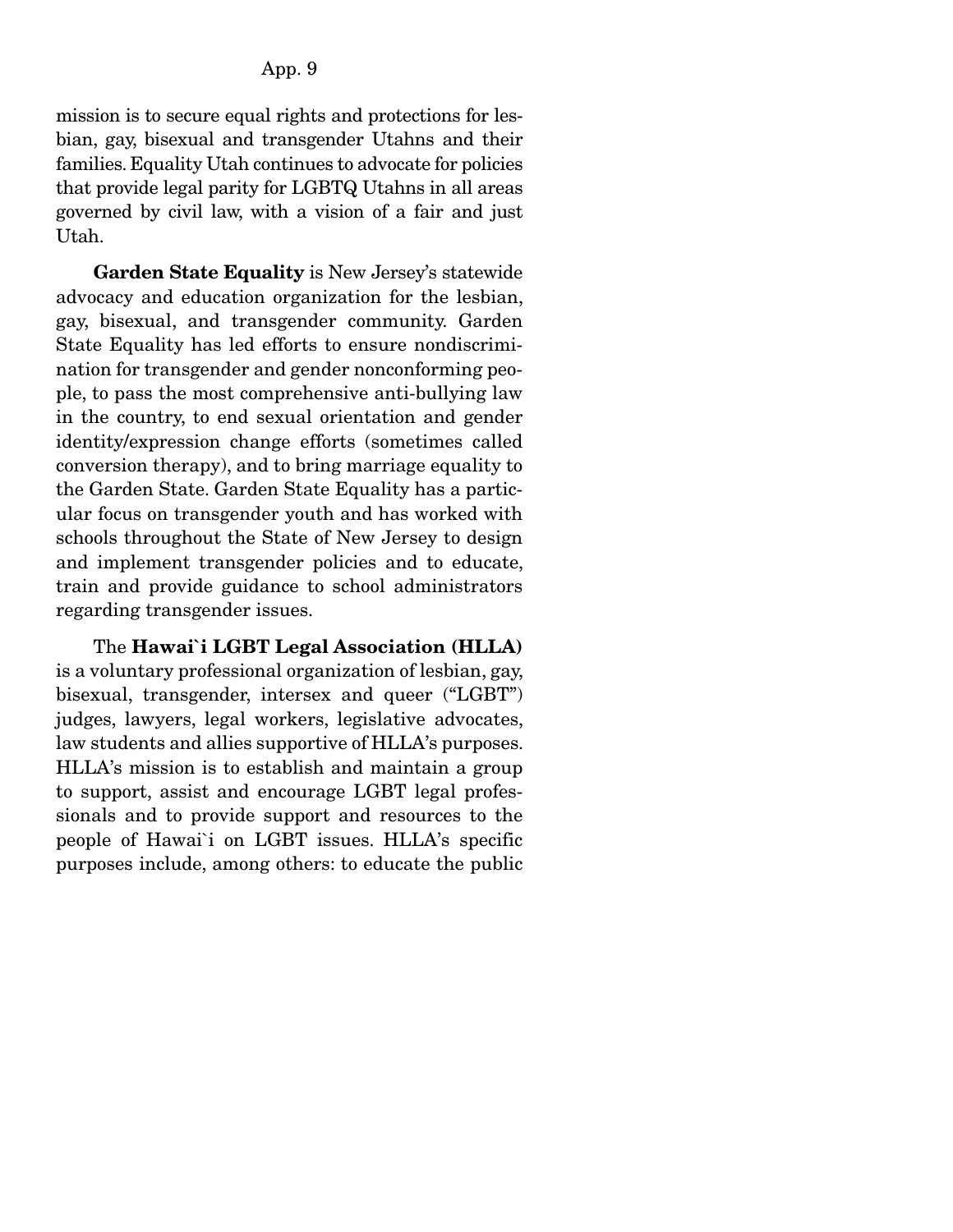regarding the legal rights of, and issues faced by, LGBT individuals; to be available to the legal community, including judges, governmental officials and others for comment regarding rights and issues that may affect the LGBT community, with the goal of assuring fair and just treatment of Hawai`i's LGBT community and the LGBT community at large; and to work with LGBT organizations and community groups, as well as other minority bar associations and community groups, to achieve human and civil rights for all people.

 The Hispanic National Bar Association is a nonprofit, nonpartisan, national professional association that represents the interests of thousands of attorneys, judges, law professors, law students and other legal professionals of Hispanic descent in the United States. The Hispanic National Bar Association has approximately fifty (50) affiliated bars in various states across the country. The continuing mission of the Hispanic National Bar Association is to improve the study, practice, and administration of justice for all Americans by ensuring the meaningful participation of Hispanics in the legal profession. Since its inception 45 years ago, the Hispanic National Bar Association has served as the national voice for Hispanics in the legal profession and has promoted justice, equity, and opportunity for Hispanics. For the past several years, the LGBT Division of the Hispanic National Bar Association has served as the national platform for LGBT Hispanics in the legal profession.

Intersex & Genderqueer Recognition Project (IGRP) is a non-profit legal organization engaged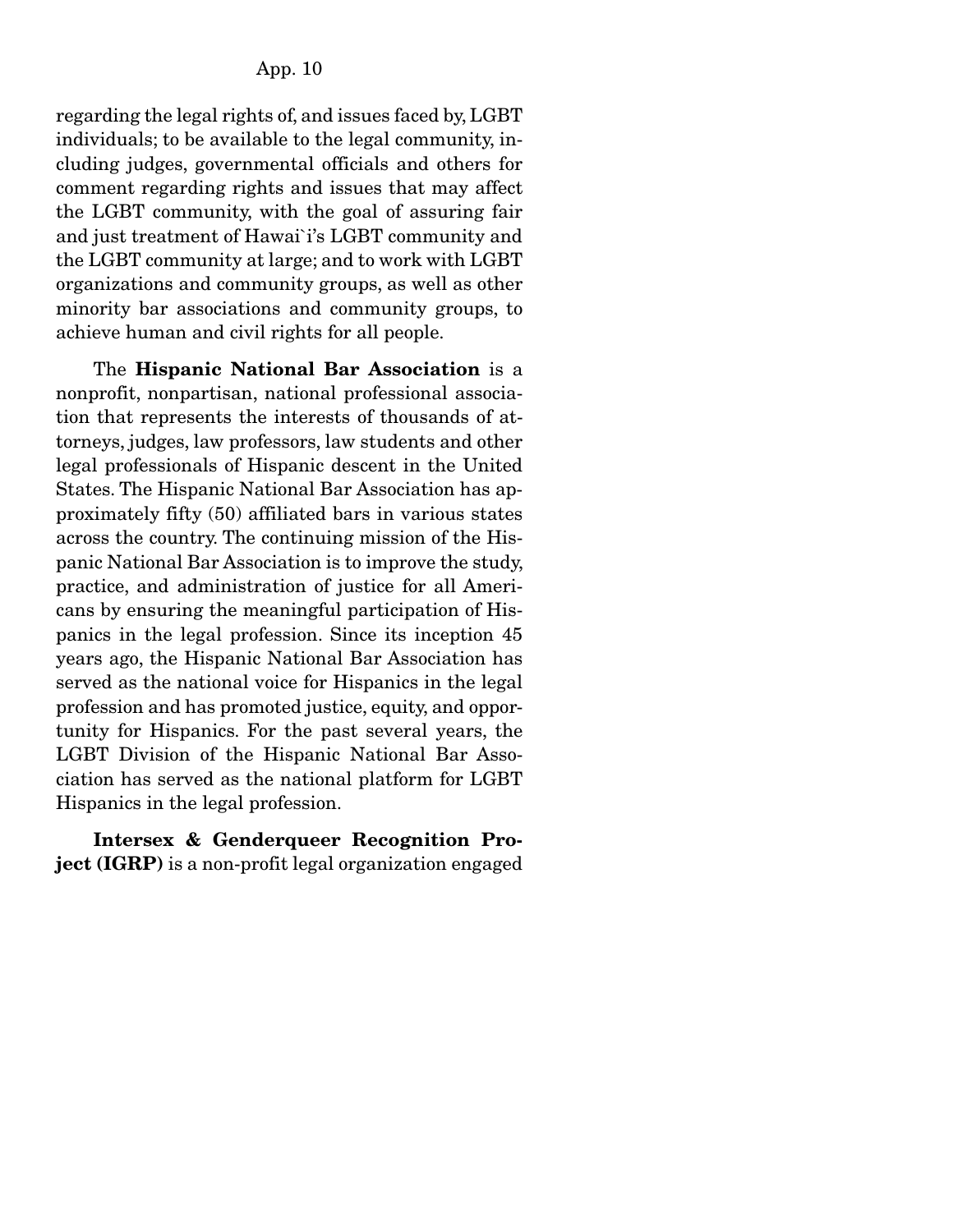in litigation, education, and advocacy to address the right of transgender and intersex people in the U.S. who identify as non-binary to obtain a correct gender listing on their ID. IGRP has an interest in this Court's consideration of sex discrimination law in this case which directly affects its members. IGRP's membership and advisory committee consists of intersex and transgender persons who have faced discrimination due to their non-binary gender identity and perceived failure to conform to gender stereotypes, as well as their family members.

Kansas City Lesbian, Gay and Allied Lawyers (KC LEGAL) is a bar association serving the lesbian, gay, bisexual, transgender and allied legal community in the Greater Kansas City Metropolitan Area in both Missouri and Kansas. KC LEGAL aims to unite legal professionals around issues facing LGBTQIA individuals, to promote solidarity and support for LGBTQIA individuals in the law, and to educate the general public, the legal profession, and the courts about legal issues facing LGBTQIA individuals.

Legal Aid at Work (formerly Legal Aid Society – Employment Law Center) is a non-profit public interest law firm whose mission is to protect, preserve, and advance the employment and education rights of individuals from traditionally under-represented communities. LAAW has represented plaintiffs in cases of special import to communities of color, women, recent immigrants, individuals with disabilities, the LGBT community, and the working poor. LAAW has litigated a number of cases under Title IX of the Education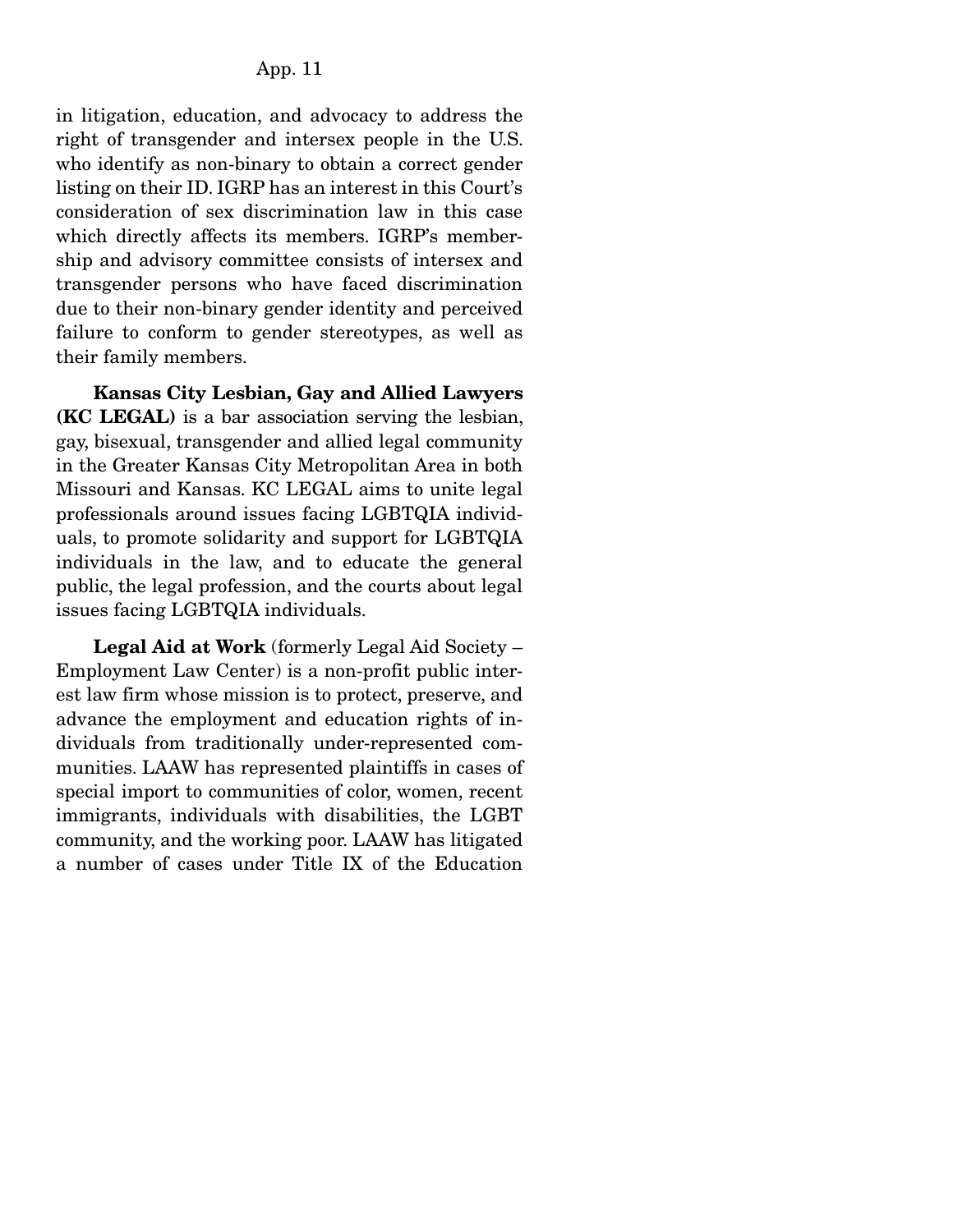Amendments of 1972 as well as Title VII of the Civil Rights Act of 1964. LAAW has appeared in discrimination cases on numerous occasions both as counsel for plaintiffs, *see, e.g.*, *National Railroad Passenger Corp. v. Morgan*, 536 U.S. 101 (2002); *U.S. Airways, Inc. v. Barnett*, 535 U.S. 391 (2002); and *California Federal Savings & Loan Ass'n v. Guerra*, 479 U.S. 272 (1987) (counsel for real party in interest), as well as in an amicus curiae capacity, *see, e.g.*, *United States v. Virginia*, 518 U.S. 515 (1996); *Harris v. Forklift Systems*, 510 U.S. 17 (1993); *International Union, UAW v. Johnson Controls*, 499 U.S. 187 (1991); *Price Waterhouse v. Hopkins*, 490 U.S. 228 (1989); *Meritor Savings Bank v. Vinson*, 477 U.S. 57 (1986). LAAW's interest in preserving the protections afforded to employees and students by this country's antidiscrimination laws is longstanding.

 The Legal Aid Society (the Society) is a private, not-for-profit legal services organization, the oldest and largest in the nation, dedicated since 1876 to providing quality legal representation to low-income New Yorkers. The Society handles 300,000 individual cases and matters annually and provides a comprehensive range of legal services in three areas: the Civil, Criminal and Juvenile Rights Practices. With respect to the particular questions raised here, through the work of its LGBT Law and Policy Initiative, the Society engages in policy and law reform efforts to further the civil rights of the LGBTGNC communities. As the primary institutional provider of legal representation of children and youth in all New York City Family Courts, the Society's Juvenile Rights Practice (JRP) has served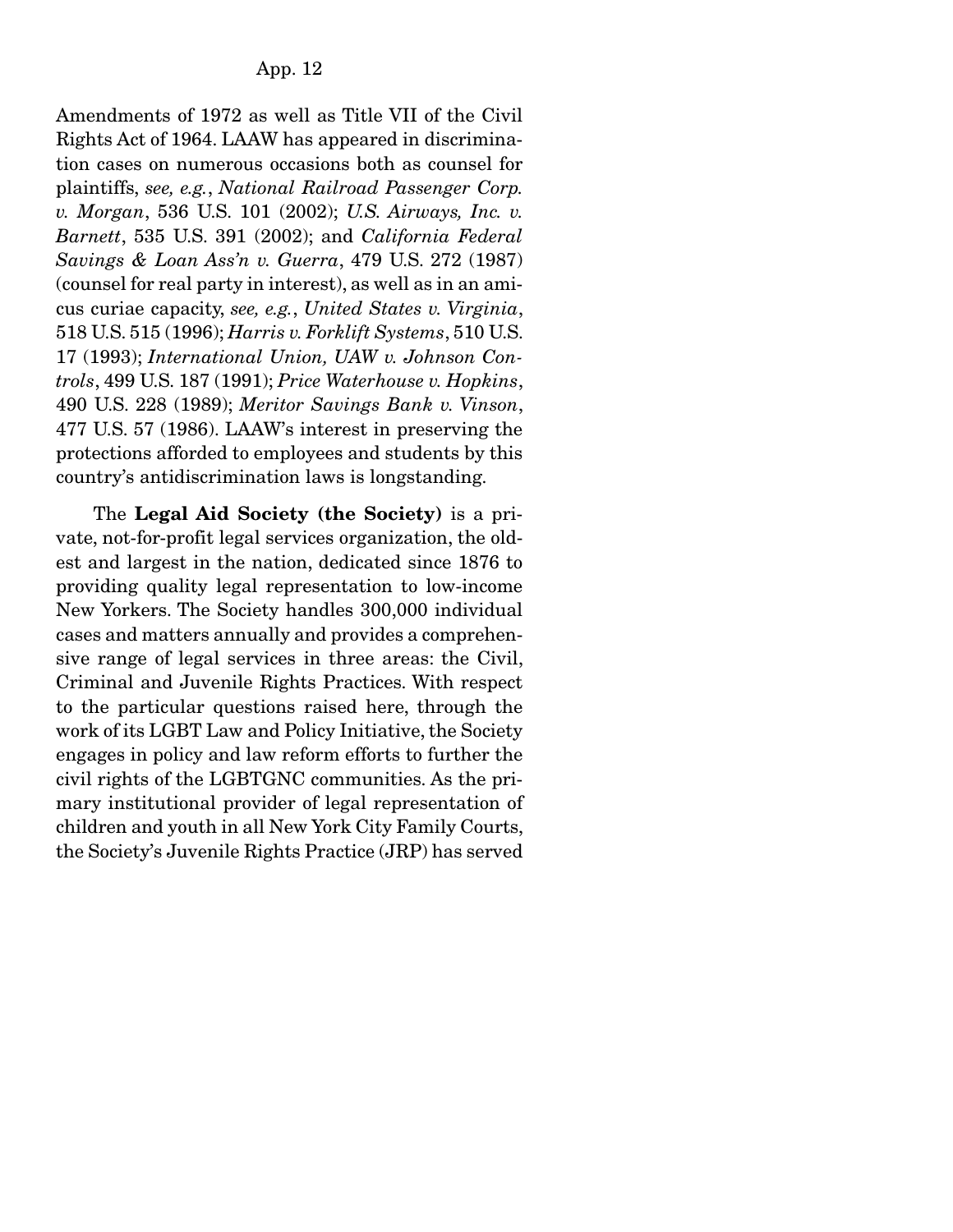as attorneys for children for over 50 years. JRP's Education Advocacy Project is a leader in ensuring systeminvolved youth have access to an appropriate and affirming education.

The LGBT Bar Association of Greater New York (LeGaL) was one of the nation's first bar associations of the lesbian, gay, bisexual, and transgender legal community and remains one of the largest and most active organizations of its kind in the country. Serving the New York metropolitan area, LeGaL is dedicated to improving the administration of the law, ensuring full equality for members of the LGBT community, and promoting the expertise and advancement of LGBT legal professionals.

 The LGBT Bar Association of Los Angeles (LGBT Bar LA) was founded in 1979 and has grown into a relevant, multi-cultural, open and active bar association of lesbian, gay, bisexual, and transgender lawyers, judges, law students and other legal professionals. LGBT Bar LA is dedicated to furthering justice and equality and the advancement of lesbian, gay, bisexual and transgender issues throughout California and around the nation by making judicial endorsements, appearing as amicus curiae in cases such as this one, holding representation on the Conference of Delegates of the State Bar of California, and providing educational and networking opportunities for its members. LGBT Bar LA has fought for equal justice for all persons without regard to their sexual orientation or gender identity for more than 35 years.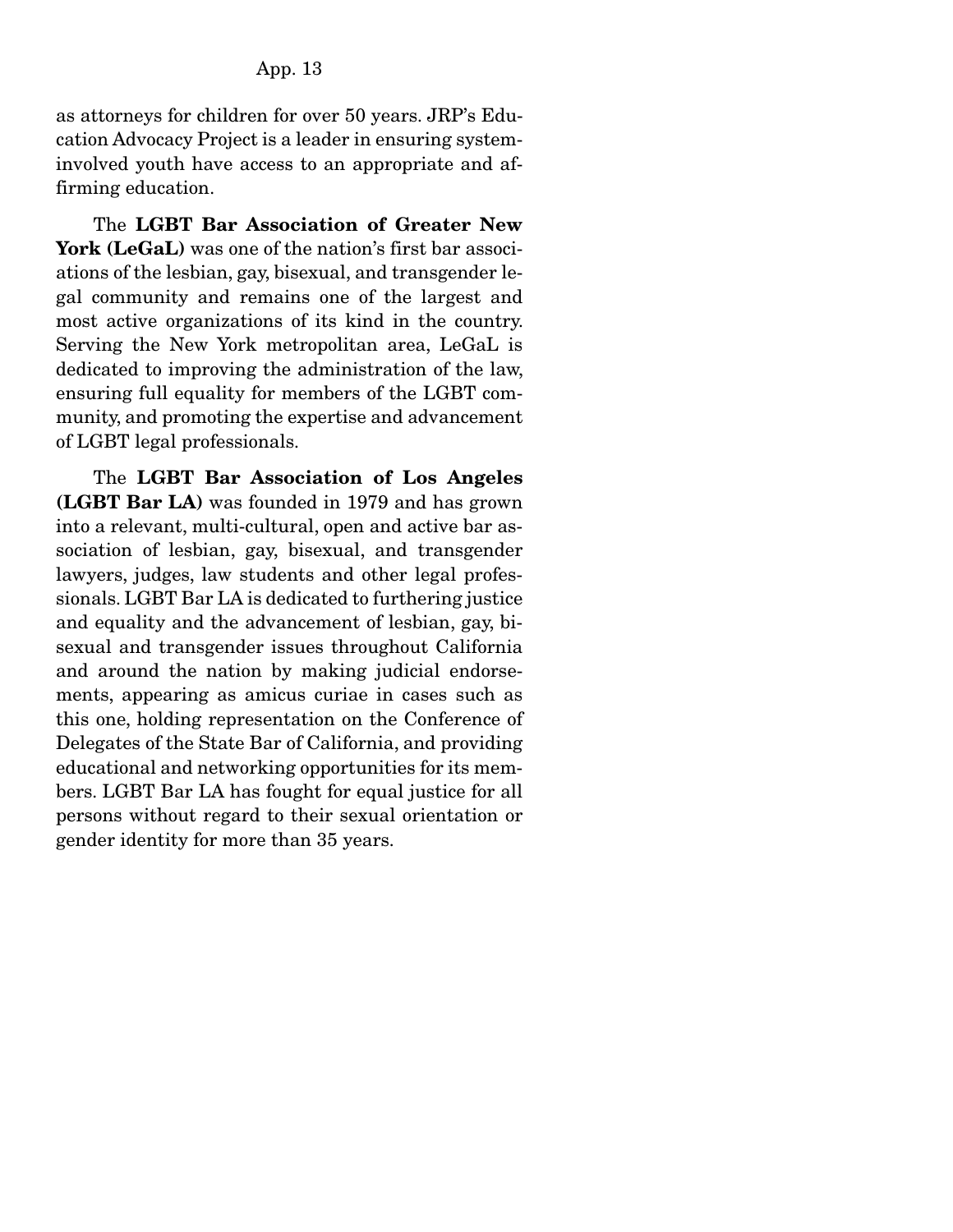The LGBT Bar Association of Wisconsin is a non-profit legal bar association comprised of over fifty members which include LGBT and allied legal professionals in Wisconsin. Part of our mission is to advance the elimination of discrimination based upon actual or perceived homosexuality, bisexuality, transgender, transsexuality, gender-related identity, race, color, religion, sex, national origin, ancestry, citizenship, age, marital status, disability, or military status in the community at large through educational initiatives, training programs, and collaboration with organizations committed to the same.

 Founded in 1985, the Massachusetts LGBTQ Bar Association (Mass LGBTQ Bar) is a voluntary state-wide professional association of lesbian, gay, bisexual, transgender and queer lawyers and our allies, providing a visible LGBTQ presence within the Massachusetts legal community. Our work focuses around Leadership, Education, Support, and the promotion of the administration of Justice throughout Massachusetts for all persons without regard to their sexual orientation or gender identity or expression. The Mass LGBTQ Bar has a substantial interest in ensuring that the rights of transgender people to be free from sex discrimination are recognized and upheld under the plain language of federal civil rights laws.

 The National Employment Law Project (NELP) is a non-profit legal organization with over 45 years of experience advocating for the employment and labor rights of low-wage and unemployed workers. NELP seeks to ensure that all employees, and especially the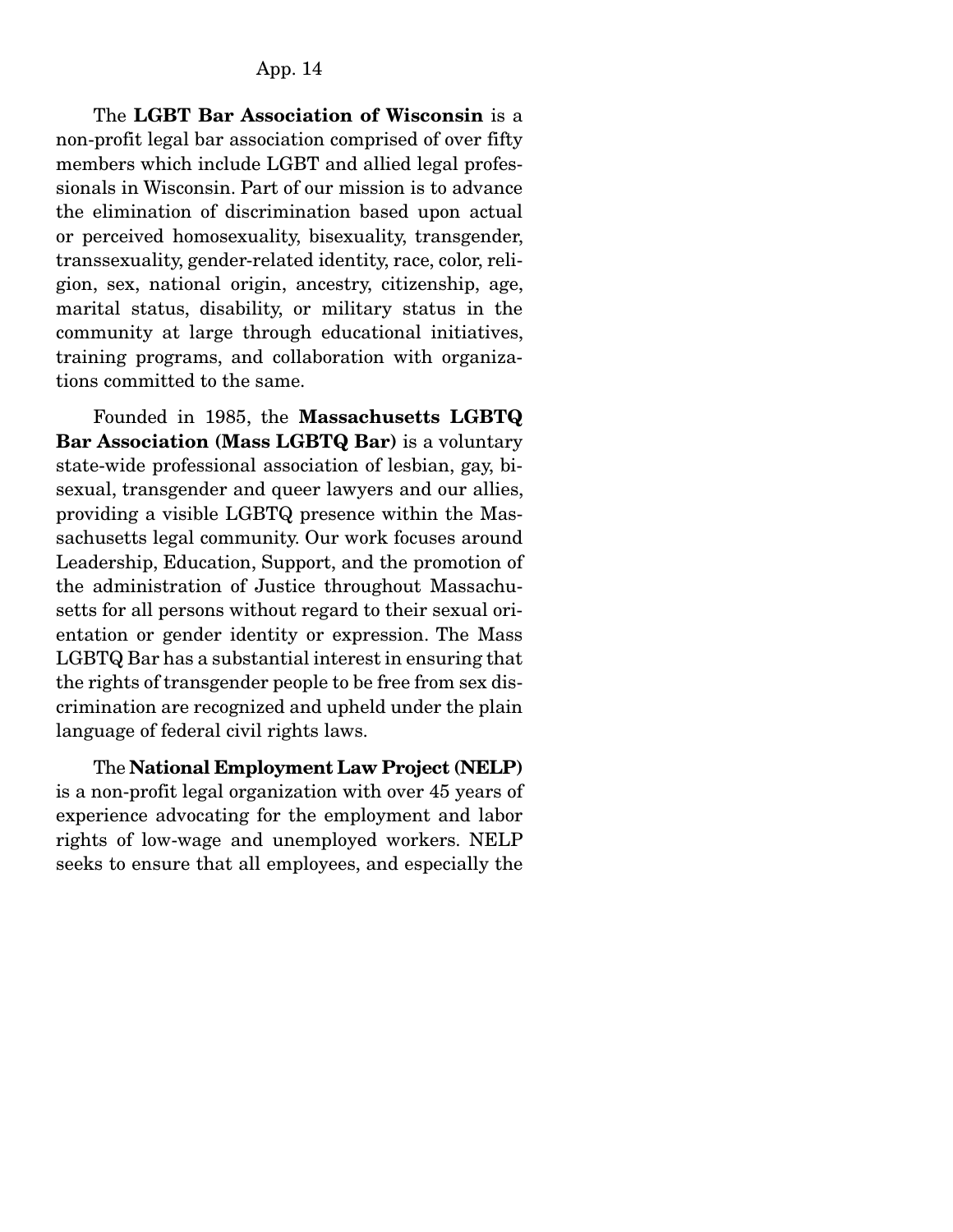most vulnerable ones, receive the full protection of labor and employment laws, including protections against discrimination, regardless of an individual's status. NELP has litigated and participated as amicus curiae in numerous cases in circuit and state and U.S. Supreme Courts addressing the importance of equal access to labor and employment protections for all workers.

 The National Employment Lawyers Association (NELA) is the largest professional membership organization in the country comprising lawyers who represent workers in labor, employment and civil rights disputes. Founded in 1985, NELA advances employee rights and serves lawyers who advocate for equality and justice in the American workplace. NELA and its 69 circuit, state, and local affiliates have a membership of over 4,000 attorneys who are committed to working on behalf of those who have been illegally treated in the workplace. NELA's members litigate daily in every circuit, affording NELA a unique perspective on how the principles announced by the courts in employment cases actually play out on the ground. NELA strives to protect the rights of its members' clients, and regularly supports precedent-setting litigation affecting the rights of individuals in the workplace.

 The National Queer Asian Pacific Islander Alliance (NQAPIA) is a federation of lesbian, gay, bisexual, and transgender (LGBT) Asian American, South Asian, Southeast Asian, and Pacific Islander (APIs) organizations. NQAPIA builds the capacity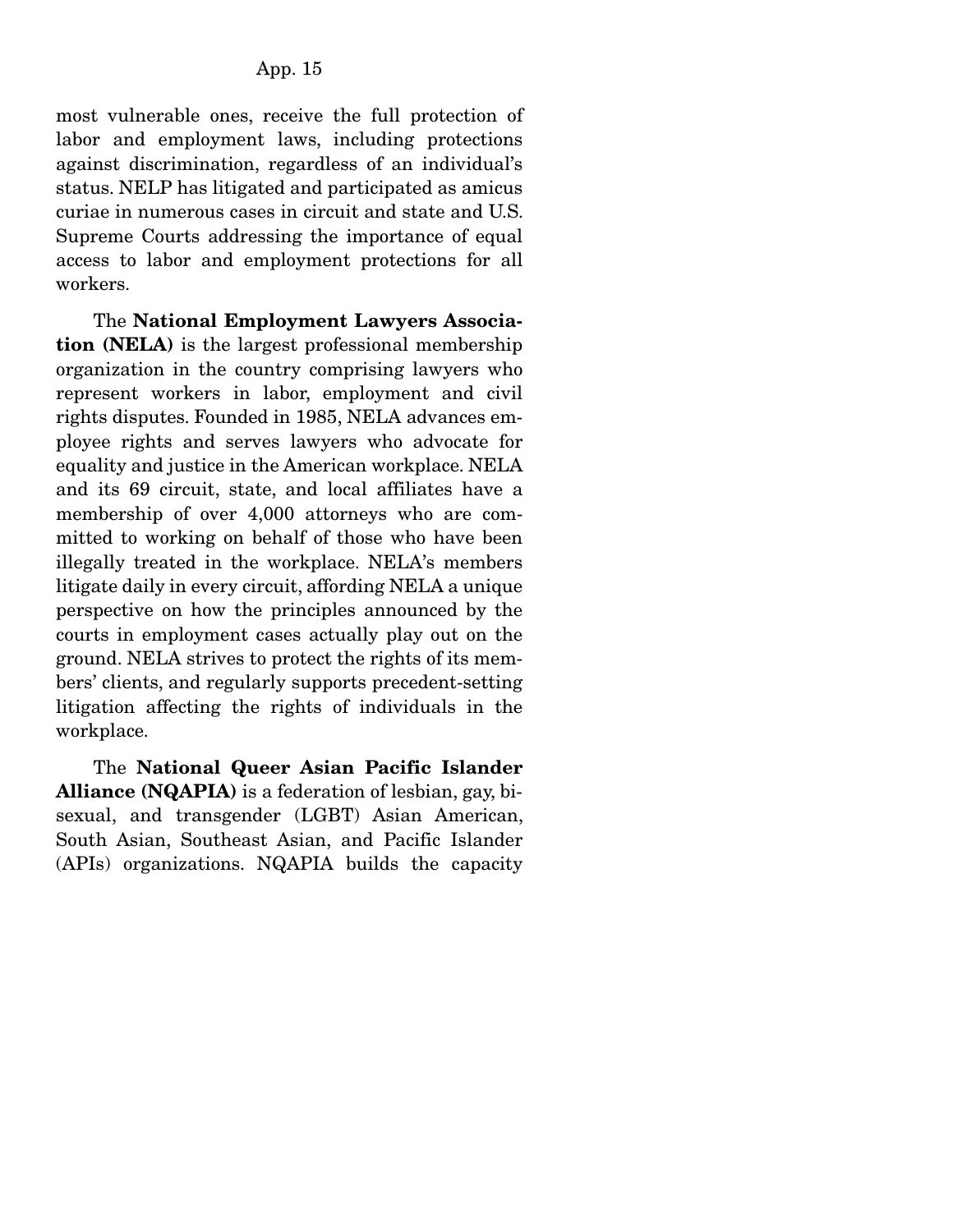of local LGBT API groups, develops leadership, promotes visibility, educates the community, invigorates grassroots organizing, encourages collaborations, and challenges anti-LGBT bias and racism. NQAPIA has many transgender members and we have long advocated for the rights and dignities of people of transgender experience.

 The New Mexico Lesbian and Gay Lawyers Association (NMLGLA), formed in 1995, is a nonprofit, voluntary bar organization committed to promoting and protecting the interests of the lesbian, gay, bisexual and transgender lawyers and to achieving their full participation in all rights, privileges and benefits of the legal profession. The NMLGLA also strives to promote the efficient administration of justice and the constant improvement of the law, especially as it relates to lesbians, gay men, bisexual and transgender individuals.

North Carolina Advocates for Justice (NCAJ) is a nonprofit organization of over 2,700 private and public-interest North Carolina lawyers who represent individuals in civil and criminal cases and advocate for their interests in court, at the legislature, and through public and continuing legal education. NCAJ has a strong interest in ensuring that all people in North Carolina receive equal protection under the law.

OutFront Minnesota (OFM) is the largest advocacy organization for lesbian, gay, bisexual, transgender, and queer people in the Northstar State. OFM is dedicated to making Minnesota a place where people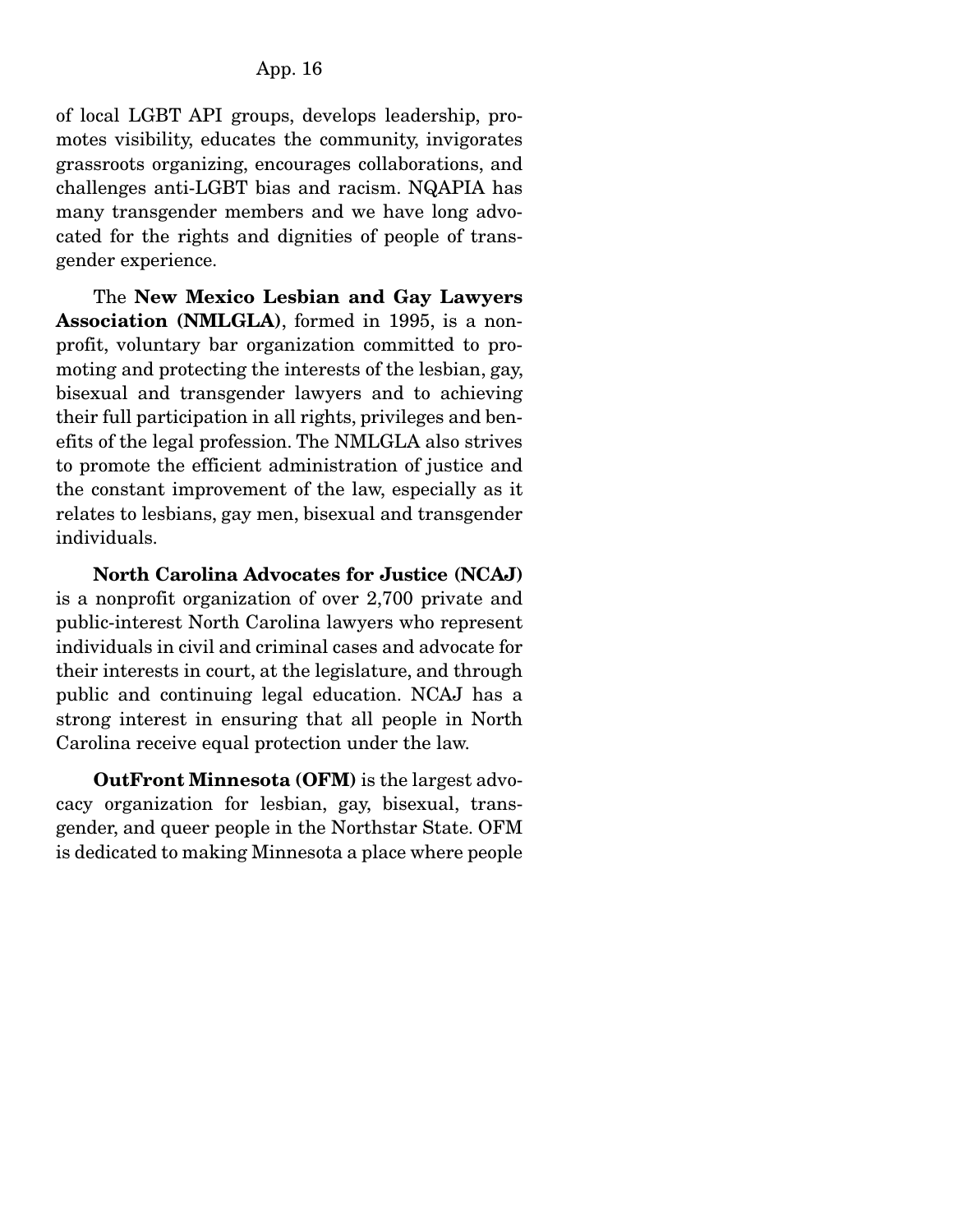can be who they are, love whom they love, and live without fear of discrimination, harassment, or violence. One of OFM's most recent major legislative accomplishments was leading the effort by a broad-based coalition to secure passage in 2014 of the Minnesota Safe and Supportive Schools Act. OFM continues to be a consultant to school districts, and an advocate for students and their families, around issues concerning the use of historically gendered spaces by trans and gender-nonconforming students.

QLaw is the bar association of lesbian, gay, bisexual, transgender, and queer (LGBTQ) legal professionals and allies for Washington state, and serves as a voice for LGBTQ lawyers and other legal professionals on issues relating to diversity and equality in the legal profession, in the courts, and under the law. The organization has five purposes: to provide opportunities for members of the LGBTQ legal community to meet in a supportive, professional atmosphere to exchange ideas and information; to further the professional development of LGBTQ legal professionals and law students; to educate the public, the legal profession, and the courts about legal issues of particular concern to the LGBTQ community; to empower members of the LGBTQ community by improving access to the legal and judicial system and sponsoring education programs; and to promote and encourage the advancement of LGBTQ attorneys in the legal profession.

Queen's Bench Bar Association of the San Francisco Bay Area was formed in 1921 by a group of women lawyers frustrated by the resistance of male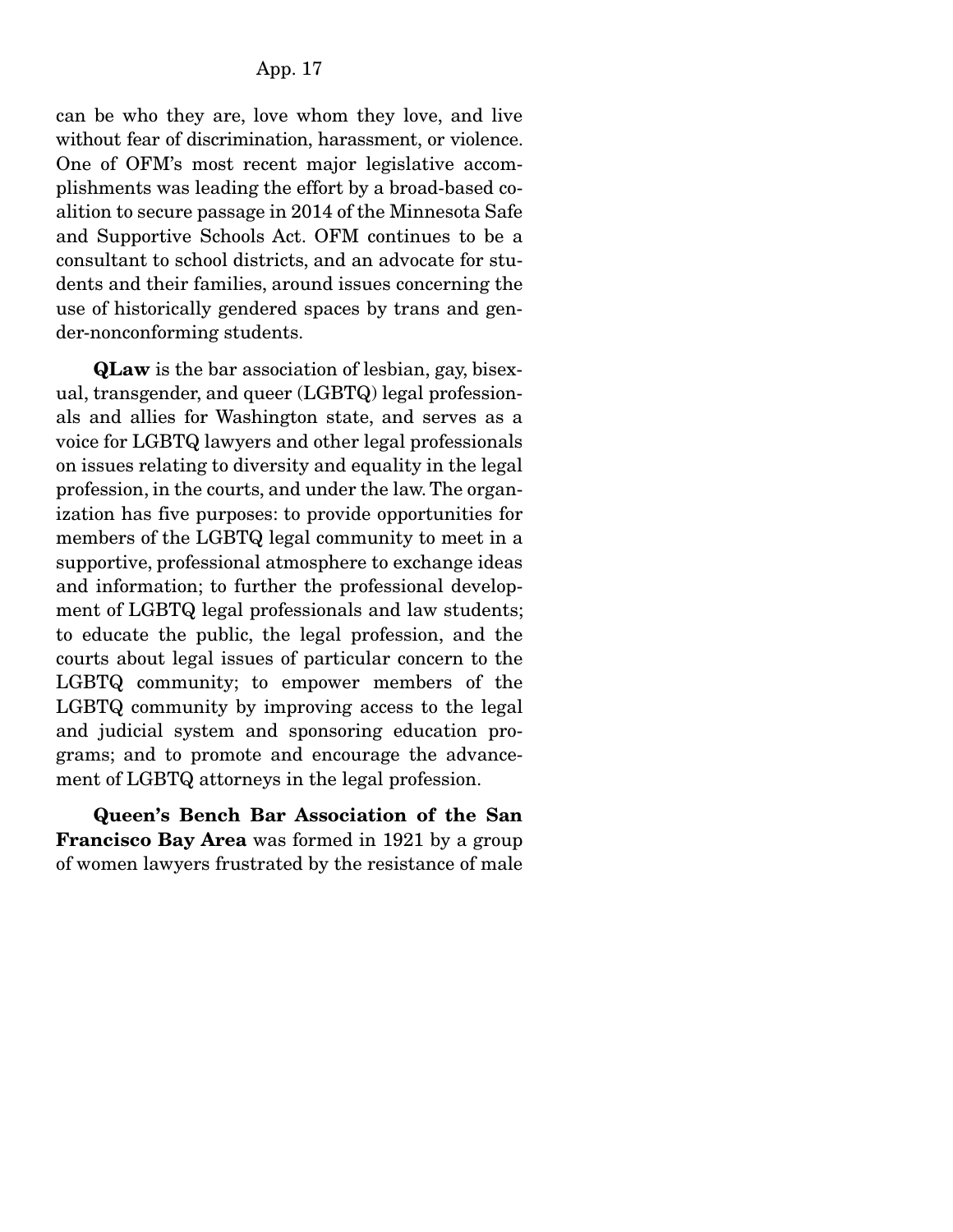lawyers to their participation in the local bar association. We gain inspiration from these visionary women and our long and proud tradition of Queen's Bench members standing up for equal rights and equal opportunity, and working together to achieve our goals. Queen's Bench seeks to advance the interests of women in law and society, and plays an integral part in furthering the progress of women in the legal profession. We are a non-profit voluntary membership organization made up of attorneys, judges and law students. Queen's Bench also seeks to advance equality and opportunity for all women.

SacLEGAL, Sacramento's LGBT Bar Association, is comprised of attorneys, professionals and legislative advocates affiliated with the Sacramento County Bar Association. Our mission is to promote equality for members of the LGBT community through strong leadership, legislative advocacy, education, and participation in civic and social activities within the legal community and community at large. We aim to defend and expand the legal rights of LGBT people to ensure equality, and to secure for LGBT individuals basic human and civil rights, such as the right to be free from discrimination.

Services & Advocacy for GLBT Elders (SAGE) is the country's largest and oldest organization dedicated to improving the lives of lesbian, gay, bisexual and transgender (LGBT) older adults. Founded in 1978 and headquartered in New York City, SAGE is a national organization that offers supportive services and consumer resources for LGBT older adults and their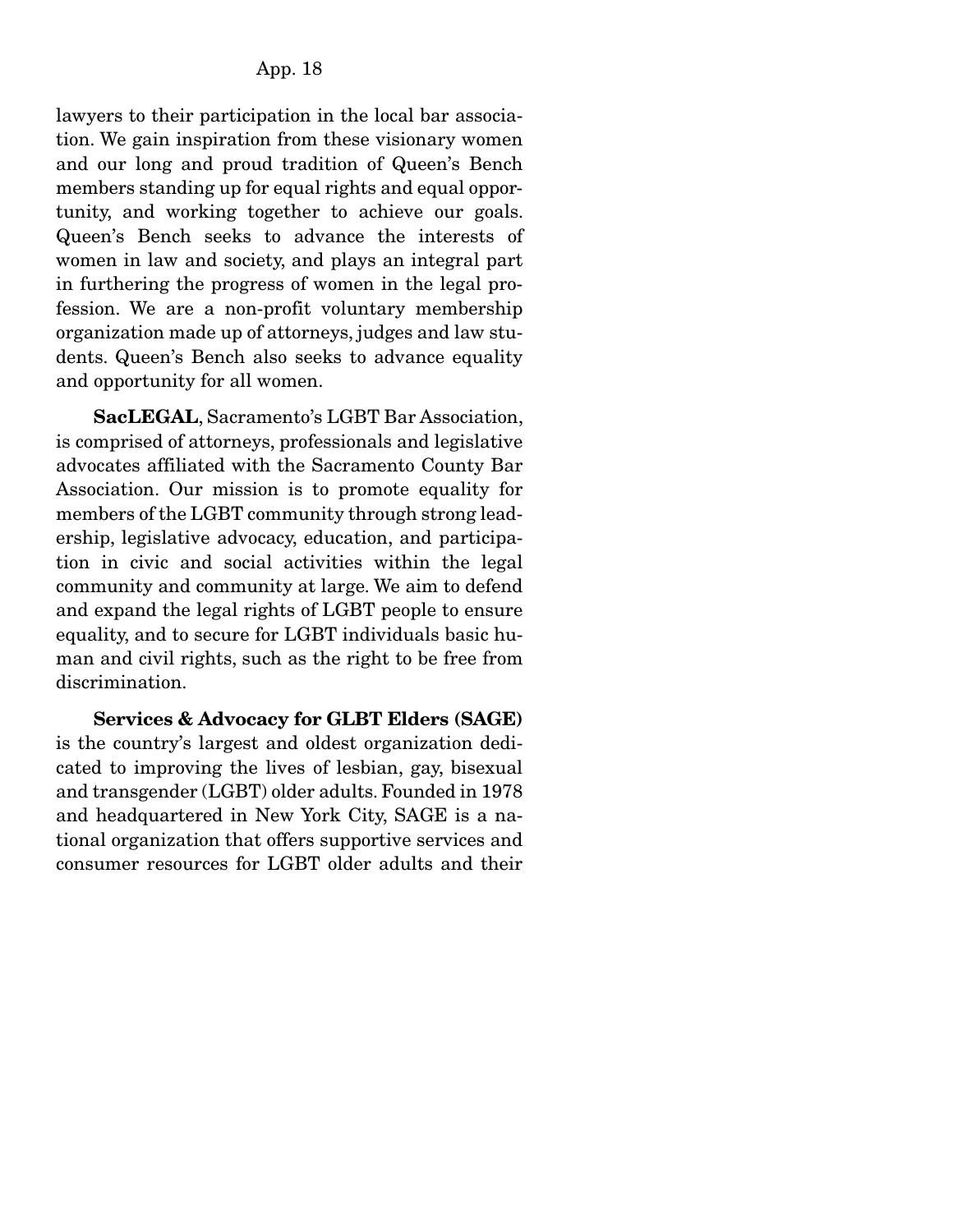caregivers, advocates for public policy changes that address the needs of LGBT older people, and provides training for aging providers and LGBT organizations, largely through its National Resource Center on LGBT Aging. With offices in New York City, Washington, DC and Chicago, SAGE coordinates a growing network of 30 local SAGE affiliates in 20 states and the District of Columbia. In partnership with its constituents and allies, SAGE works to achieve a high quality of life for LGBT older adults, supports and advocates for their rights, fosters a greater understanding of aging in all communities, and promotes positive images of LGBT life in later years. SAGE has appeared as amicus curiae in recent cases impacting LGBT rights. SAGE believes it is important that the court hear the voice of LGBT elders, a resilient population that deserves to be protected at this most vulnerable point in their lives.

Stonewall Law Association of Greater Houston (SLAGH) is a voluntary professional association of gay, lesbian, bisexual, transgender, and ally attorneys, judges, paralegals, and law students who provide an LGBT presence within the greater Houston legal community. We encourage the recognition of civil and human rights, promote sensitivity to legal issues faced by the LGBT community and those living with HIV, assure the fair and just treatment of members of the LGBT community, provide opportunities for LGBT attorneys, judges, law students, and allies to interact in a professional setting, build alliances with other minority bar associations and legal organizations, and